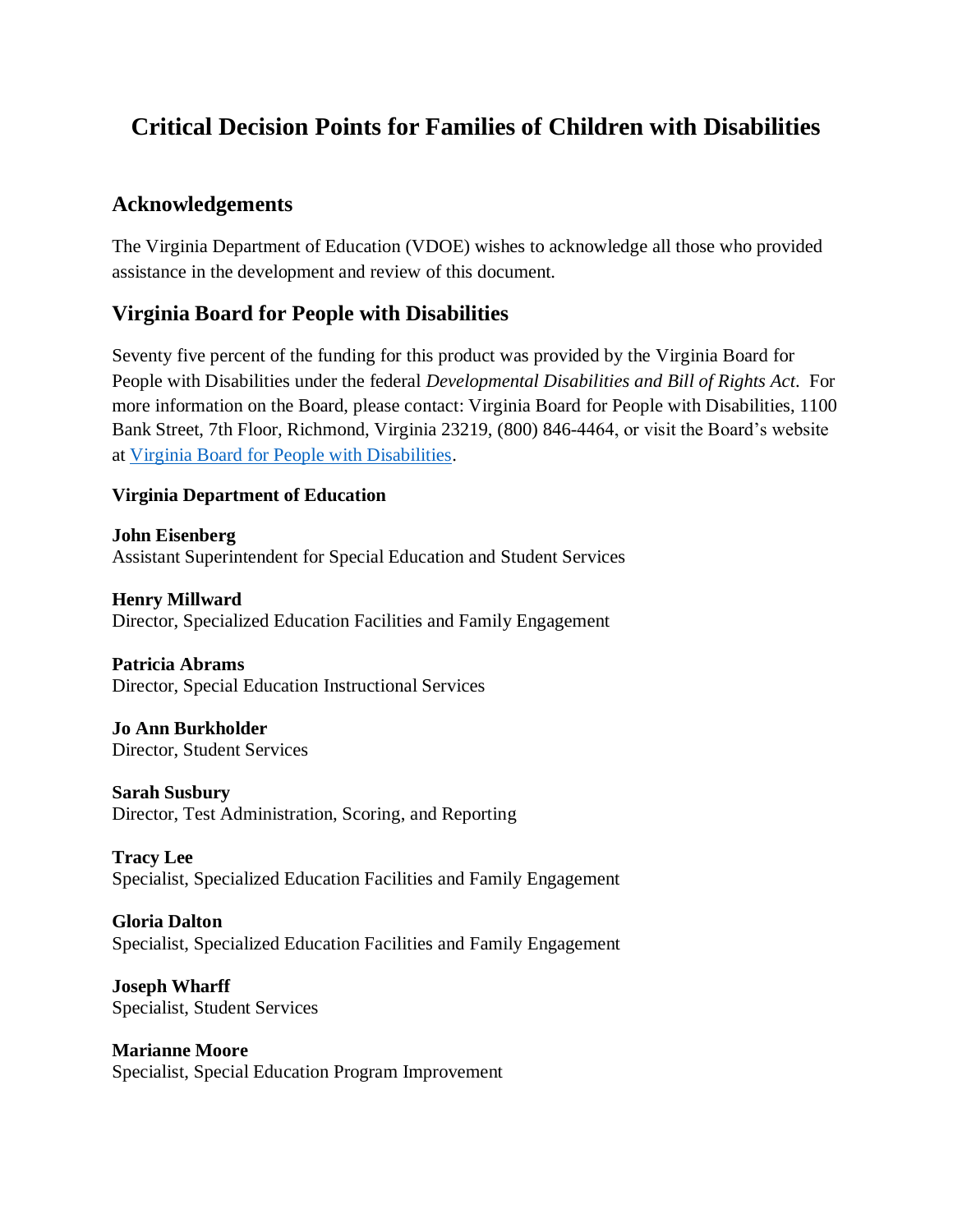**Ellen Harrison** Specialist, Special Education Instructional Services

**Deborah Johnson** Specialist, Special Education Instructional Services

**Dawn Hendricks** Specialist, Special Education Instructional Services

**Lia Mason** Specialist, Test Administration, Scoring, and Reporting

**Ron Geiersbach** Coordinator of Due Process Services

#### **Reviewers**

**Heidi Lawyer** Virginia Board for People with Disabilities

**John Cimino** Virginia Board for People with Disabilities

**Diann Eaton** Virginia Tech Training and Technical Assistance Center (TTAC)

**Jim Gallagher** Amherst County Public Schools

**Sandra Hedrick** Richmond County Public Schools

**Samantha Hollins** Chesterfield County Public Schools

**Louise LeBron** Mathews County Public Schools

**David Sable** Radford City Public Schools

**Wyllys Vanderwerker** Lynchburg City Public Schools

**Mary Wellman** Greensville County Public Schools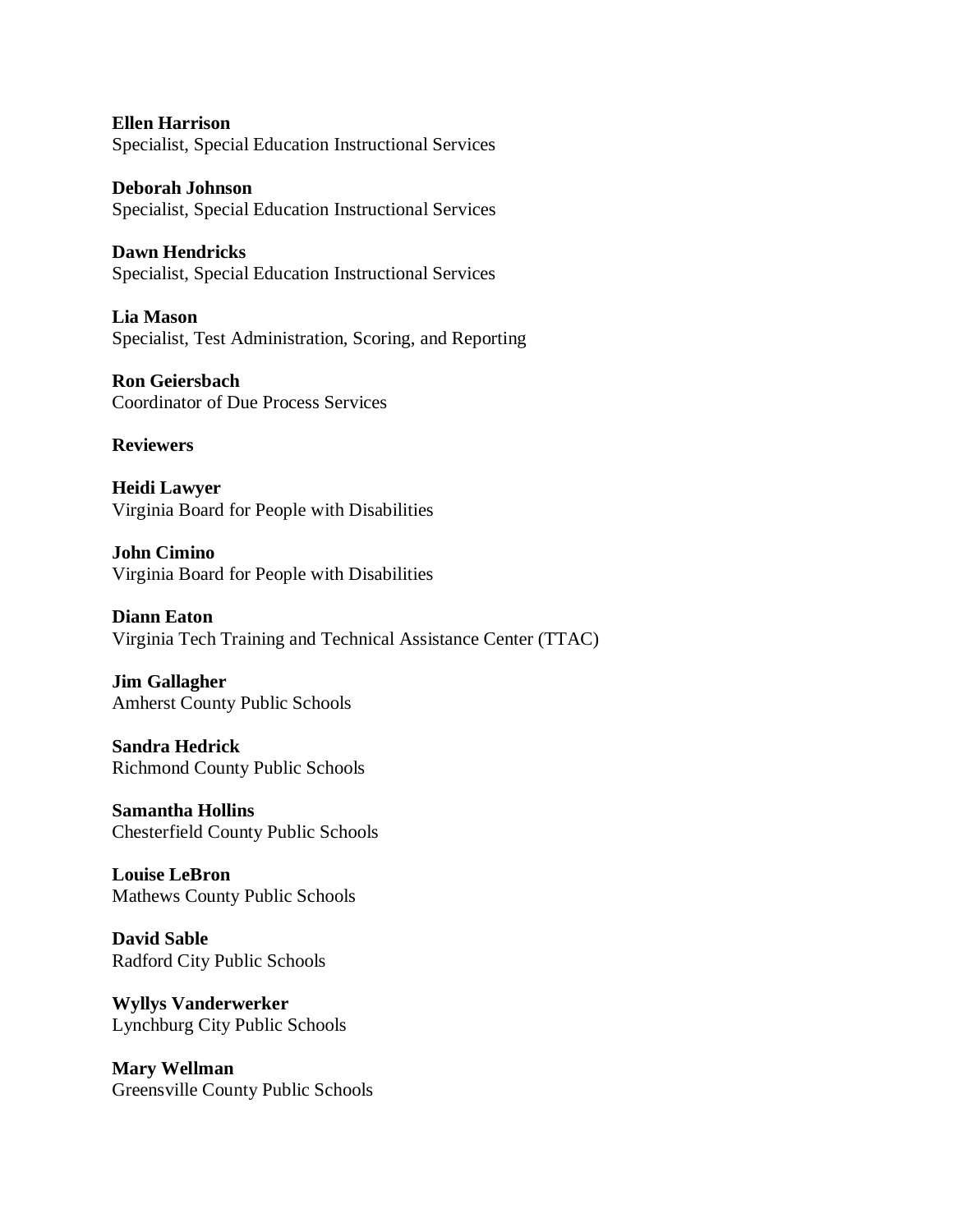**We would also like to thank the more than thirty parents, people with disabilities, teachers, counselors, administrators, and other stakeholders throughout the Commonwealth of Virginia who participated robustly in two focus groups at the start of this project. Your input was invaluable and greatly appreciated.**

### **Background**

### **Heidi Lawyer, Executive Director Virginia Board for People with Disabilities**

In its 2014 *Assessment of the Disability Services System in Virginia,* the Virginia Board for People with Disabilities (VBPD) identified the challenges that families have with respect to having the knowledge and information needed to inform key decisions that can affect their child's future. The decisions made regarding a child's assessment and diploma options are a key component of his/her success. The VBPD reported that many parents are not being educated in a timely manner on the implications and ramifications of options related to participation in the general curriculum, assessments, and diplomas. For example, many parents are unaware that if their child does not participate in the Standards of Learning (SOL) assessments, he/she will be unable to obtain a Standard or Advanced Diploma (a "high school diploma" for the purposes of employment, higher learning, continuing education, and financial aid). Public comment from a variety of arenas indicated that parents still struggle with perceived low expectations for their child's performance, and that too many children continue to be directed away from the SOL track. Families additionally voiced confusion regarding the State's accountability process. Families reported being told that they can switch back to the SOL track after being enrolled in an alternative curriculum track. It is clear however, that "catching up" with peers becomes more and more unrealistic the longer a child is not participating in the SOL curriculum. To address these issues, the Board made the following recommendation in the 2014 *Assessment* as follows:

"Develop and implement an adult education curriculum on the special education process for the parents and guardians of children with disabilities to help them understand their rights and their responsibilities. This training, which should be designed to improve partnerships between schools and families, could be offered through VDOE or local school divisions. Specific topics should include (a) the transition to secondary school and to adult services, including work incentives and identification of school division representatives, and (b) the role of community services boards (CSBs), centers for independent living (CILs), and other advocacy organizations. School divisions should conduct vigorous outreach and marketing to ensure families know about these education and information sessions once available."

In 2016, the VBPD determined that it would facilitate implementation of this recommendation by offering funds to the Virginia Department of Education (VDOE) to develop and implement a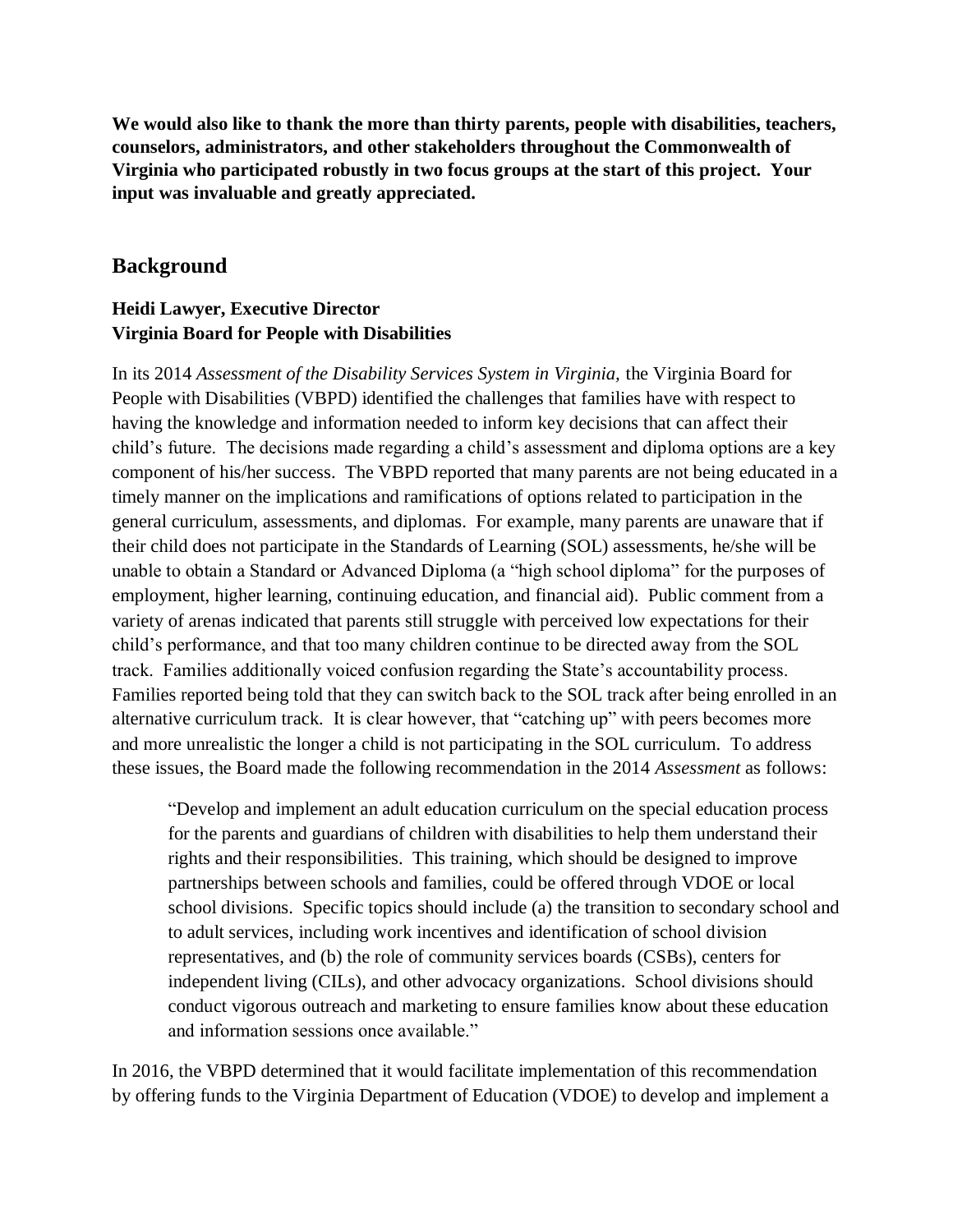training program on critical decision-making points for children with disabilities to include diploma options, assessment options and key grade level decision-making points, credit and credit accommodations, taking a long-term view, and more. The VBPD determined that direct funding to the VDOE would ensure that the most up-to-date information was included in written information and training, particularly in light of ongoing changes in the federal and state education landscape, as well as ensure that the initiative would be sustainable following the conclusion of the grant period.

## **Introduction**

Parents and caregivers have certain goals in mind when their children go to school. Regardless of whether children have disabilities or not, all parents want them to learn, explore, and experience as much as they possibly can. Parents strive for their children to complete their public education, obtain a diploma, and be fully prepared to move on toward their chosen path, whether that is immediate employment, higher education, or something else. In order for your child to achieve these goals, there are certain decisions that you, as a parent, will have to make along the way. Some of these decisions will occur as early as infancy and toddlerhood.

When parents and school divisions collaborate with one another, great things can happen for children. It is with collaboration in mind that this document seeks to assist all parties in working together positively and constructively to make the best decisions possible for children in Virginia.

The purpose of this guide is to assist you in understanding four things:

- What are some of the keys to your child's academic success?
- What decisions will you need to make regarding your child's educational path?
- At what point will you be making these decisions? In this guide, we refer to these as *critical decision points*.
- What information will you need so that you can make the most well informed decisions possible for your child?

## *This document is not meant to limit or replace state regulations.*

This guide is divided into sections. The first section provides you with terms and acronyms that you might encounter along your child's educational journey. This is information that all parents may need to know.

The second section is entitled *Keys to Academic Success.* This section will provide you with valuable information that will help you to assist your child with obtaining the very best education possible.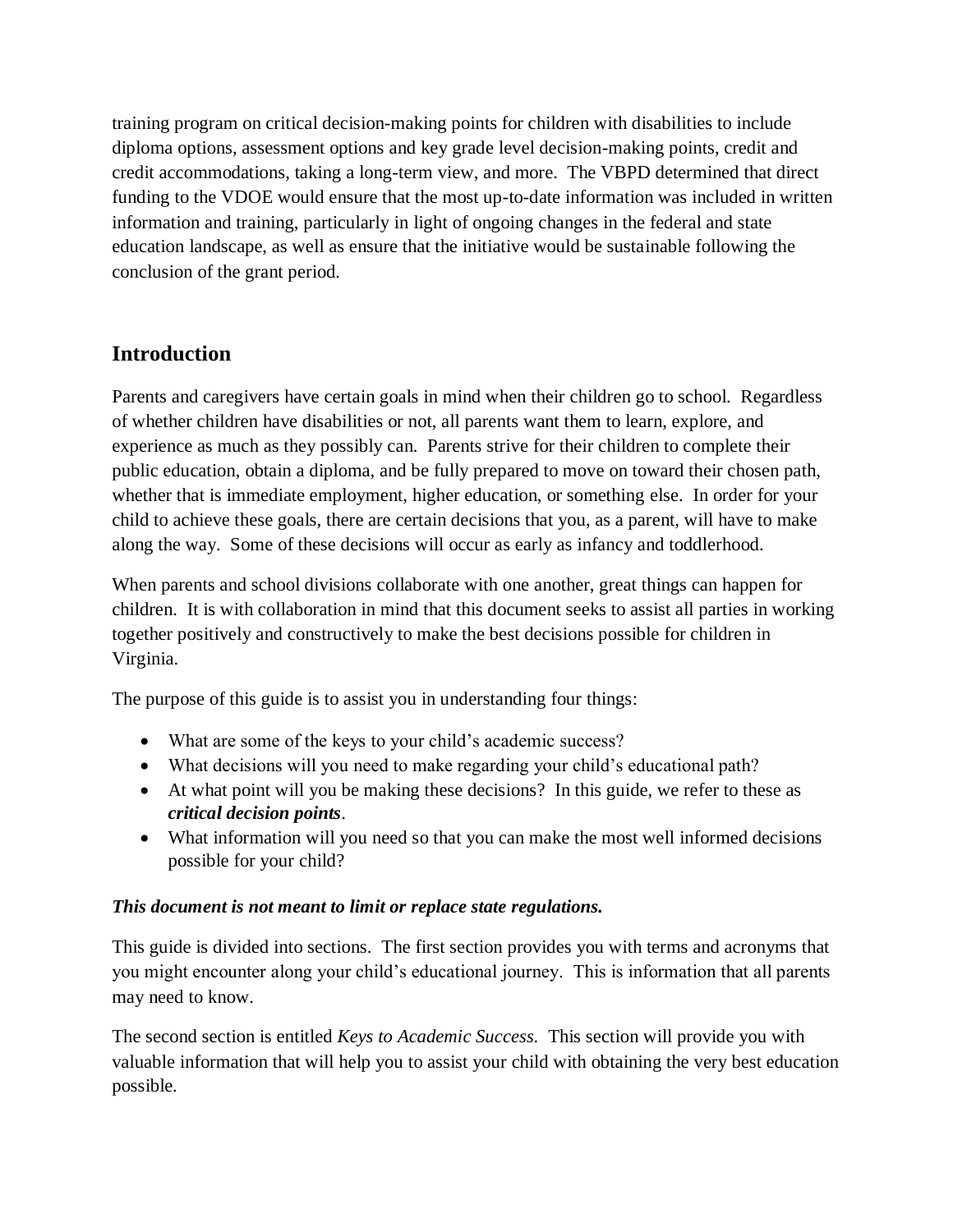The third section contains the *Critical Decision Points.* In this section, you will find each of these points, general information that will help you to be well informed when making these decisions, and guidance regarding when you will need to consider each.

Additional information and resources may be found on the VDOE website at [Virginia](http://www.doe.virginia.gov/)  [Department of Education](http://www.doe.virginia.gov/) or by contacting VDOE at:

> Virginia Department of Education Department of Special Education and Student Services James Monroe Building, 20<sup>th</sup> Floor P. O. Box 2120 Richmond, Virginia 23218-2120 Toll-free: 1-800-422-2083 Text Users Dial: 711 (Relay)

We hope that you find this information both valuable and easy to understand. Best wishes to you and your child throughout your educational journey.

## **Helpful Terms and Acronyms**

**A 504 Plan** is a written plan that is required under Section 504 of the *Rehabilitation Act of 1973*  (29 USC §701 et seq.), as amended. A child's 504 Plan details modifications, accommodations, and services that are needed for the child with a disability to participate in school programs at the same level as his/her peers without disabilities.

**Academic and Career Plans (ACP)** are documents that serve as roadmaps to choose the proper courses and activities that children need to ensure that they reach their goals for postsecondary education and careers. The ACP must include (but is not limited to) (1) a program of study for high school graduation and a postsecondary career pathway based on a child's academic and career interests, (2) a review and update, if necessary, prior to a child entering ninth and eleventh grades, and (3) the signatures of the child, the child's parent or guardian, and a school official designated by the principal.

**Accommodations** do not reduce learning expectations. They provide access. There are four types of accommodations: presentation (example; reading directions to a child), response (example; allowing for answers to be dictated to a scribe), timing/scheduling (example; allowing sub-tests to be taken in a different order), and setting (example; providing special lighting or acoustics). In contrast, modifications refer to practices that change, lower, or reduce learning expectations. Some examples may be providing below grade level reading material, grades being based on progress a child is making on IEP goals rather than performance on grade level tasks, and significantly simplified vocabulary.

**Advanced Studies Diploma** currently requires 26 standard units of credit and 9 verified credits. (See *Critical Decision Point 3* and *Appendix 2* for upcoming changes.) For children with IEPs it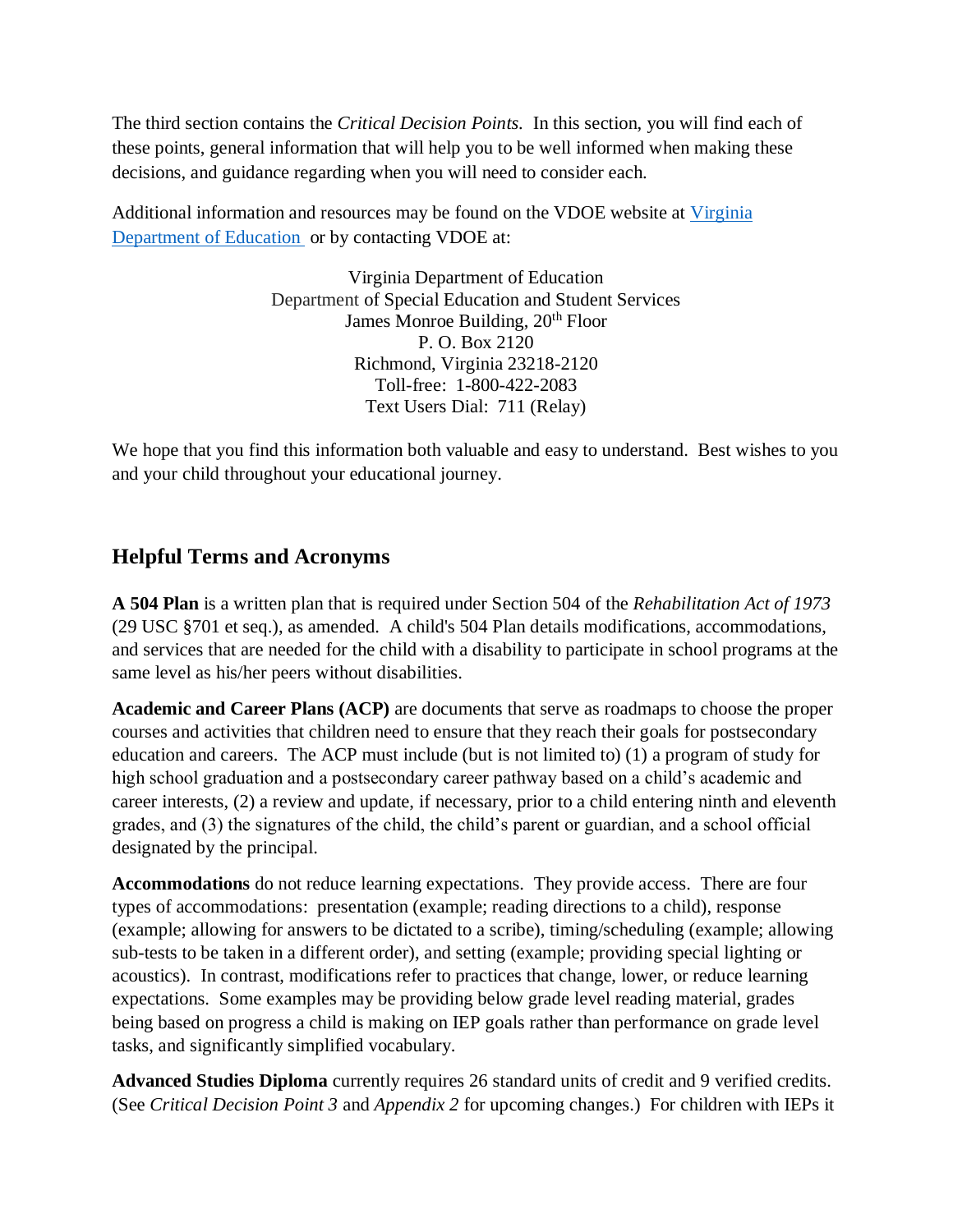should be noted that after graduating with an Advanced Studies Diploma, children will no longer qualify for free appropriate public education or FAPE, and will not be able to receive ongoing services through the public school system after graduation.

**Aligned Standards of Learning (ASOL)** are academic standards that have been reduced in complexity and depth. It is important to note that the aligned standards of learning are developed from the Standards of Learning and are thus aligned.

**Applied Studies Diploma** is designed for children who have completed the requirements of their IEP and who do not meet the requirements for other diplomas. (See *Critical Decision Point 3*  and *Appendix 2* for upcoming changes*.*)Children who earn this diploma will be eligible for ongoing services, Free Appropriate Public Education (FAPE), through the age of 22.

**Career and Technical Education (CTE)** means organized educational activities that offer a sequence of courses that:

- Provides individuals with the rigorous and challenging academic and technical knowledge and skills the individuals need to prepare for further education and for careers in current or emerging employment sectors;
- May include the provision of skills or courses necessary to enroll in a sequence of courses; and
- Provides, at the postsecondary level, for a one-year certificate, an associate degree, or industry-recognized credential.

**Career and Technical Education (CTE) Credentials** are credentials earned, generally through testing, that verify skill mastery, educational attainment, and the authority to perform a task or operation.

**Computer Adaptive Test (CAT)** is an assessment that is customized to each child based on how the child responds to the test questions.

**Credit Accommodations** provide additional pathways to the Standard Diploma for children with disabilities who meet eligibility criteria. These pathways can be lumped into the following categories (buckets):

- Locally Awarded Verified Credits: In Mathematics and End-of-Course (EOC) English Reading and Writing
- Coursework: Providing standard credits (credits that are awarded for successfully completing a course) through the use of content divided into two parts (example: Algebra I Part 1 and Part 2) and replacing Economics and Personal Finance (6120) for Personal Living and Finance (3120)

For more detailed information, please see the following webpage: [VDOE Standard Diploma](http://www.doe.virginia.gov/instruction/graduation/credit_accommodations.shtml)  [Credit Accommodations.](http://www.doe.virginia.gov/instruction/graduation/credit_accommodations.shtml)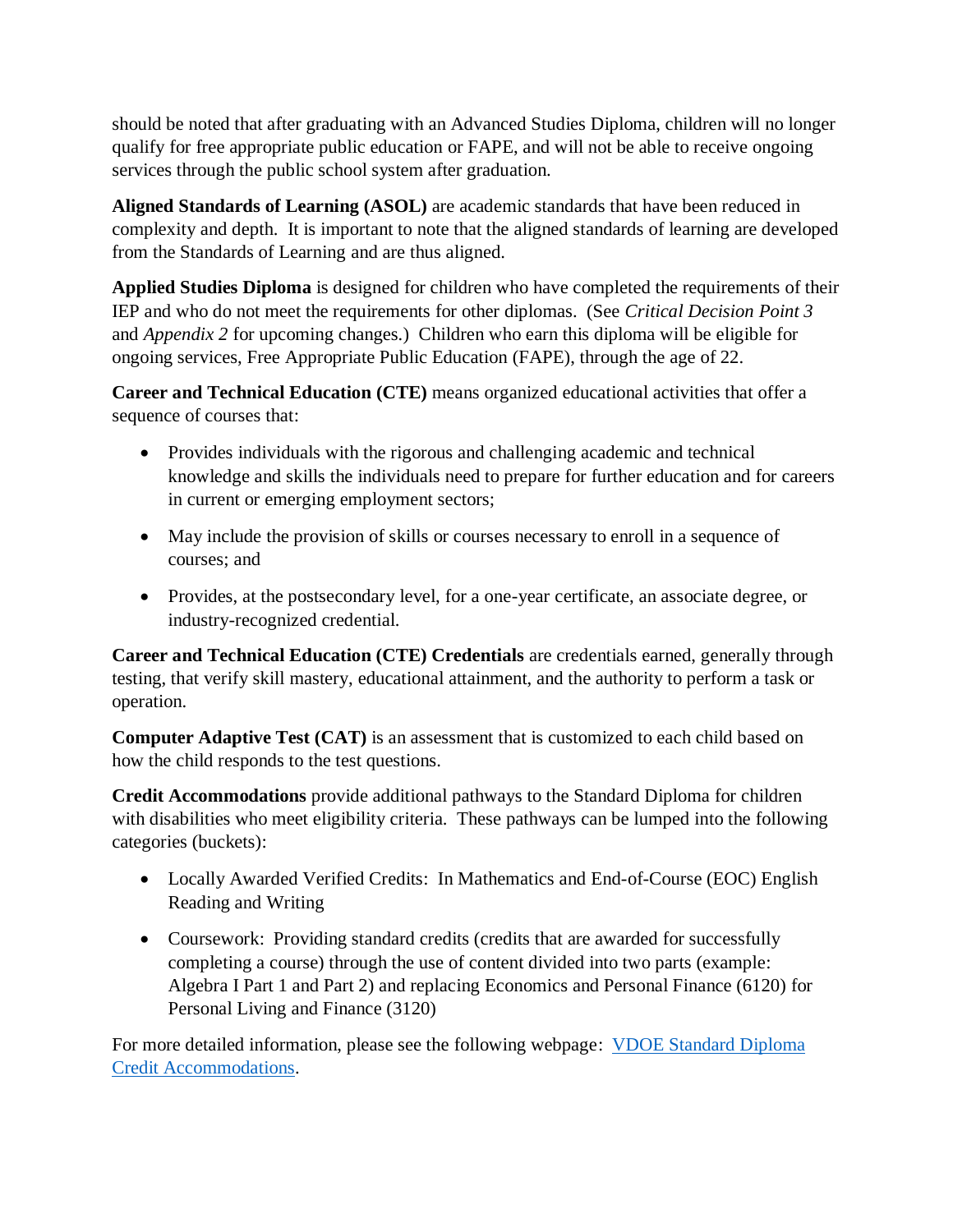**Early Childhood Special Education (ECSE)** is special education and related services delivered to preschool aged children from age two (whose birthday falls on or before September 30) through five who experience a disability and require special education services. Educators, along with the child's family, develop an Individualized Education Program (IEP) with goals and objectives to meet the child's developmental needs. The goals and objectives include a variety of skills and/or activities for the child to learn and use consistently.

**Elementary School** is defined as a nonprofit institutional day or residential school (including public elementary charter schools) that provides elementary education, as determined under state law. State law further defines an elementary school as a nonprofit institutional school that has an age appropriate curriculum. A nonprofit preschool facility may be considered an elementary school if it has an age appropriate curriculum and includes developmental activities and opportunities (pre-literacy, early numeracy, problem solving opportunities, and exploration of the child's environment) interfaced with age appropriate social interactions.

**End-of-Course (EOC)** refers to a test that is given at the end of a course for which children can earn credit toward a Standard or an Advanced Studies diploma. Examples include Algebra I and Earth Science.

**Equitable Services** Local Education Agencies (LEAs) are required to locate, identify, evaluate, and spend a proportionate share of *Individuals with Disabilities Education Improvement Act*  (IDEA 2004) funds for equitable services for children with disabilities enrolled by their parents in private schools located in their district, including religious, elementary, and secondary schools. Parentally-placed private school children with disabilities are provided an opportunity for equitable participation in special education and related services through an Individualized Services Plan. School divisions determine how special education and/or related services will be apportioned to serve parentally-placed private school children with disabilities.

**Free Appropriate Public Education (FAPE)** means special education and related services that:

- Are provided at public expense, under public supervision and direction, and without charge;
- Meet the standards of the Virginia Board of Education (VBOE);
- Include an appropriate preschool, elementary school, middle school, or secondary school education in Virginia; and
- Are provided in conformity with an individualized education program.

*Individuals with Disabilities Education Improvement Act* **(IDEA 2004)** The reauthorization of the *Individuals with Disabilities Education Improvement Act*, December 4, 2004, (IDEA 2004) and its implementing federal regulations, October 13, 2006, provides law and regulations for children with disabilities.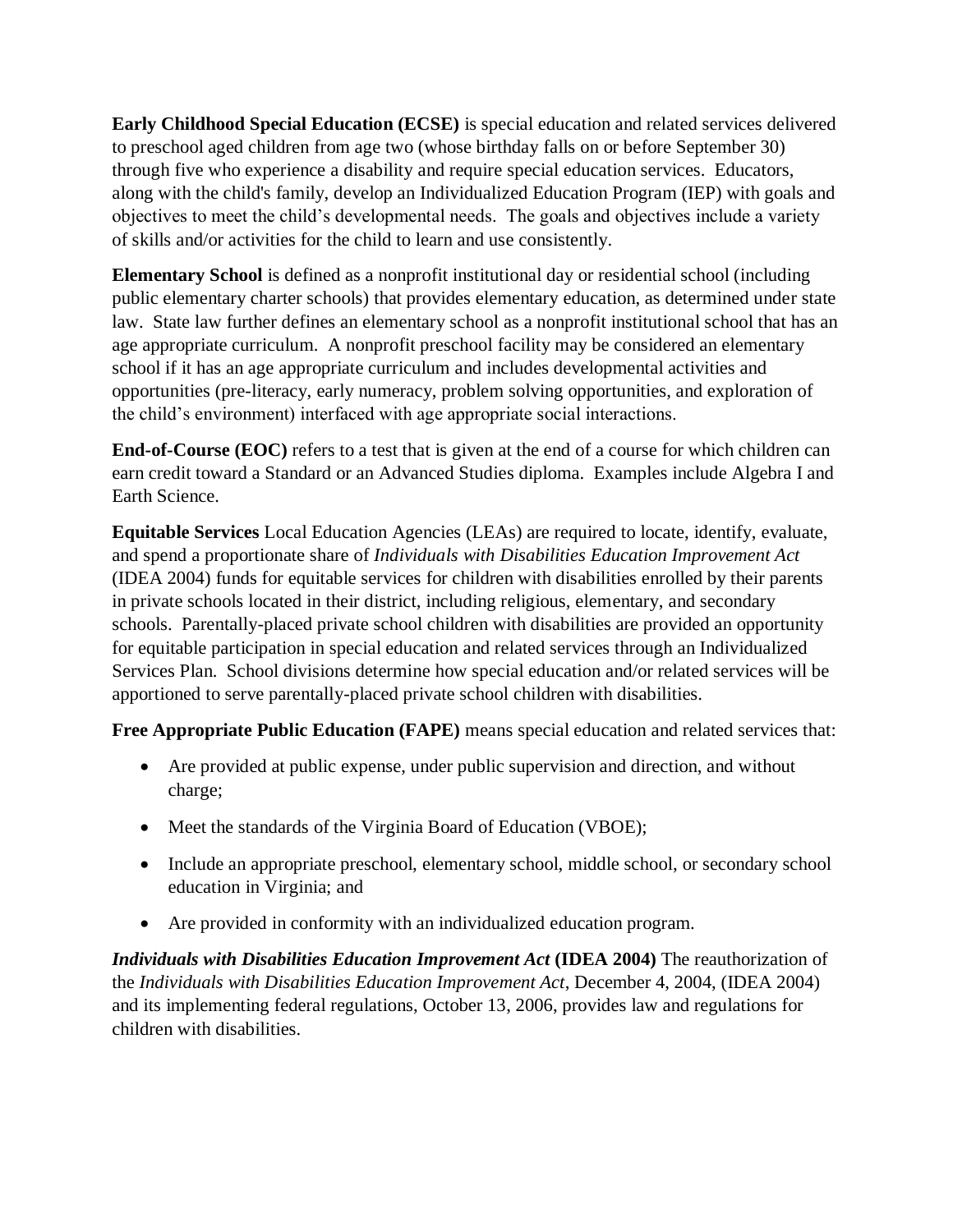**Independent Education Evaluation (IEE)** means an evaluation conducted by a qualified examiner or examiners who are not employed by the local educational agency responsible for the education of the child in question.

**Individualized Education Program (IEP)** means a written plan for a child with a disability that is developed, reviewed, and revised in a team meeting. The IEP specifies the individual educational needs of the child and what special education and related services are necessary to meet the child's educational needs.

**Individualized Services Plan (ISP)** Each parentally-placed private school child with a disability who has been designated to receive special education and/or related services must have an ISP. The ISP describes the specific special education and/or related services that the LEA will provide to the child, and must, to the extent appropriate, meet the applicable IEP content requirements. The ISP also must be developed, reviewed, and revised consistent with the requirements related to the IEP Team and parent participation.

**Least Restrictive Environment (LRE)** means that to the maximum extent appropriate, children with disabilities are educated with children who do not have disabilities, and that special classes, separate schooling, or other removal of children with disabilities from the general educational environment, occurs only when the nature or severity of the disability is such that education in general classes with the use of supplementary aids and services cannot be achieved satisfactorily.

### **LRE-Continuum of Placements**

Each school division must provide a wide variety, or continuum, of alternative placements so that each child with a disability will have an appropriate program. This continuum includes:

- general education classes
- special education classes
- special education schools (private/residential)
- home-based instruction
- homebound instruction when instruction is made available to children who are confined for periods that would prevent normal school attendance; and based on certification of need by a licensed physician or clinical psychologist
- instruction in hospitals and institutions, including state facilities

### **This continuum of alternative placements also:**

- must provide for supplementary services, such as a resource room or services or itinerant instruction, provided with general education classes;
- must include integrated service delivery, which occurs when some or all goals of your child's IEP are met in general education classes with similar-age children;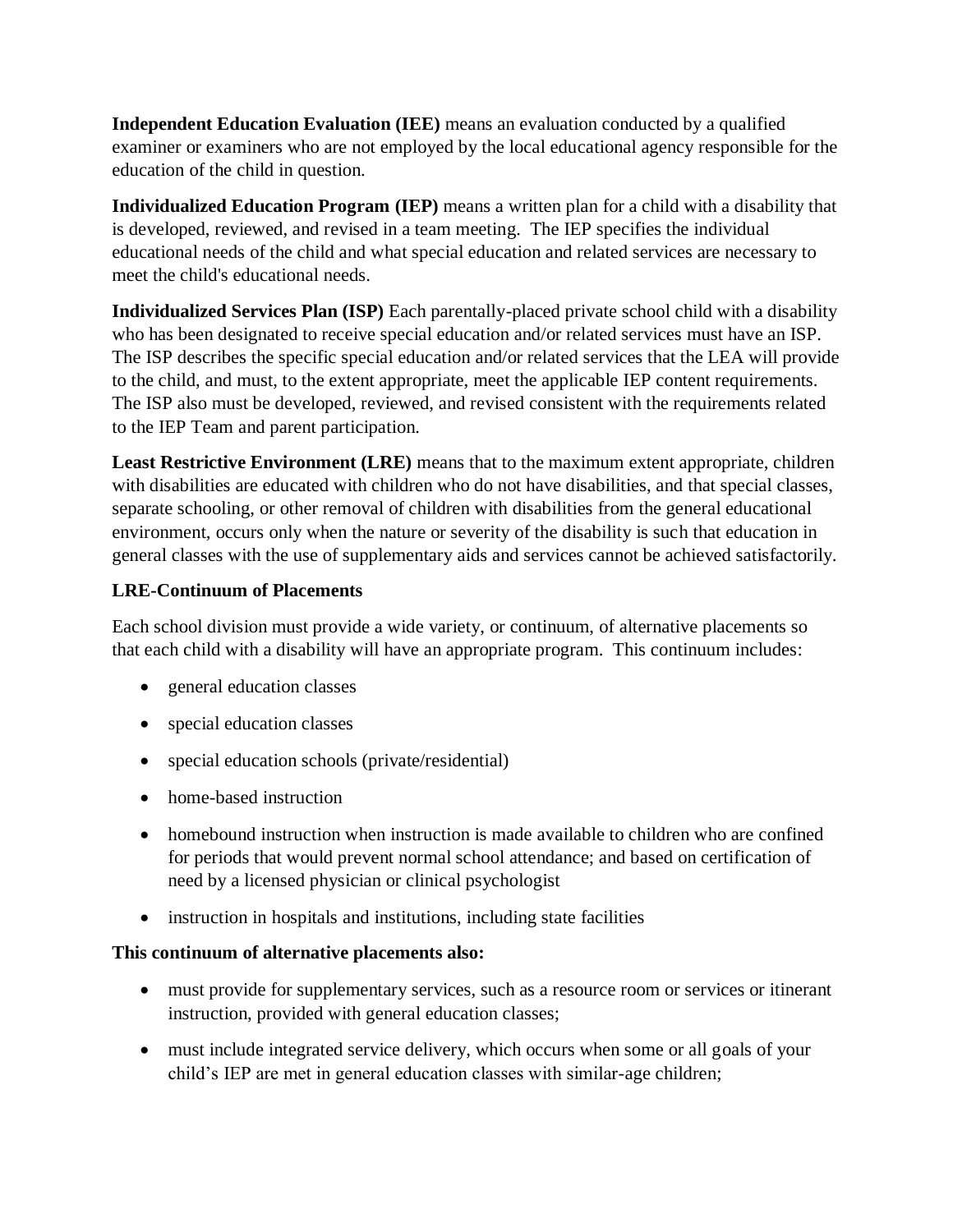- must be based on the individual needs of your child, not a single model used for a specific population or category of children with disabilities;
- must be documented by the identification of each alternative considered and the reasons for the placement chosen; and
- must provide for a program, if appropriate, with similar-age children.

**Locally Awarded Verified Credits (LAVC)** A child with a disability who has an IEP or 504 and is eligible for credit accommodations may be considered for a LAVC in the areas of English, Reading, Writing, and Mathematics. Locally awarded verified credits in science and history/social science are available to all children pursuing a standard diploma who meet eligibility requirements.

**Modifications** are adjustments to an assignment or a test that change the standard of what the test or assignment is supposed to measure. Examples of modifications include a child completing work on part of a standard, or a child completing an alternate assignment that is more easily achievable than the original assignment. Please note that modifications on state assessments such as the SOL test are not permitted.

**Parent** is defined by *Regulations Governing Special Education Programs for Children with Disabilities in Virginia* as:

- A biological or adoptive parent of a child;
- A foster parent, even if the biological or adoptive parent's rights have not been terminated. The local educational agency shall provide written notice to the biological or adoptive parents at their last known address that a foster parent is acting as the parent and the local educational agency is entitled to rely upon the actions of the foster parent until such time that the biological or adoptive parent attempts to act as the parent;
- A guardian generally authorized to act as the child's parent, or authorized to make educational decisions for the child (but not a guardian ad litem, or the state if the child is a ward of the state;
- An individual acting in the place of a biological or adoptive parent (including a grandparent, stepparent, or other relative) with whom the child lives, or an individual who is legally responsible for the child's welfare;
- A minor who is emancipated; or
- If no qualified party from the list above can be identified, or those parties are unwilling to act as a parent, a surrogate parent who has been appointed in accordance with requirements detailed under 8VAC20-81-220.

**Postsecondary Goals** refer to what your child wants to do after high school. They are developed beginning when your child turns 14 or earlier, if determined appropriate by the child's IEP team. These cover employment, education, training, and for some youth, independent living.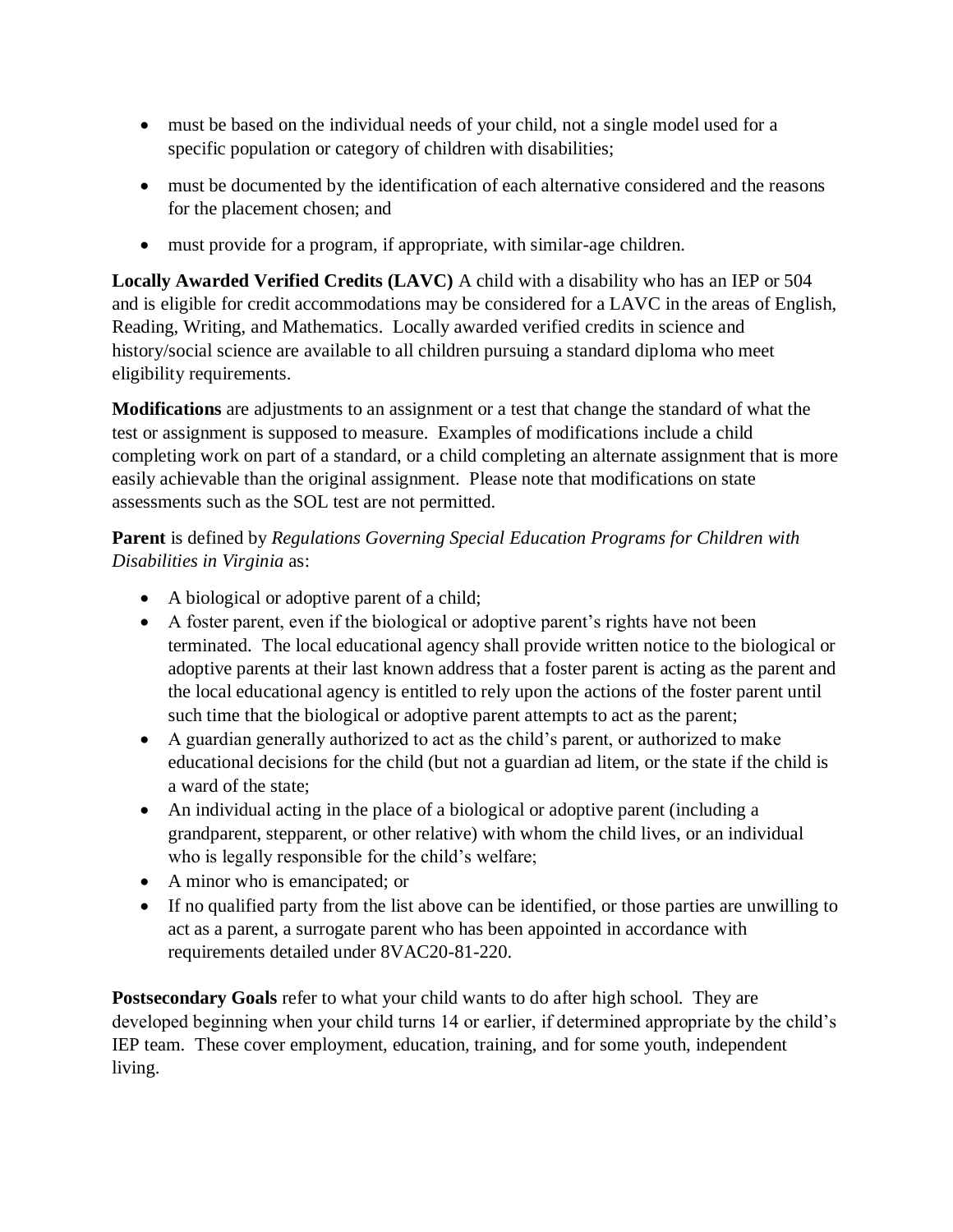**Preschool** A school for children under the age of five that precedes attendance to kindergarten. Preschools may be public or private. Public preschool may be funded through federal, state, and/or local funds and opportunities vary among school divisions.

**School Readiness** describes the capabilities of children, families, schools, and communities that promote success in kindergarten and beyond. Each component–children, families, schools, and communities–plays an essential role in developing school readiness. School readiness for children refers to children being prepared socially, personally, physically and intellectually to meet literacy, mathematics, science, history/social science and developmental standards.

**Self-determination** refers to a combination of skills, knowledge, and beliefs that enable a person to engage in goal-directed, self-regulated, autonomous behavior. An understanding of one's strengths and limitations, together with a belief of oneself as capable and effective are essential to self-determination. When acting on the basis of these skills and attitudes, individuals have greater ability to take control of their lives and assume the role of successful adults in our society. *(Field, Miller, and Wehmeyer, 1998)*

**Social Capital** refers to relationships and a network of people who can best assist a person in reaching future goals and researching the appropriate diploma option to reach those goals. Some examples of individuals who can provide knowledge and assistance in these areas are school counselors, special education teachers, general education teachers, employers, and parents and/or guardians.

**Standard Credits** are awarded for successfully completing a course.

**Standard Diploma** requires 22 standard units of credit and 6 verified credits. (See *Critical Decision Point* 3 and *Appendix 2* for upcoming changes.) For children with IEPs, it should be noted that after graduating with a Standard Diploma, children will no longer qualify for FAPE and will not be able to receive ongoing services through the public school system.

**Standards of Learning (SOLs)** are minimum expectations for what children should know and be able to do at the end of each grade or course in English, mathematics, science, and history/social science.

**Substitute Tests Approved for Awarding Verified Credit** the Virginia Board of Education (VBOE) has approved various "substitute" tests that can be used in lieu of the End-of-Course Standards of Learning test for the purpose of awarding verified credit to children.

**Transition Assessments** provide information that helps your child and the IEP Team write postsecondary-goals. They help the child and the IEP Team understand strengths, preferences, and weaknesses. These goals often change as the child grows and matures. The school is not responsible for the successful completion of post-secondary goals; the school is responsible for coordinating services and activities that will move the child close to his post-secondary goals.

**Verified Credits** are awarded when the child successfully completes a course and achieves a passing score on the associated SOL test, or a substitute assessment approved by the VBOE.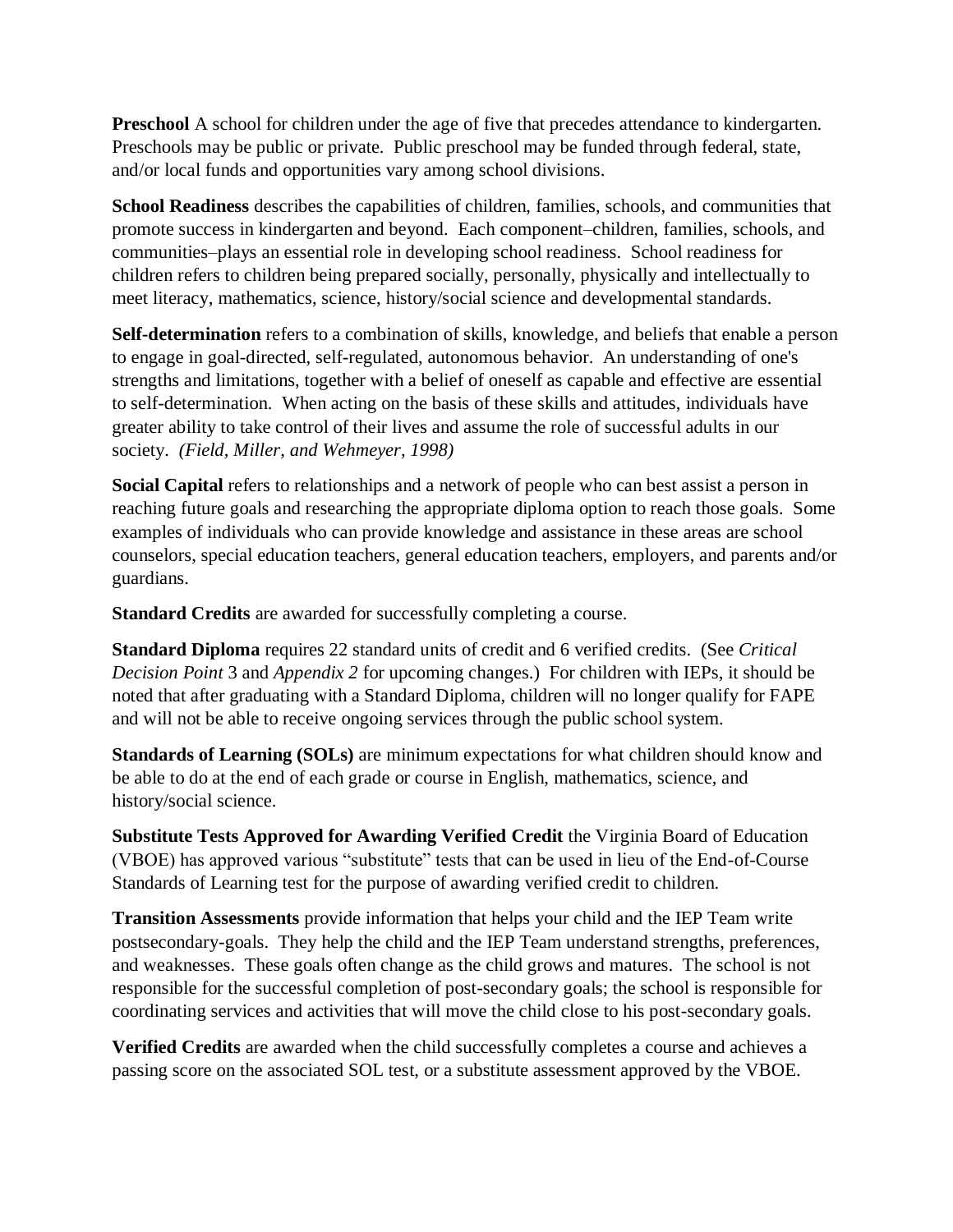**Virginia Alternate Assessment Program (VAAP)** is designed to evaluate the performance of children with significant cognitive disabilities who are working on aligned Standards of Learning, which are based on the Standards of Learning, but have been reduced in complexity and depth.

**Virtual Course** is a class that is delivered virtually through an electronic device such as a computer.

**Work-Based Learning (WBL)** is a school coordinated, coherent sequence of on-the-job experiences that are related to children's career goals and interests. It enables children to apply classroom instruction in a real-world business or service-oriented work environment**.**

## **Keys to Academic Success**

**Prior to reviewing critical decision-making points, below are some key components to know that will help children be successful throughout their school careers, beginning in early childhood.**

### **Key number 1: Supporting continual learning and development**

The early childhood years are just as important for children with disabilities and developmental delays as they are for all children. All of your child's future development is based on the critical learning patterns laid down during this period. Many parents want to know the critical skills for their child to learn during their early developmental years.

It is never too early to think about school readiness. Much of this readiness can be developed inside your home. School readiness activities promote success in kindergarten and beyond. Many of us think of kindergarten and think of skills related to learning the alphabet, letter sounds, reading basic words, and counting. While these are important skills for all children entering kindergarten, there are other skills that are equally, if not more important. School readiness activities focus on phonological awareness, language, vocabulary, mathematics, science, and history/social science. School readiness also refers to children being prepared physically and socially. This includes a focus on physical and motor development, as well as social development. Social development includes self-regulation, communicating, interacting with others, problem solving, recognizing and expressing emotions, and other skills. These are skills needed in all settings and throughout our lives.

School readiness activities can guide parents toward better understanding the types of skills a young child should be learning. Keep in mind, however, that every child will develop at a different pace. A child with a disability may enter a formal school setting sooner than a child without a disability and the skills that a child with a disability needs to learn will be individualized based on his needs. The IEP Team will identify the goals and objectives appropriate for the child to succeed. You, as the parent, are a critical part of the IEP Team and will help make these determinations.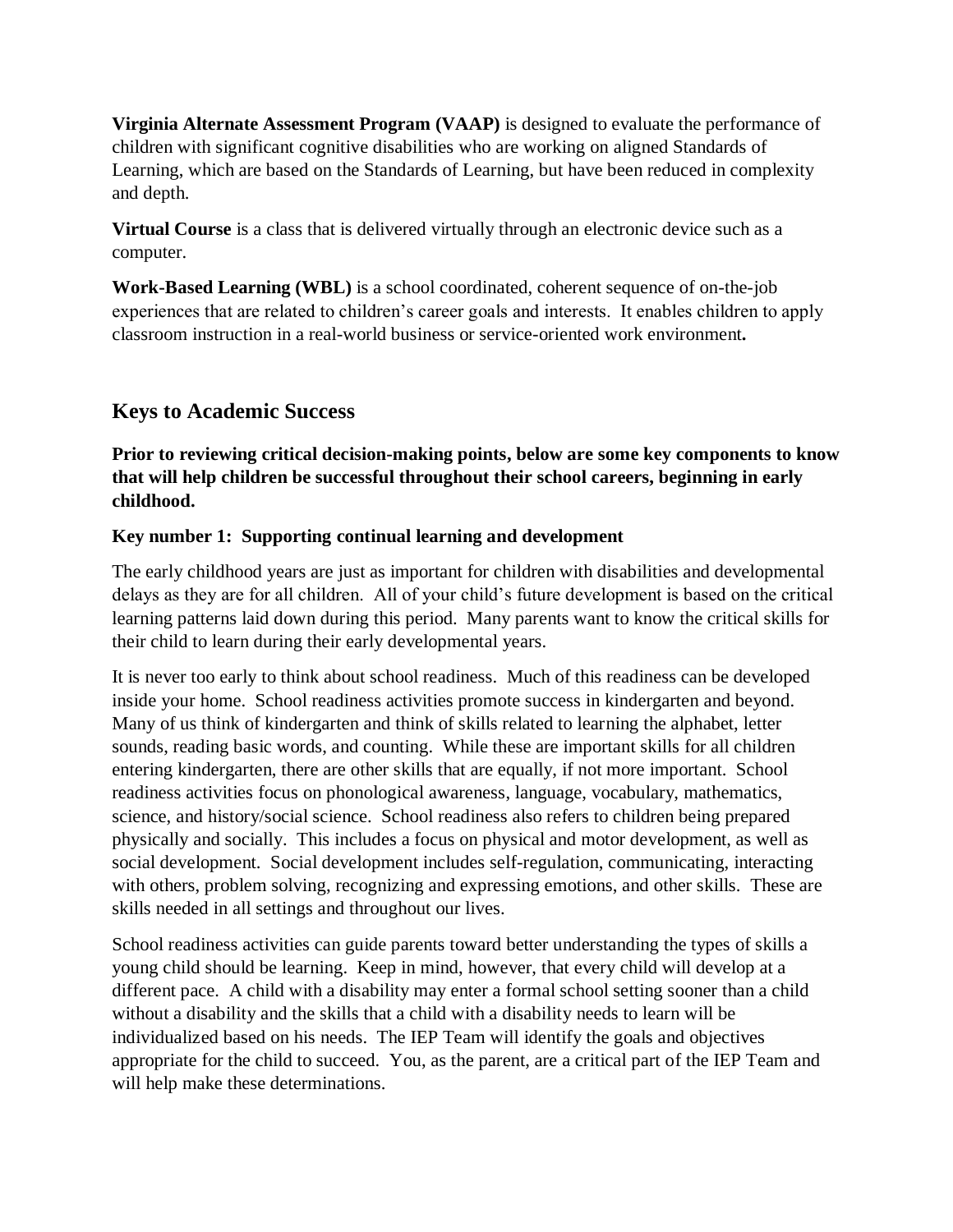### **Making the transition from Early Childhood Special Education (ECSE) to kindergarten**

You will also want to consider how best to help your child make the transition from Early Childhood Special Education (special education and related services delivered to preschool aged children from age two through five) to kindergarten, as this can present big changes for young children with disabilities and their families. The nature of the program, length of the school day, location of the school, and staff may all change. Preschool children make the transition into kindergarten more successfully when their schools and families prepare together. By coordinating transition efforts, preschool and elementary programs can help children maintain and maximize the gains they made in preschool.

It is important to understand that the transition from preschool to kindergarten is a process and not a "one size fits all" formula. The IEP Team may provide transition activities such as a school or classroom visit and may meet with your child's new teacher to share information about your child. Discuss the transition with your child's teacher and IEP Team. Share any concerns or ideas you may have. Additionally, plan to get to know your child's new teacher and IEP Team as the transition to kindergarten is made. Sharing information about your child's strengths and interests is an important part of this process. After all, you know your child best.

### **Key number 2: Regular attendance**

Attending school regularly helps children feel better about school—and themselves. If you build this habit early in preschool, your child will learn right away that going to school on time, every day is important. *Good attendance will help children do well in high school, college, and at work!*

A child is considered chronically absent if he/she misses only two days of school per month (18 days in a year), whether the absences are excused or unexcused. Even one year of chronic absence can cause a child to fall behind academically and decrease a child's chances of graduating from high school, which can have long-term consequences on her financial independence, physical well-being and mental health. Attending school every day increases a child's chances of success in school and in life.

## Did you know?

- Beginning in kindergarten, too many absences can cause children to fall behind in school.
- Children can still fall behind if they miss just a day or two days every few weeks.
- That by sixth grade, high absences are one of three signs that a child may drop out of high school.
- Attendance is an important life skill that will help your child graduate from college and/or keep a job.

Here are some helpful tips to support good attendance and your child's success:

• Set a regular bed time and morning routine.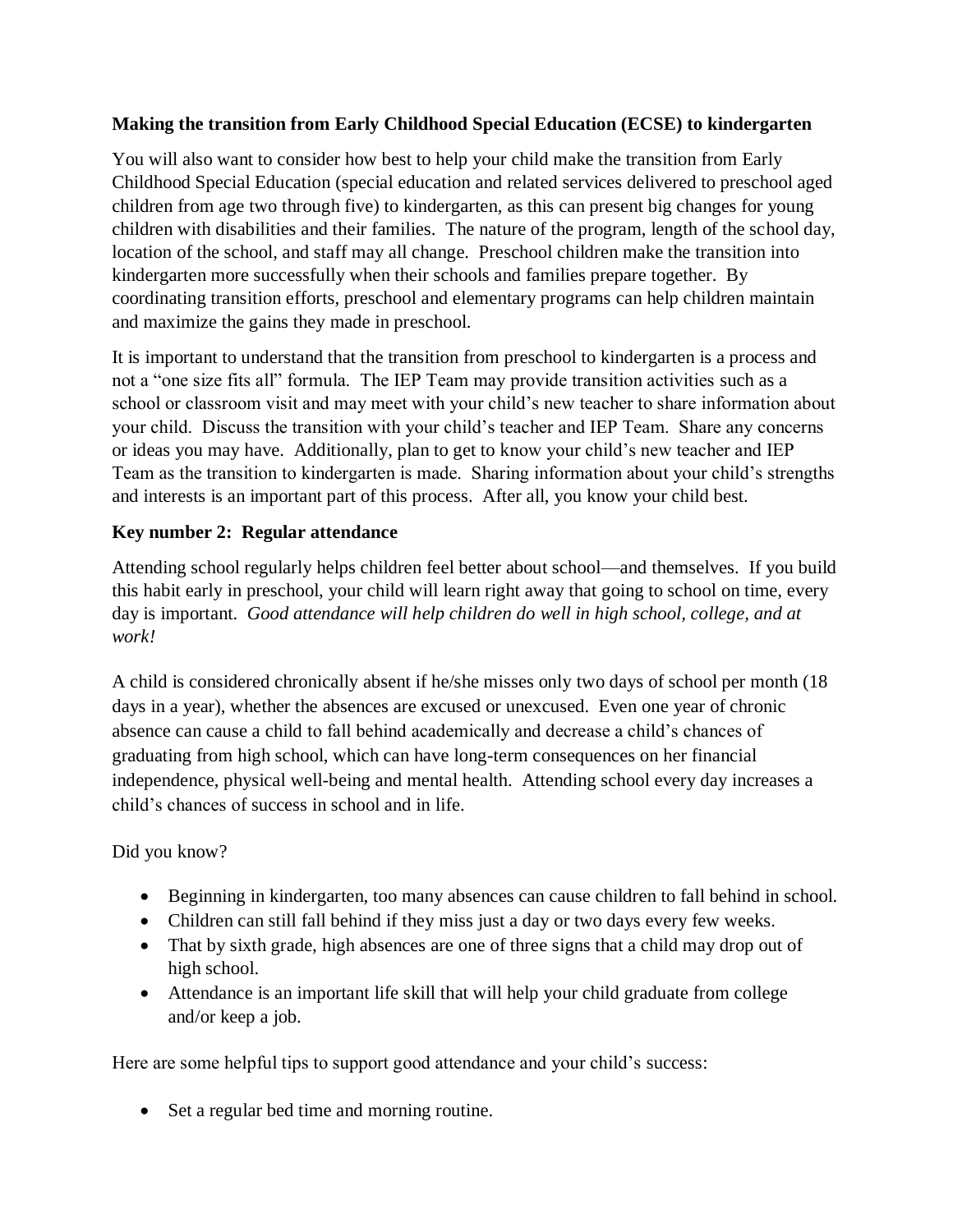- Introduce your child to teachers and classmates before school starts to help with the transition.
- If your child seems anxious about going to school, talk to teachers, school counselors, or other parents for advice on how to make her feel comfortable and excited about learning.
- Develop back-up plans for getting your child to school if something comes up.
- Avoid medical appointments and extended trips, if possible, when school is in session.
- Encourage meaningful afterschool activities, including sports and clubs.

Attendance habits influence grades and participation in school and community-related programs (i.e., teams, clubs, CTE, employment). Developing good attendance also impacts critical workplace skills well into the future.

Visit this website for more information: [Attendanceworks](http://www.attendanceworks.org/) 

Additional information can be found from the *Regulations Governing the Collection and Reporting of Truancy Related Data and Student Attendance Policies*, see [8VAC20-730.](http://law.lis.virginia.gov/admincode/title8/agency20/chapter730/)

### **Key number 3: Being engaged in my child's education**

Research has consistently shown that family engagement in a child's education leads to better educational outcomes. A child's chances of success go up when parents show an active interest in their child's school work, attend school events, and advocate for their child to the maximum extent possible. *("Research Spotlight on," n.d.)*

If your child receives special education services, you have two important roles:

- Build and maintain a solid working relationship with all school personnel involved with your child so that the IEP team can function at its most effective level
- Ensure that your child receives FAPE (a free appropriate public education)

### **The best way to attain these goals for your child is to remain engaged in your child's education through collaborating with your school division. Collaboration is a mutual responsibility between families and school divisions.**

What does all of that mean? Here are some definitions.

**Family Engagement:** Ideally, parents who are engaged may do any of the following:

- Encourage communication with a child
- Support and model enthusiasm for learning
- Assist with study habits
- Actively participate in meetings
- Understand a child's needs
- Understand the Special Education process and parent/child rights
- Advocate for a child's educational needs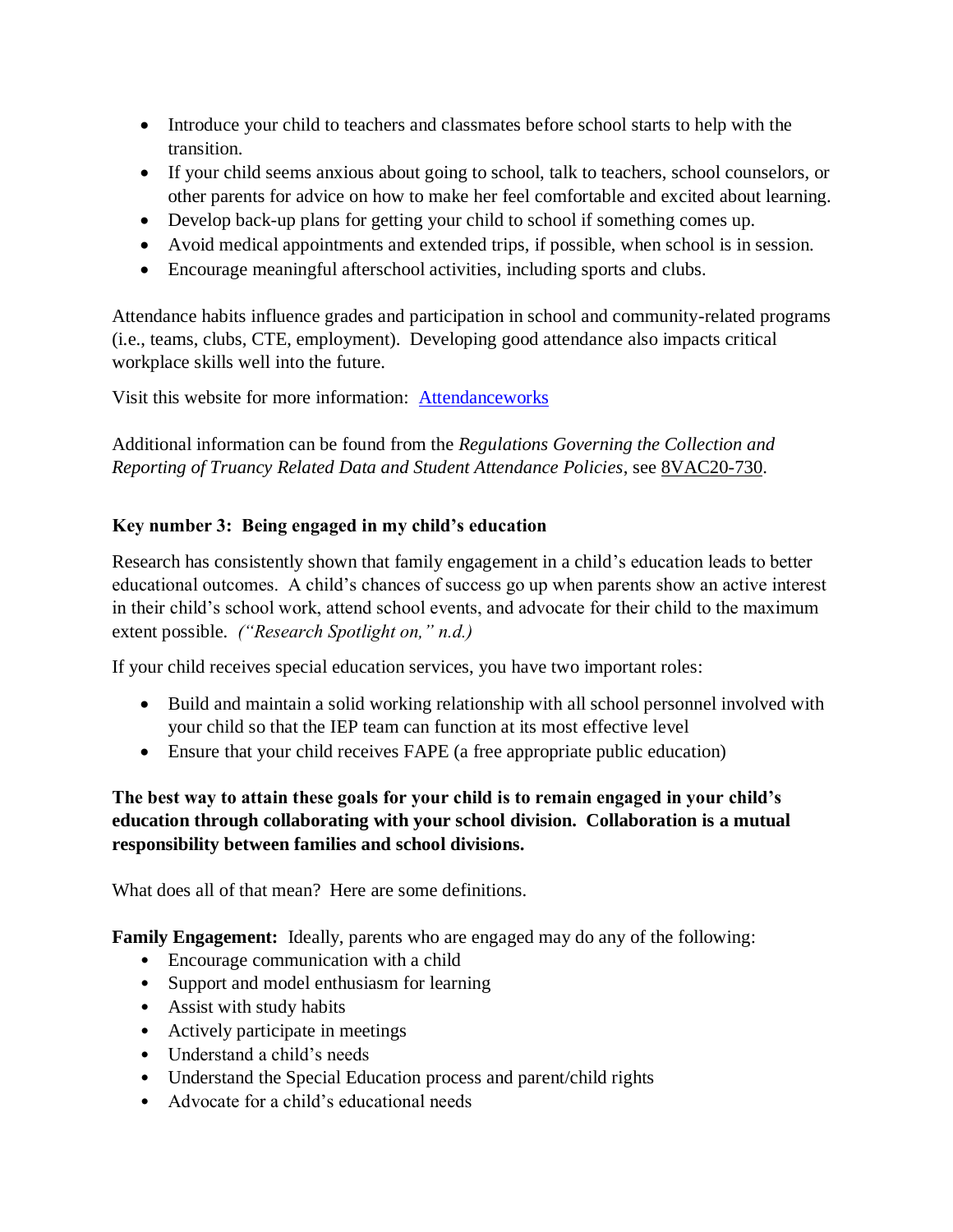**Collaboration:** When two or more parties are involved in a partnership with the purpose of working together toward a common goal, this is collaboration. It is a process which is fostered through all parties learning how to communicate effectively with one another as a means of building trust.

Family Engagement leads to better collaboration, which leads to better outcomes for your child.

### **Key number 4: Understanding our rights**

It is important to develop an understanding of your Parental Rights. (The list below is not allinclusive. Please see the *Regulations Governing Special Education Programs for Children with Disabilities in Virginia* for complete information.)

You have the right to:

- advocate for your child without fear of retaliation.
- receive advance notice/invitation of meetings.
- have meetings at a mutually agreed upon date, time, and location.
- audio record eligibility, IEP, and manifestation determination meetings.
- request to video record. (If you are told that you cannot, ask to see the school division's policy on video recording.)
- discuss your concerns/input.
- bring and have reviewed any type of documentation.
- bring other individuals and have them assist you during meetings.
- receive a copy of a procedural safeguards document once per year and any time upon request.
- receive an independent educational evaluation (IEE) when you disagree with the results of a school based evaluation, at no cost to you.

#### What is Prior Written Notice?

Prior Written Notice must be provided to you whenever the school division proposes or refuses any action related to the following:

- Identification
- Evaluation
- Educational Placement
- Provision of FAPE (free appropriate public education)

Prior Written Notice must contain the following seven elements:

- Description of the action proposed or refused by the school division
- Explanation of the school division's proposal or refusal to take action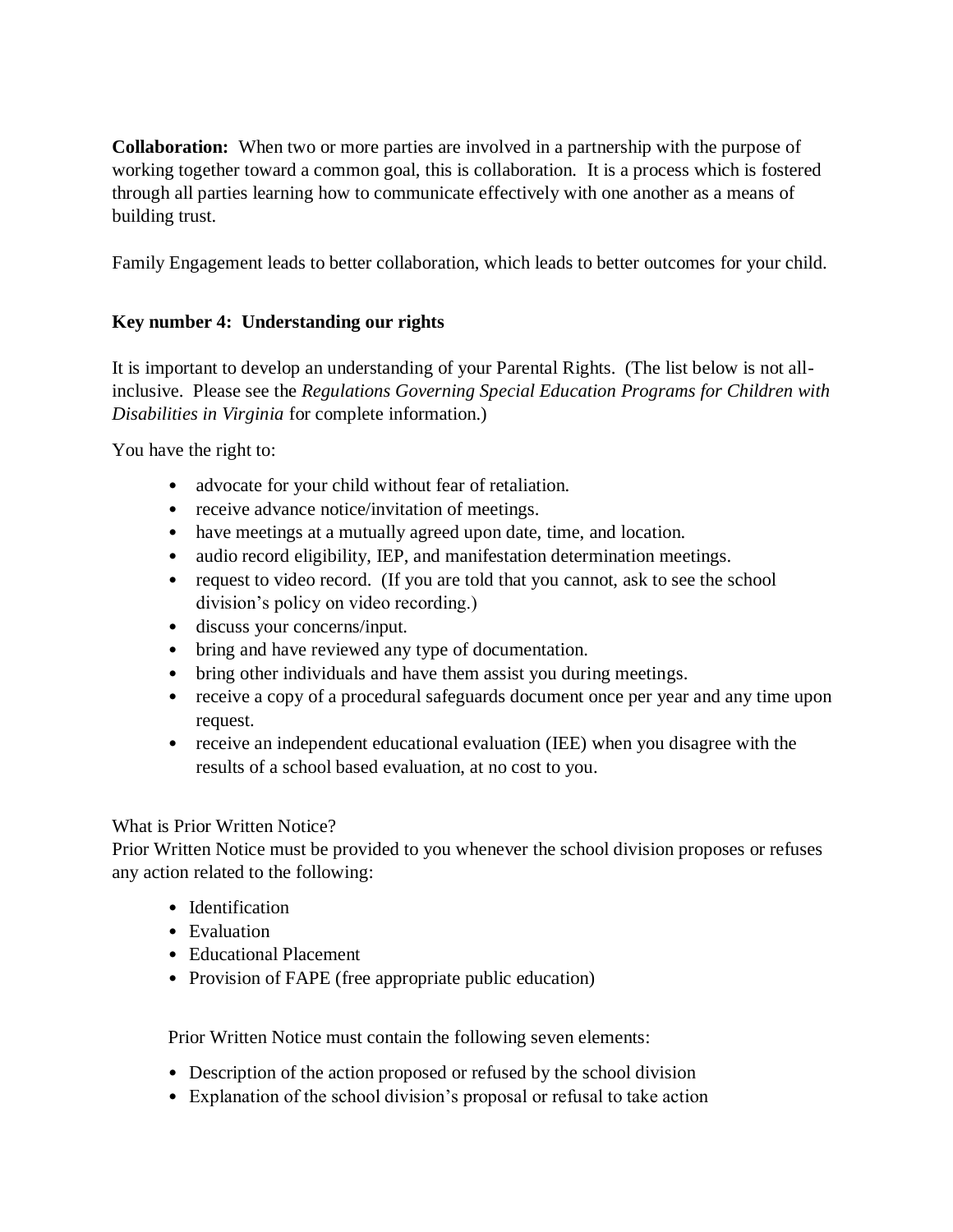- Description of other options considered and the reasons for their rejection
- Description of the evaluation, assessment, record, or report used as a basis for the action
- Description of other relevant factors
- Statement regarding procedural safeguards protections
- Sources for assistance

Understanding the rights of both you and your child will help you to be certain she is receiving the FAPE (free appropriate public education) to which she is entitled.

### **Key number 5: Promoting my child's independence and self determination**

Your child's role in education, as in life, grows as he matures and gains knowledge about himself and the world around him. Self-determination is an important attribute for all people to possess. It comes through acquiring a set of skills that help a person understand his strengths, preferences, and interests. Self-determined people are able to set goals and develop plans to meet those goals through making choices and decisions, learning to self-regulate, and advocating for themselves. They believe in themselves as capable and effective people who can take control of their lives.

Eventually, all children with IEPs will be expected to attend and provide input to the IEP. They will become team members. As parents, you may want to begin preparing your child to attend and participate in these meetings. He can talk about his strengths, interests, and preferences, and what supports or accommodations help him learn. The skills needed to do this fall under the term self-determination. When children participate, express what is important to them, and express their own goals to the team, they gain confidence. Children begin to understand that they have a right to be heard.

Being self-determined will help your child advocate for himself. However, this does not just happen when a child reaches the age for a secondary transition focused IEP. Your child can participate in the IEP process long before he reaches the age for secondary transition. Your child can invite people to attend the IEP meeting. The IEP is about your child. Who is better qualified to provide information about his learning and goals? There is an important phrase you might have heard which says, "Nothing about me without me." This means when the person with a disability is being discussed and plans are being made, that individual must be at the table.

Using a **One Pager**, found at [I'm Determined,](http://www.imdetermined.org/) your child can identify strengths, preferences, interests, and supports in a simple format using words, pictures, or video. It is powerful to have a young person present information to the IEP Team. As your child moves closer to graduation, he might stay in the IEP meeting to be part of the discussion on goals. **Goal Setting and Attainment** is another tool found on the I'm Determined website. Learning how to make plans so goals can be attained is an important part of being successful in school and in life beyond school. Children can learn to identify people who can provide support. The **Good Day Plan**, also found on the I'm Determined website, helps a child know that he has some control over the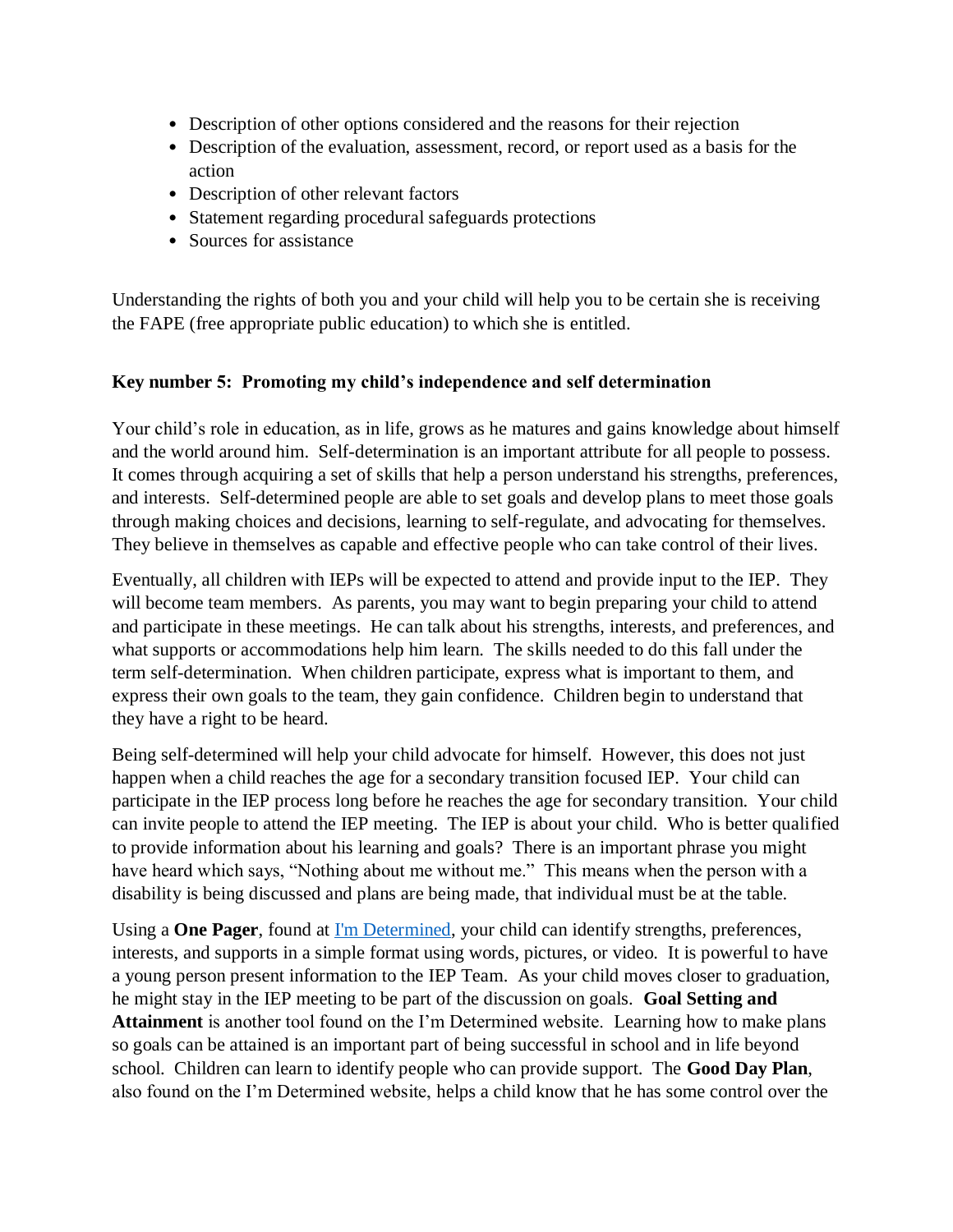events that influence his life. It's important for your child to know he has the ability and skills to work hard, complete important tasks, and reach his goals.

It is also important to note that beginning at least one year before your child turns eighteen, the IEP team must inform you that educational rights will transfer to him upon his eighteenth birthday. This means that he will be able to make educational decisions without you. For example, as an adult your child would be able to grant consent for his IEP.

It is a good idea to allow him to begin making choices well before he turns eighteen. As he begins to make choices and understand the consequences of his choices, you can offer more opportunities for him to make decisions.

These experiences build confidence and maturity that will allow him to actively participate in his IEP meetings. Remember, during the IEP cycle when your child turns fourteen, he will be invited to attend the IEP meeting. The IEP Team want to hear from him about his strengths, interests, and preferences. It is your choice to determine whether he will attend until he is eighteen years old.

If you do not think that your child should be making these decisions at age eighteen, it may be possible to continue to be involved. The VDOE has prepared a booklet that will help you to understand this. It is called, *Transfer of Rights for Students with Disabilities Upon Reaching the Age of Majority in Virginia*, and can be found at the following link: [Transfer of Rights for](http://www.doe.virginia.gov/special_ed/regulations/state/transfer_rights_students_disabilities.pdf)  [Students with Disabilities Upon Reaching the Age of Majority in Virginia.](http://www.doe.virginia.gov/special_ed/regulations/state/transfer_rights_students_disabilities.pdf)

### **Key number 6: Keeping long term goals in mind early in a child's educational career**

Parents often set goals for their children while they are very young. It is okay to dream big. In fact, your high expectations will be a major factor in your child's success.

If your goal is for your child to attend college, you need to know that IDEA ends at age 22 or at the time when your child obtains a Standard or an Advanced Studies Diploma. There is no Free Appropriate Public Education (FAPE) in post-secondary education. Like any college-bound child, your child will likely have both positive and negative experiences while in college. Being able to bounce back after negative events will play an important role in your child's ultimate success, so begin preparing him to do this early.

We know that learning beyond high school leads to better employment, but not everyone wants to attend college. Your child might want to seek employment that requires training beyond high school. She might learn while she earns money in an apprenticeship type program. Virginia has many quality postsecondary training programs. Some are on community college campuses. The Department for Aging and Rehabilitative Services can assist eligible children with obtaining and maintaining employment or attending college if their employment goals require a degree. The Wilson Workforce and Rehabilitation Center (WWRC) also has programs that lead to careers in manufacturing, health occupations, and other areas. Following is a link to the WWRC website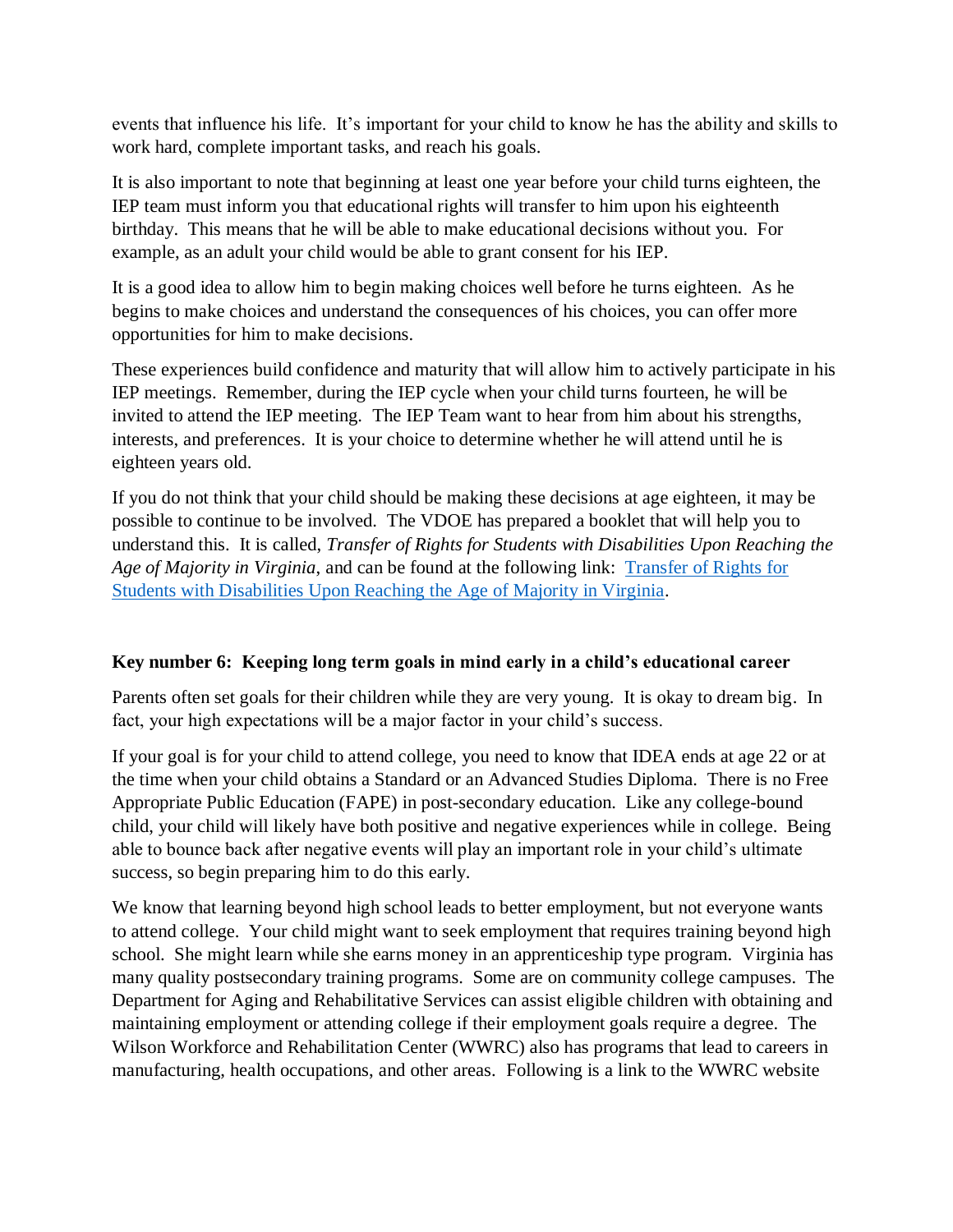for more information: [Wilson Workforce and Rehabilitation Center Website.](https://www.wwrc.net/) There are many available resources and options available for your child.

Employment is a major part of life for most adults. Plan for a career; not just a job. Virginia is an Employment First state. That means that Virginia promotes and supports competitive, integrated employment as a first choice; in other words, a work setting that includes people with and without disabilities where she will earn a competitive wage that is similar to that of others doing the same work. A competitive wage means at or above the minimum wage.

As your child matures, she will likely have her own goals and her goals may not agree with your goals for her. Knowing and using the resources that are available in your community and providing support and opportunities for your child to exercise her skills will lead to better post school outcomes.

### **Key number 7: Understanding assessment options and their relationship to diplomas/long term goals**

For all children with disabilities identified under IDEA, the IEP Team determines how the child will participate in the state's accountability system and for children identified under Section 504, the 504 Committee determines how the child will participate.

A child's IEP must specify the child's participation in the state accountability system as follows:

- o participation in the Standards of Learning (SOL) test (which assesses the minimum expectations for what children should know and be able to do at the end of each grade or course in English, mathematics, science, and history/social science) with no accommodations;
- o participation in the SOL test with accommodations;
- o participation in Virginia Alternate Assessment Program (VAAP) (evaluates the performance of children with significant cognitive disabilities who are working on aligned Standards of Learning, which are based on the Standards of Learning, but have been reduced in complexity and depth).

Children with disabilities have access to three different diploma options. The diploma that the child will work toward is determined by the IEP team. For children who started their ninth grade year before the 2018-2019 school year, the diploma options follow:

• The Advanced Studies Diploma requires children to have 26 credits (9 verified). This diploma is Virginia's highest diploma and requires children to complete three years of a foreign language and advanced math classes. This is the best diploma for children wishing to attend a four-year college.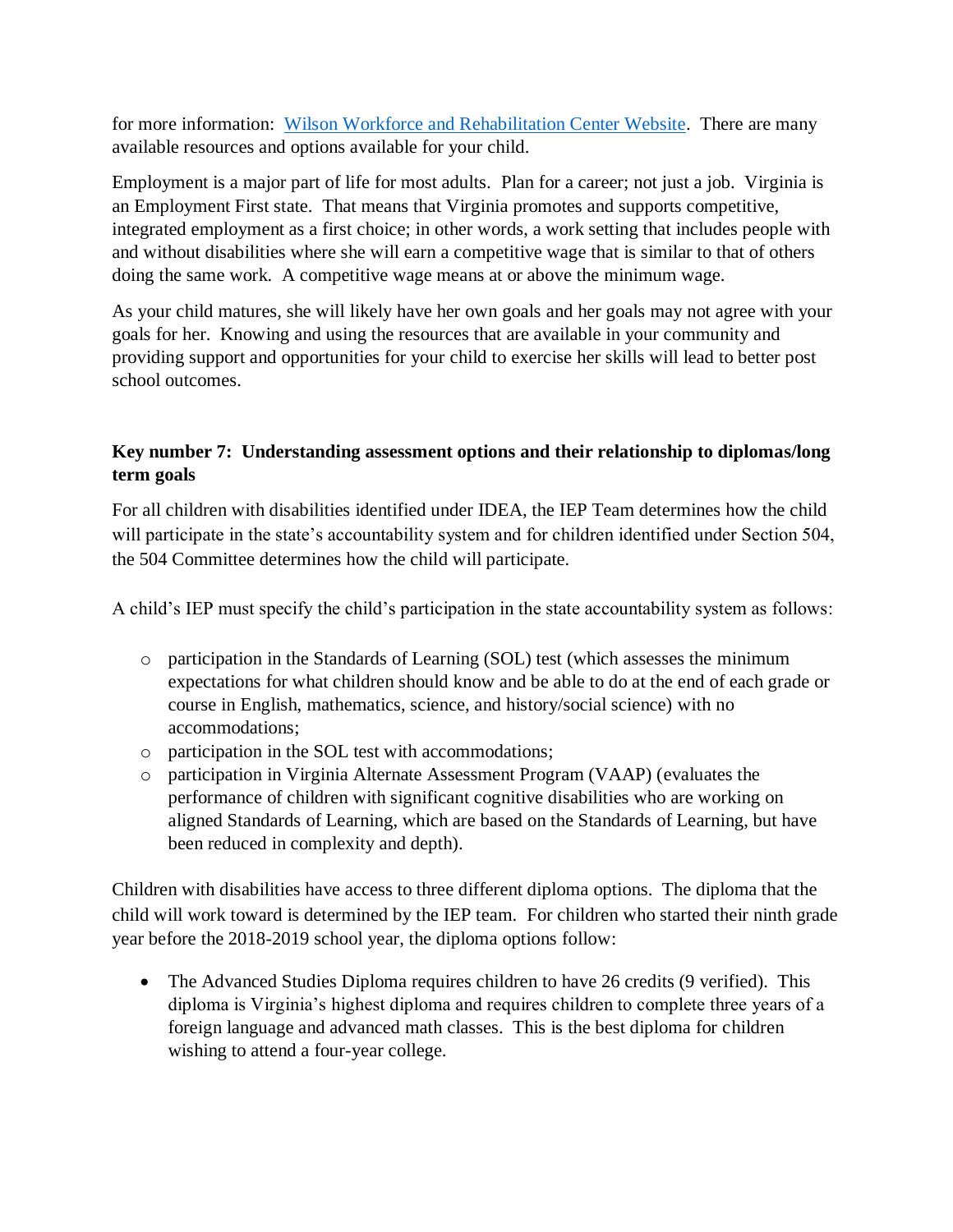- The Standard Diploma requires children to have 22 credits (6 verified). Although children can attend a four-year college with this diploma it is more suitable for children wishing to attend a community college or enter into a career after graduation.
- The Applied Studies Diploma is only available to children identified as having a disability who complete the requirements of their individualized education programs (IEPs), but do not meet the requirements for the diplomas above. The Applied Studies Diploma is not available for children with 504 Plans.

### **For graduation requirements for children starting the ninth grade in the 2018-2019 school year and beyond, see Critical Decision Point 3 and Appendix 2.**

Children with disabilities who participate in the SOL assessments with or without accommodations, and earn the verified credits may receive either the Standard or Advanced Studies Diploma. **However, if a child participates in the VAAP, he will not be able to obtain a Standard or Advanced Studies Diploma.** He or she may receive an Applied Studies Diploma.

Participation in the VAAP should only be considered after the SOL participation has been discussed and all possible accommodations have been fully examined.

*It is absolutely critical that parents understand that agreeing to modifications of a child's curriculum means that their child will not be receiving the same instructional content as his peers. This means that the child will not be adequately prepared to take standardized assessments (such as SOL assessments) that lead to verified credits. Without these verified credits, the child will be unable to earn either a Standard or an Advanced Studies Diploma.* 

An Applied Studies Diploma is not equivalent to a Standard Diploma, and it may not qualify a child for post-secondary opportunities for which a regular high school diploma is required, such as higher education, financial aid, and some employment opportunities.

For more detailed information on assessments, please see the appendix at the end of this document entitled, *What Parents Need to Know about State Assessments.*

### **Key number 8: Understanding diploma options and their relationship to post-secondary goals**

Think of your child's time in school as an educational journey and the career as the final destination on that journey. First, you have to determine where you want to go and then you have to map out the best way to get there. If the career is your destination, then the **diploma** is the vehicle that will get you to your destination. The last thing you want to do is plan a trip and then realize you don't have the necessary transportation to get there. In the same way, the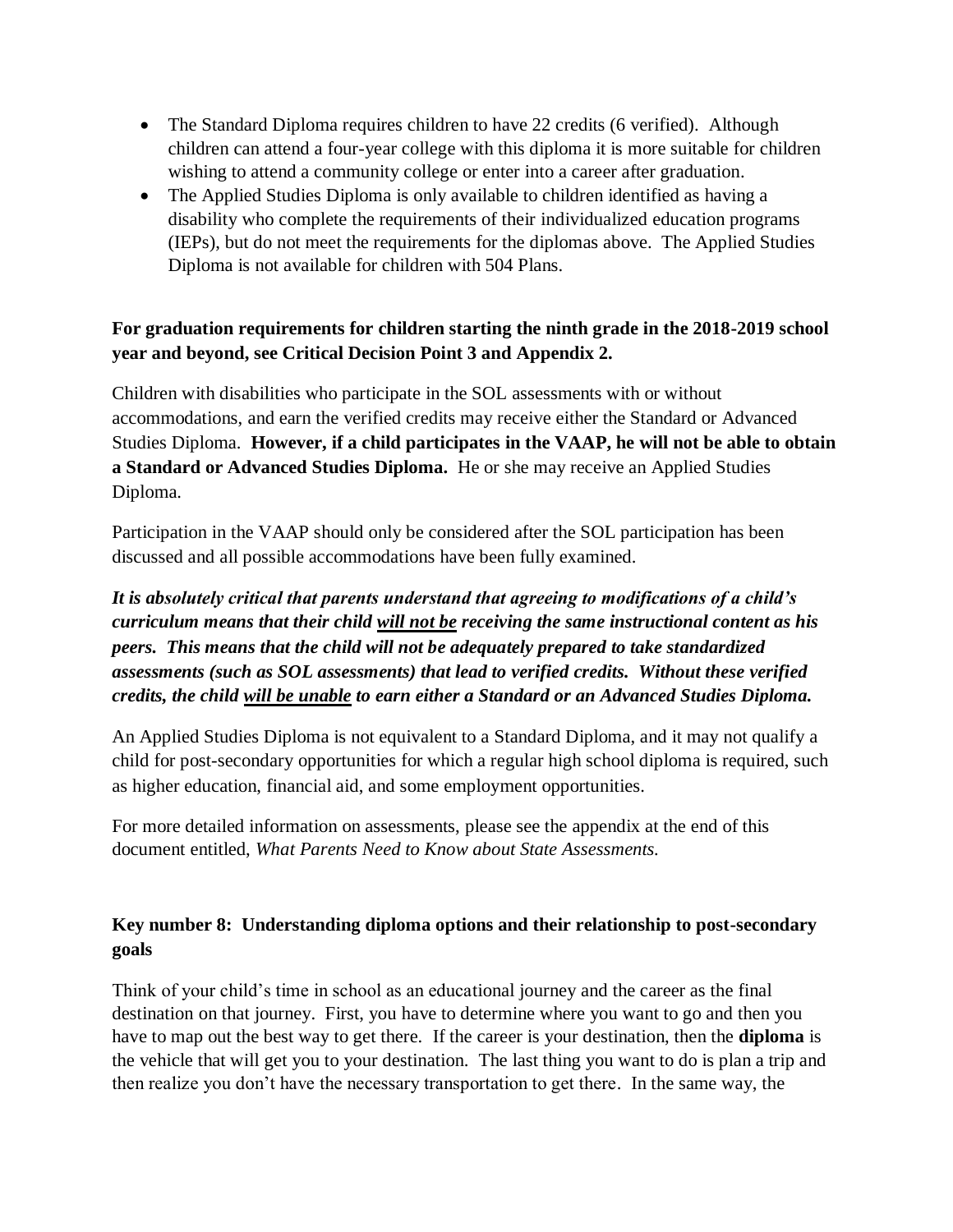diploma your child chooses and the courses she takes in high school, and after high school, need to align with that career so the trip has the least number of roadblocks and detours possible.

Try planning with the end in mind. When your child knows what career path she wants to pursue it will be important for her to choose the courses necessary in middle and high school to earn the diploma that best prepares her for that career. The school counselor and IEP team will be important partners in the planning. How can your child get the information and resources to choose the best career for herself? There is a lot of career information and there are many resources available to assist children and young adults with career exploration and your child will be engaged in career exploration from the moment she enters a classroom.

While in elementary and middle school your child will be exploring [career clusters and pathways](http://www.doe.virginia.gov/instruction/career_technical/career_clusters/index.shtml) (CTE Career Clusters) and creating an [Academic and Career Plan.](http://www.doe.virginia.gov/instruction/graduation/academic_career_plan/index.shtml) That Plan can serve as the roadmap to help your child meet her goals. Your child will also be receiving instruction in [Career Investigations.](http://www.cteresource.org/apg/courses/9068/career-investigations) This instruction will be delivered in different ways by different schools but your child will be learning important skills for postsecondary education and a career that include: workplace skills, teamwork skills, career clusters and pathways, identifying short and long term goals, public speaking skills, and self-advocacy strategies. She will also examine labor market data, complete an interest assessment, and create her Academic and Career Plan through this instruction.

Make sure to speak to your school counselor when your child is very young about the best diploma option for your child's career goal, then start to get the necessary information about the job to know what courses she needs to take to be best prepared for that career. Have all of this information in the Academic and Career Plan and revisit the Plan often (at least once a year) to make sure your child is still on the right path. **Remember that if you choose the Applied Studies Diploma, it will be difficult, if not impossible, to reverse course later.**

### **Key number 9: Understanding modification of curriculum versus accommodations**

The terms "accommodations" and "modifications" are two words that many people tend to use interchangeably. In special education, however, it is critical to understand that these terms have completely different definitions. Mistaking a "modification" for an "accommodation" in your child's IEP can mean the difference between your child being able to earn a Standard Diploma and being unable to earn a Standard Diploma.

**Accommodations** provide adaptations for a child with a disability without setting different expectations. Accommodations help support access to the general curriculum. They do not change what is taught, change the strategies used or change how instruction is delivered to children. Children can receive accommodations and be fully prepared for and able to earn a standard or advanced standard diploma.

**Modifications** require that children with disabilities perform objectives that are different from those of the rest of the class. The content or task may be reduced in depth and complexity.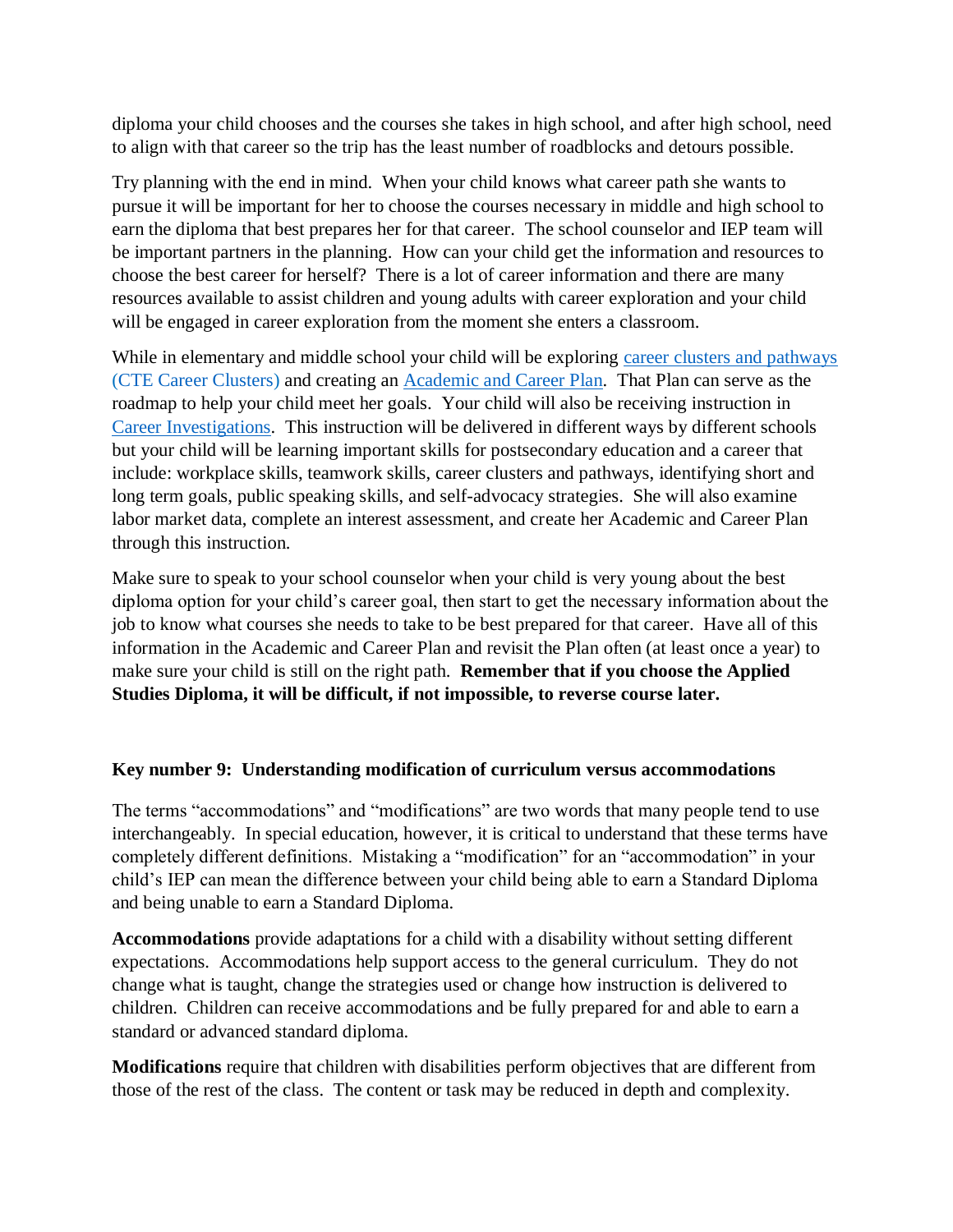*Remember, if your child is on a modified curriculum, he is very unlikely to be able to obtain a Standard or Advanced Diploma, limiting his postsecondary and employment options.*

## **Critical Decision Points**

**Below, you will find information concerning decisions that you will be making throughout your child's educational journey, as well as information on when you will be making them and suggestions regarding questions that you may want to discuss with the IEP team.**

### **1. Will an IEP or a 504 Plan be more appropriate for my child?**

Eligibility for an IEP is based on the fourteen categories of disability identified by the *Individuals with Disabilities Education Act* (IDEA). The child's impairment must have an educational impact and require specialized instruction for her to qualify as a child with a disability under IDEA. If the child qualifies with one of these disabilities, then an IEP would be developed that provides needed special education services. An IEP must meet certain requirements that are identified in Virginia's special education regulations. If, in addition to the protections provided under the IDEA, a child also needs services falling under Section 504 of the *Rehabilitation Act of 1973*, those services would be included in the IEP and only one plan would be provided for that child.

A 504 Plan is based on eligibility under the *Rehabilitation Act of 1973*, and not the IDEA. A child may be identified as a student with a disability under this statute if she has a mental or physical impairment that substantially limits a major life activity. A 504 Plan is provided for a variety of children who have mental or physical impairments rather than the limited categories provided under the IDEA. The life activity limitation may include a variety of substantial limitations to activities such as learning, reading, concentration, eating, walking, and a variety of others. If a child has a substantial limitation to one of these activities, then the 504 plan may include accommodations and special education services.

Parental input is important throughout the eligibility process in order to assist in determining which type of plan, if any, would be appropriate for the child.

**When to consider:** At your child's initial eligibility meeting or at subsequent meetings, should a change need to be made.

### **Questions to ask the school:**

What impairment or disability was considered when determining whether my child was eligible for accommodations or services?

Are there additional areas of need that should be considered for my child? If there are additional areas of suspected need, what additional testing will be needed to determine if my child needs services in those areas?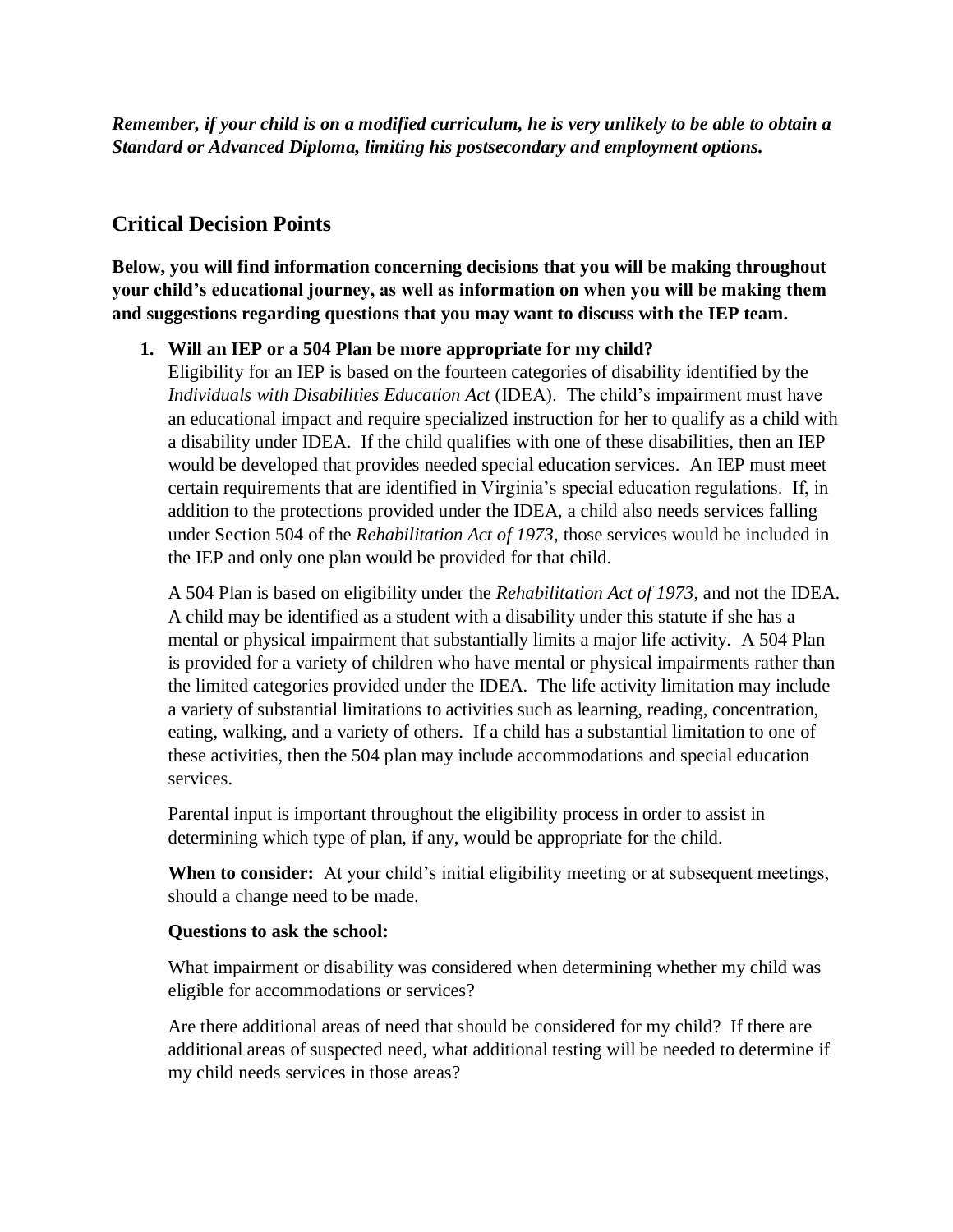What information (progress reports) will I receive from the school to assist me in understanding if my child is making appropriate progress?

When will another meeting be held to review my child's progress and to update the 504 Plan or IEP? How can I request that a meeting be held if I have concerns about my child's progress in meeting her educational goals? **Will my preschool-aged child receive an Individualized Education Program (IEP) or an Individualized Service Plan (ISP)?**

Parents will typically make decisions about their child's participation in an early childhood program, including child care and/or preschool. Some children may attend child care for part of a day or the whole day. Preschool may be considered when a child turns three or four. Reasons for selecting a specific child care center or preschool for the child to attend vary and are personal. For example, one family may select a child care center due to its proximity to the parent's work place while another may select a center where a sibling attended.

When decisions regarding participation in an early childhood program are made, parents often do not know their child has a disability. Both the type of early childhood program and the location of the program are important and may impact the services a child, who is found eligible for special education and related services, may be able to receive. To better understand how this can impact the services your child receives, let us compare an ISP and an IEP.

School divisions are required to locate, identify, evaluate, and spend a proportionate share of IDEA funds for equitable services for children with disabilities enrolled by their parents in private schools located in their divisions, including religious, elementary and secondary schools. School divisions are also required to consult with private schools within their jurisdictions when making their decisions regarding which services to offer parentally placed private school children with disabilities. These children are provided an opportunity for equitable participation in special education and related services through an ISP. The ISP describes the specific special education and/or related services that the school division will provide to the child. School divisions have limited budgets for these equitable services and are able to determine which special education and/or related services will be offered to children with disabilities parentally-placed in a private school.

There are similarities and differences between an ISP and an IEP. An ISP must be developed, reviewed, and revised consistent with the requirements related to the IEP Team and parent participation; however, an ISP typically provides limited special education and related services to the child. For example, a child with an ISP may be eligible to receive speech therapy every other week. An IEP on the other hand is to provide a free and appropriate public education and may provide more comprehensive educational services for the child.

Whether a child is eligible for an IEP or ISP depends on two primary factors.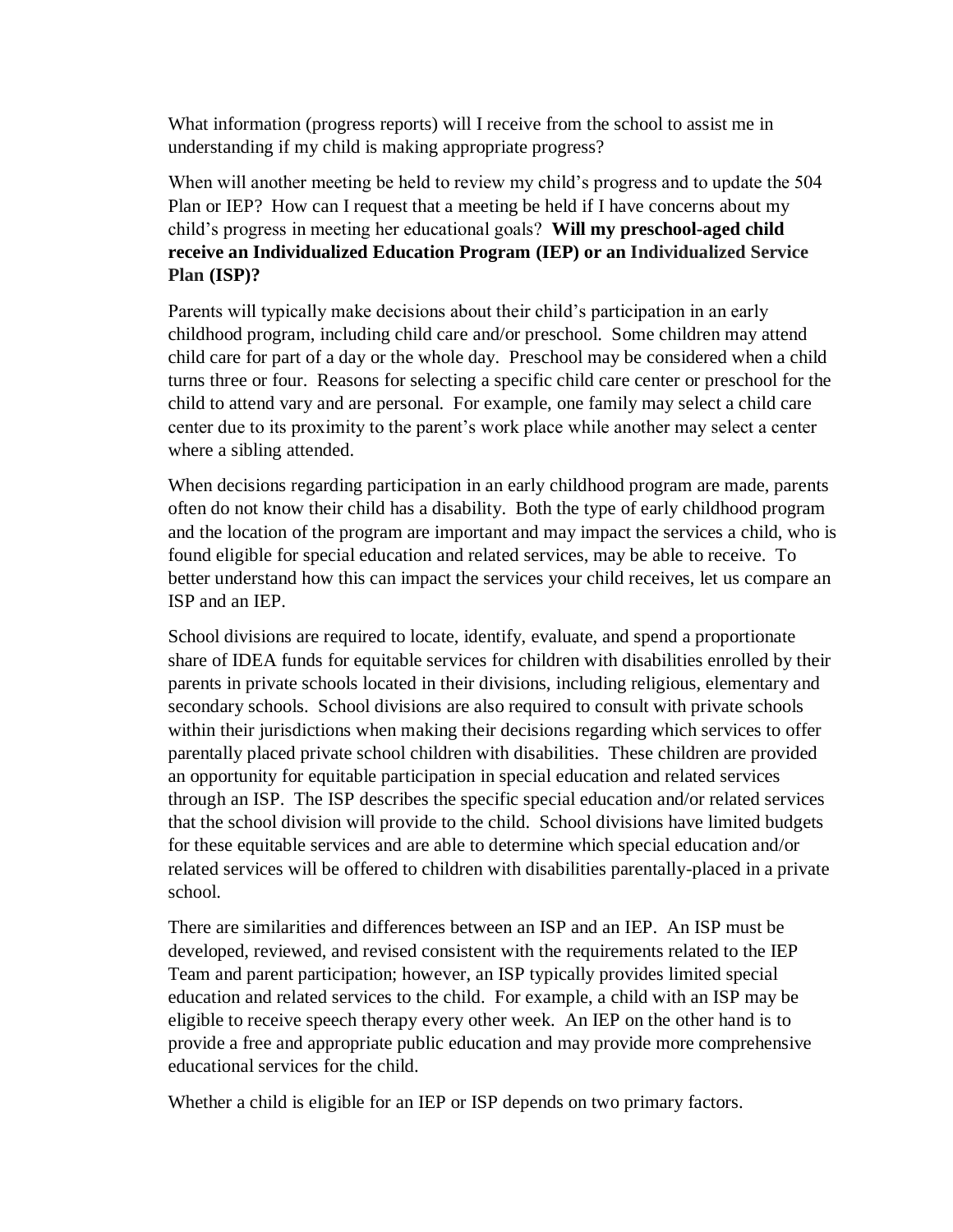- 1. Consider the type of early childhood program your child is attending. If the program is considered a preschool and has a curriculum that includes developmental activities (e.g., early literacy, early math, and exploration of the environment) then it may meet the definition of a private elementary school. Many preschools will have curriculums with a focus on early educational skills and would be considered private schools. Child care centers typically provide care and do not have curriculums that focus on early education; therefore, they would not qualify as private schools.
- 2. Consider the location of the early childhood program and whether the program is in the same city or county where you, the parents, reside. If your child is in a preschool (and determined to be a private school) outside of the home city or county, and is found eligible for special education services, then he may receive an ISP instead of an IEP.

If your child attends an early childhood program and is determined to be a child with a disability and eligible for special education and related serviced, be sure to talk to your child's IEP Team and ensure that you understand the services your child may receive.

**When to consider:** When you are making decisions regarding your child's daycare/preschool placement.

### **Questions to ask the school:**

What are the services that my child would be receiving with an IEP versus services that my child would be receiving with an ISP?

How often would my child be receiving these services with an IEP versus an ISP?

What would the benefits be to my child of having an IEP versus an ISP?

If my child has an ISP and I am not satisfied, can I change schools in order to have an IEP implemented?

### **2. What diploma will help our child move toward his post-secondary goals?**

The VDOE offers a number of diploma options for children. It is important to know the requirements of each and set goals in elementary and middle school to achieve the best diploma to meet your child's goals for the future. Participation in state assessments will determine your child's eligibility for the various diploma options. **Critical information on state assessments is included in Appendix 1 of this document.**

• The [Advanced Studies Diploma](http://www.doe.virginia.gov/instruction/graduation/advanced_studies.shtml) requires children to have 26 credits and nine verified credits. Children are responsible for completing three years of a foreign language and Algebra II or above for this diploma. This is the best diploma for children wishing to attend a four-year college.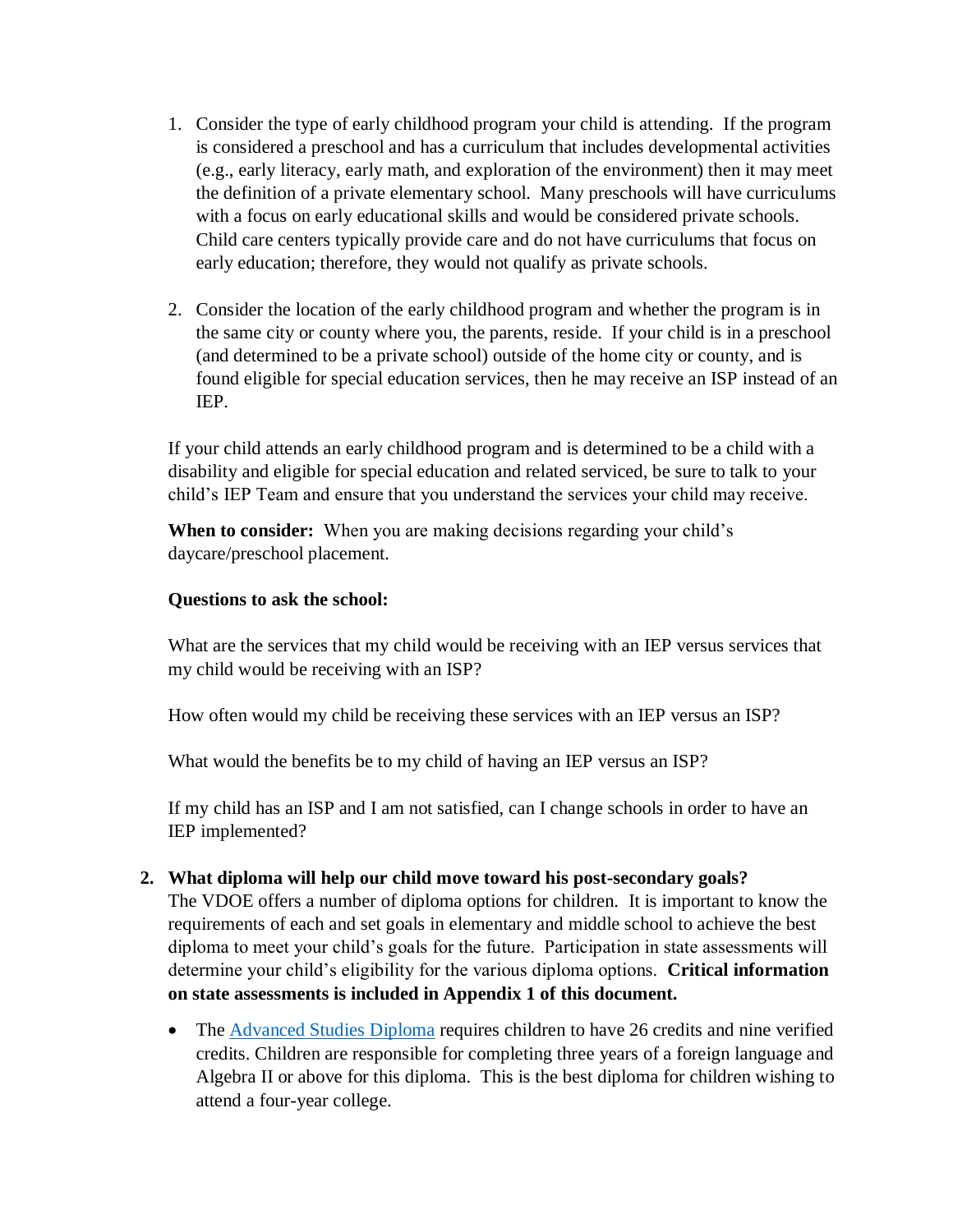- The [Standard Diploma](http://www.doe.virginia.gov/instruction/graduation/standard.shtml) requires children to have 22 credits and six verified credits. Although children can attend a four-year college with this diploma it is more suitable for children wishing to attend a community college or enter into a career after graduation.
- The [Applied Studies Diploma](http://www.doe.virginia.gov/instruction/graduation/applied_studies/index.shtml) is only available to children identified as having a disability who complete the requirements of their individualized education programs (IEPs), but do not meet the requirements for the diplomas above.

Other Diplomas or Certificates offered by the Virginia Department of Education are below:

- The General Achievement Adult High School Diploma (GAAHSD) is intended for individuals who are at least 18 years of age and not enrolled in public school or not otherwise meeting the compulsory school attendance requirements set forth in the *Code of Virginia*. See [General Achievement Adult High School Diploma](http://www.doe.virginia.gov/instruction/adulted/secondary_programs/index.shtml#gaahsd)  [\(GAAHSD\) Program](http://www.doe.virginia.gov/instruction/adulted/secondary_programs/index.shtml#gaahsd) for requirements.
- The General Educational Development Certificates (GED) is available to children and consists of a battery of four tests that measure the skills considered to be the major outcomes of a high school education. The tests' questions focus on the general abilities to analyze, evaluate, and draw conclusions. See [General Educational](http://www.doe.virginia.gov/instruction/adulted/ged/index.shtml)  [Development \(GED\) Certificate](http://www.doe.virginia.gov/instruction/adulted/ged/index.shtml) for requirements.
- The Certificate of Program Completion is available to children who complete prescribed programs of studies defined by a local school board but who do not qualify for diplomas.

Additional information including adult programs and diplomas can be found at this link [Additional Programs and Diploma Information.](http://www.doe.virginia.gov/instruction/adulted/secondary_programs/index.shtml#gaahsd)

### Please Note:

The above diploma requirements are for children that graduate through 2021-2022. New requirements that take effect for first-time ninth-grade children in 2018-2019 and will reduce the verified credit requirement to five for each diploma. **Information on requirements are included in the charts in Appendix 2 of this document.**

### **Applied Studies Diploma (requires children to complete the requirements of their IEP)**

The Applied Studies Diploma is a diploma option available to children identified as having a disability who complete the requirements of their [individualized education](http://www.doe.virginia.gov/special_ed/iep_instruct_svcs/index.shtml)  [programs \(IEPs\)](http://www.doe.virginia.gov/special_ed/iep_instruct_svcs/index.shtml) and meet certain requirements prescribed by the Board of Education pursuant to regulations, but do not meet the requirements for any named diploma.

### The [Applied Studies Curriculum Map](http://www.doe.virginia.gov/instruction/graduation/applied_studies/applied-studies-curriculum-map.pdf)

(http://www.doe.virginia.gov/instruction/graduation/applied\_studies/applied-studies-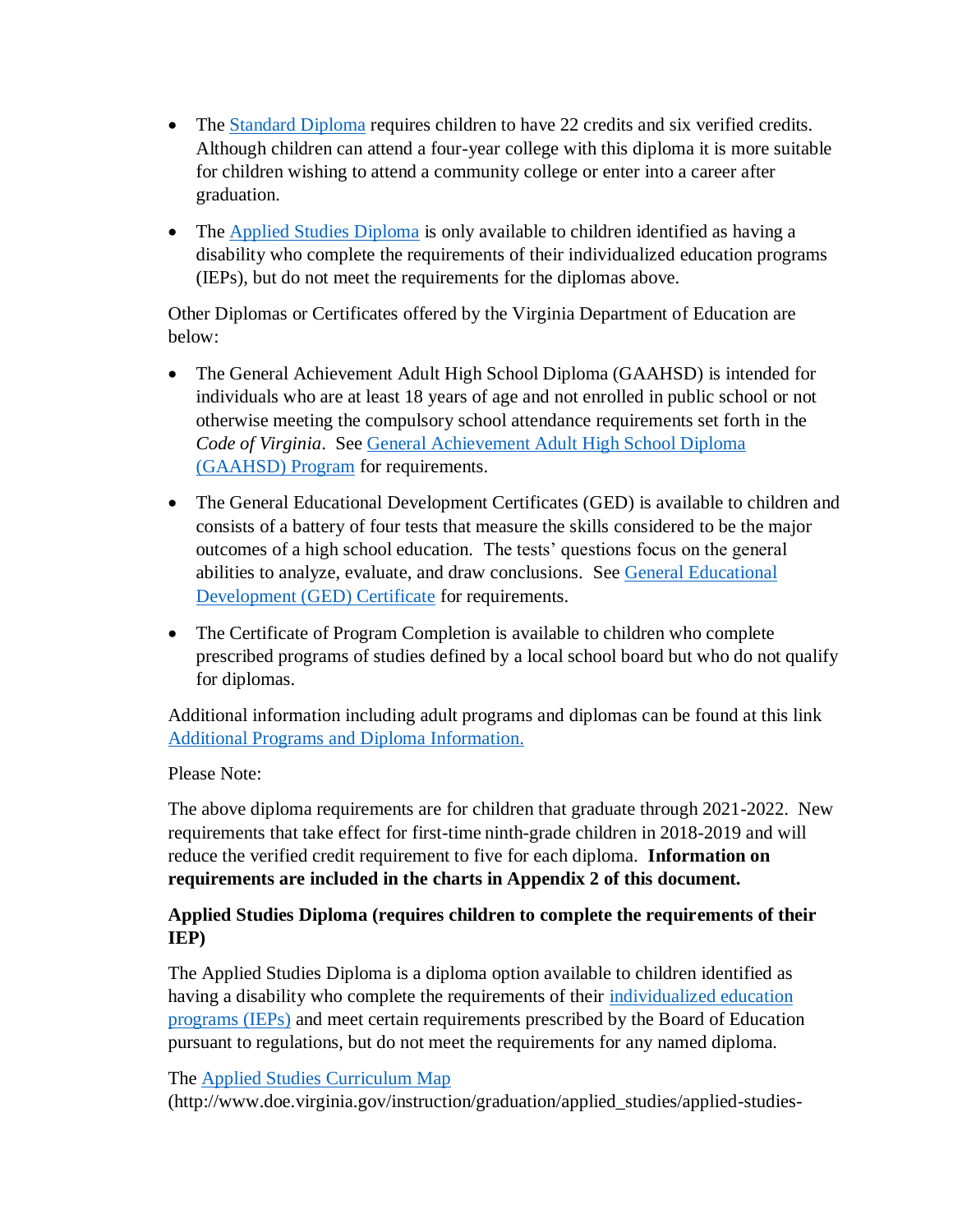curriculum-map.pdf) consists of a guide, and six domains that outline skills and competencies that IEP teams can use to identify the need for additional instruction to assist children in meeting their postsecondary goals. The domains include English, mathematics, science, history and social science, employment, and independent living.

When to consider: In elementary school. It is important to begin thinking about your child's diploma options as soon as she enters school and to continue to consider throughout the educational career. The diploma that your child earns should be the one best suited to meet the goals she has for life after high school. Although you can change your mind on what diploma to earn, you will want to explore all options to maintain the goal of achieving the highest diploma as possible. Depending on your child's disability, you may feel that she might not be able to obtain a Standard or an Advanced Studies Diploma or go to college. However, having strong expectations in the early years will help your child obtain her greatest potential. High expectations by both parents and school staff are critical to future success. Many children with significant disabilities are able to obtain a Standard or an Advanced Studies Diploma when they received needed accommodations. You can always change course later.

Middle school is also an important time because the transition plan and academic and career plan are living, working documents that keep you on the path to meeting your goals and should be updated and maintained to ensure you reach your desired destination. Remember, however, that middle school is likely too late to switch from an Applied Studies Diploma to a Standard or an Advanced Studies Diploma. It will not be too late to move in the other direction, should you determine that to be appropriate.

#### **Questions to ask the school:**

How do the decisions that we are making in elementary school about my child's participation in state assessments relate to the diploma options that will be available to her?

What are the key factors I should consider in making decisions about diploma options?

When is the latest point at which I will be able to change my mind about my child's diploma option?

How can credit accommodations help my child earn a Standard or an Advanced Studies Diploma?

What courses can my child take in middle school that will count for high school credit?

If my child does not do well on the middle school course that counts for high school credit, what procedure can I follow to make sure the grade doesn't appear on the high school transcript?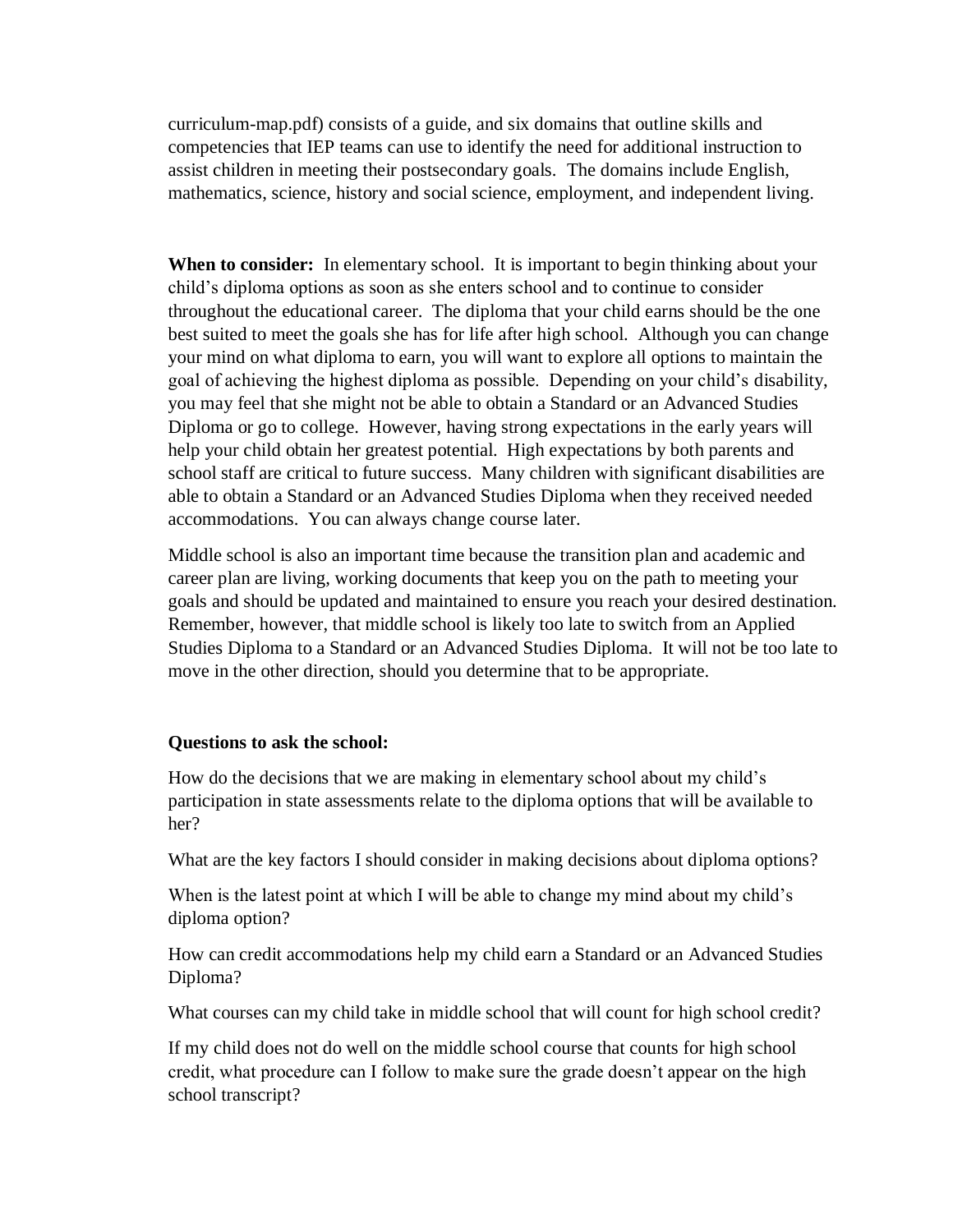### What is an industry certification and is my child required to earn one? **Where will my child's IEP be implemented?**

First, it is important to note that decisions about your child's placement are made by the IEP team. You, as your child's parent, play a vital role on this team, as do all the other members. The entire team will meet, discuss options, and make a placement decision for your child based upon his individual needs and the level of support he needs.

When determining placement, the IEP team must consider the Least Restrictive Environment (LRE) and a variety of placement options that will provide your child an appropriate educational program. The IEP team must identify each placement considered and the reasons for the placement chosen. The general education classroom is considered less restrictive and a self-contained special education is considered to be more restrictive.

### **LRE-Continuum of Placements**

Each school division must provide a wide variety, or continuum, of alternative placements so that each child with a disability will have an appropriate program. This continuum includes:

- general education classes
- special education classes
- special education schools (private/residential)
- home-based instruction
- homebound instruction when instruction is made available to children who are confined for periods that would prevent normal school attendance; and based on certification of need by a licensed physician or clinical psychologist
- instruction in hospitals and institutions, including state facilities

### **This continuum of alternative placements also:**

- must provide for supplementary services, such as a resource room or services or itinerant instruction, provided with general education classes;
- must include integrated service delivery, which occurs when some or all goals of your child's IEP are met in general education classes with similar-age children;
- must be based on the individual needs of your child, not a single model used for a specific population or category of children with disabilities;
- must be documented by the identification of each alternative considered and the reasons for the placement chosen; and
- must provide for a program, if appropriate, with similar-age children.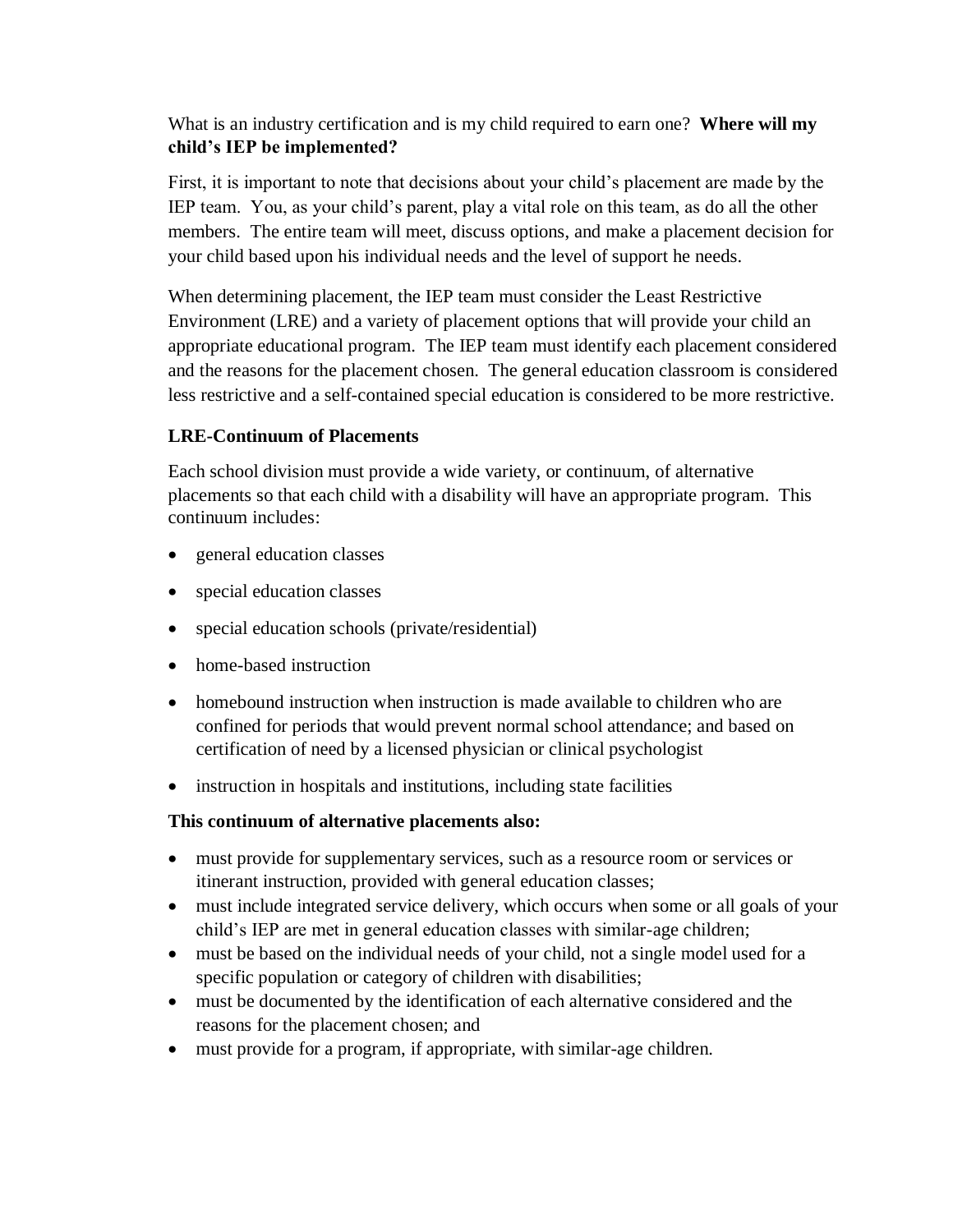In order for your child to graduate with a standard or advanced standard diploma, your child must be provided access to the general education curriculum. Your child should be taught and assessed based on the Standards of Learning regardless of the setting in which your child receives educational services. Your child may receive supports and accommodations to access the curriculum and content standards.

The standards of learning guide the content for what your child is expected to learn in each grade. These apply to reading, math, science, and social studies. **Modifications** change these expectations.

*It is very important to determine if your child's curriculum, assignments or assessments will be modified. A modification of a child's curriculum means that your child will not receive the same instructional content as his or her peers. A modified curriculum means your child will not be adequately prepared to take SOL assessments that lead to verified credits. Your child will not be able to earn a standard or advanced standard diploma without the required verified credits.*

#### **Examples of Modifications**

Curriculum modifications allow a child to:

- Learn different material (such as continuing to work on multiplication while classmates move on to fractions)
- Get graded or assessed using a different standard than the standard for classmates
- Be excused from particular projects

Assignment [modifications](javascript:void(0);) allow a child to:

- Complete fewer or different homework problems than peers
- Write shorter papers
- Answer fewer or different test questions
- Create alternate projects or assignments

For additional examples of modifications and accommodations check out the following document from PACER (the parent training and information center for Minnesota): [PACER Modification and Accommodations](https://www.pacer.org/parent/)

**When to consider:** At the first and each subsequent IEP meeting

#### **Questions to ask the school:**

Is my child being educated in the least restrictive environment? What factors have been considered with respect to this placement decision and can it be reconsidered as needed?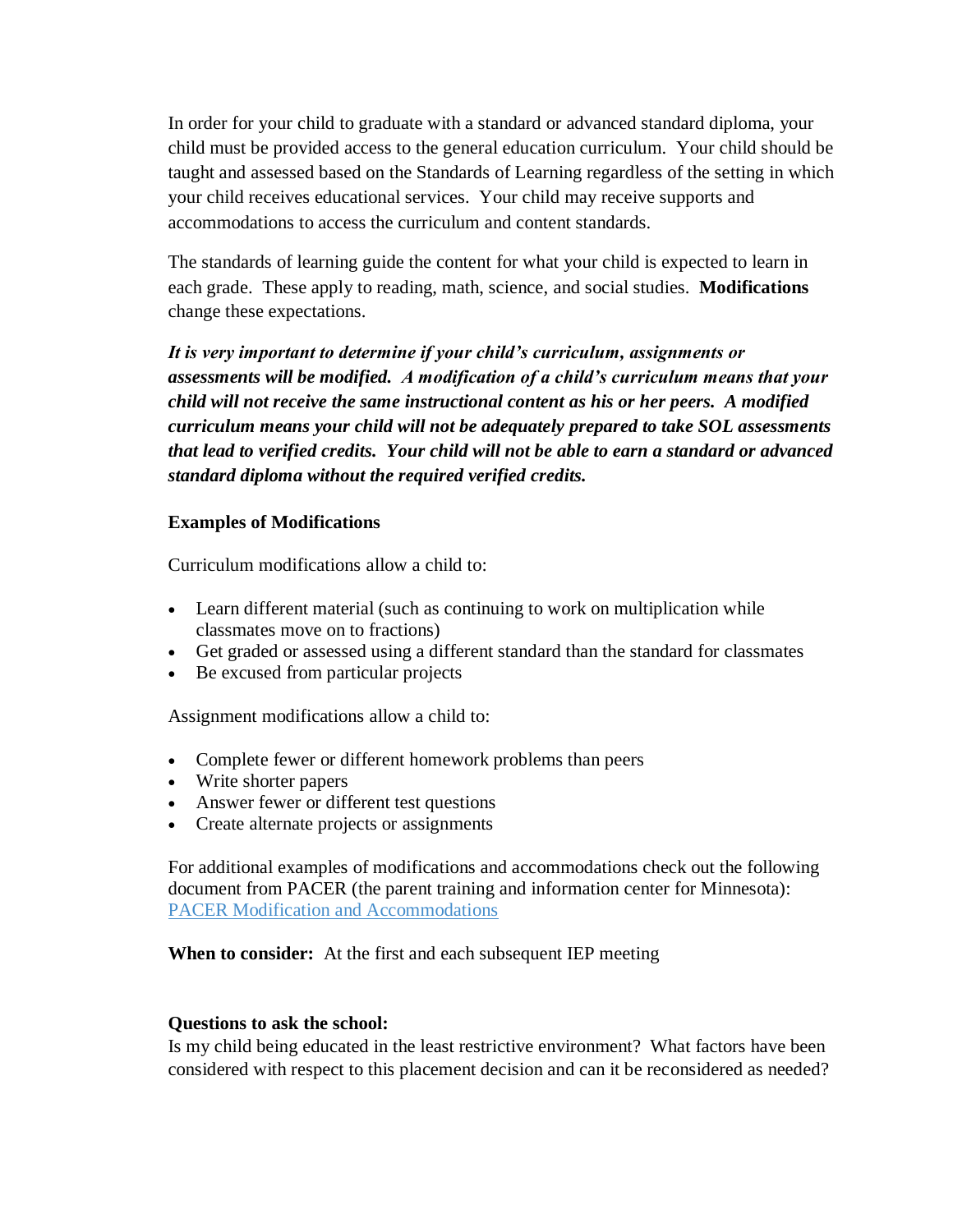Is my child receiving access to the general curriculum and how?

Is my child participating in the general curriculum and taking SOL assessments? If not, why not?

What accommodations will be listed in my child's IEP for him and who will they be delivered by in the classroom and, if appropriate, during state assessments?

Can these accommodations be carried into the general education setting? If not, why not? Are there other accommodations that can be used in the general education setting?

Is my child's curriculum being modified and how will this impact his diploma options upon graduation?

Will my child be able to meet the requirements of a Standard or Advanced Studies Diploma in his current placement?

If my child is being pulled out of the classroom for certain services, will that affect his ability to access the general curriculum and can that impact be minimized?

If this is a placement that focuses on addressing the behavioral needs of my child, will my child be able to return to her home school? If so, when? How will we plan an effective transition so that my child can be successful when he returns?

- **3. I disagree with an Eligibility team/IEP team decision. How should I proceed?** If you and the school division come to a place where you disagree and are having trouble moving beyond it, there are dispute resolution options outlined below available to you through the Virginia Department of Education.
	- **Mediation** can assist parents and school staff when they are in negotiations. A mediator can convene and conduct a meeting to clarify issues, focus on the needs of a child, and explore and evaluate possible solutions in a confidential setting.
	- **Due Process** uses an informal administrative hearing process before a hearing officer to resolve disagreements over such issues as related to a child's eligibility for special education and related services, evaluation of a child with a disability, appropriateness of a child's services and/or placement, or any other matter under free appropriate public education, including disciplinary matters.
	- **Complaints** are generally expressions of some disagreement with a procedure or a process regarding special education programs, procedures, or services.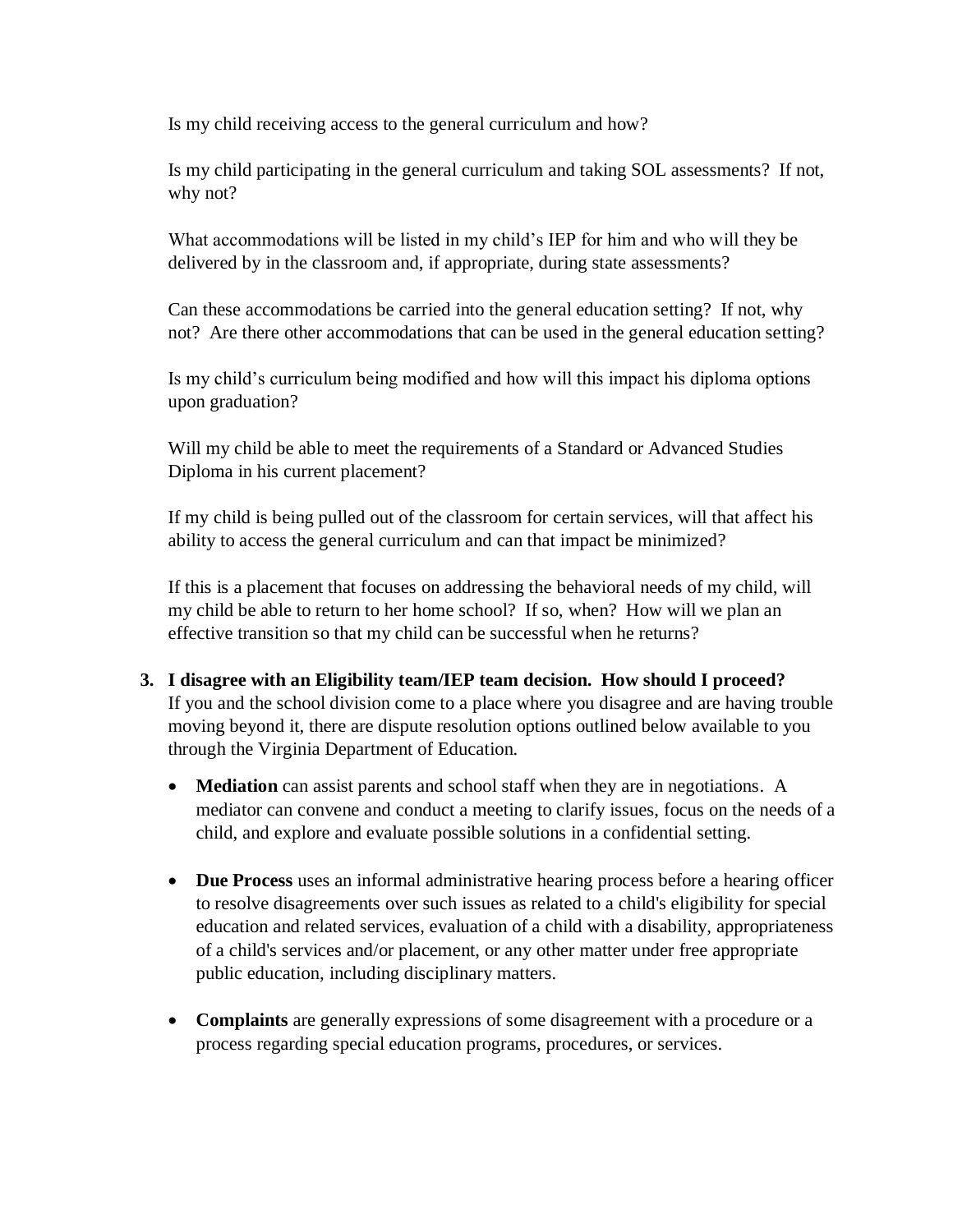For more information on resolving disputes, please see the *Resolving Disputes* webpage on the Virginia Department of Education website, at [VDOE Resolving Disputes.](http://doe.virginia.gov/special_ed/resolving_disputes/index.shtml)

**When to consider**: Immediately once a disagreement occurs and cannot be resolved at the local level.

### **Questions to ask the school:**

What are my rights regarding dispute resolution?

How can we settle this disagreement so that my child's needs and best interests are being met?

If the IEP team cannot resolve this disagreement, what is my next course of action?

### **4. What options should we begin discussing and implementing with respect to overall transition planning, including pre-employment transition services?**

At age 14, your child's IEP team must begin transition planning. Your child's transition plan will include transition goals and objectives, as well as the services that will be provided to help achieve them. Your child's transition plan may change over time as he makes decisions regarding his post-school plans for higher education and/or employment. If your child's school has a transition coordinator, that individual will likely participate in developing the transition plan. You will want to talk about opportunities such as work internships, benefits planning, and independent living goals throughout the course of this planning. There are additional resources available, as well. With the passing of the federal *Workforce Innovations and Opportunity Act* (WIOA), Virginia's vocational rehabilitation agencies, the Department for Aging and Rehabilitative Services (DARS) and the Department for Blind and Vision Impaired (DBVI) are required to offer Pre-Employment Transition Services, often called Pre-ETS. These services can be offered to children who are potential clients of these agencies beginning at age fourteen. It is not required that the child be determined eligible for services through these agencies. Children in public schools, private schools, and those who are home schooled may be involved in the activities listed below.

The following are Pre-ETS services:

• **Job exploration counseling**

Includes job shadowing and activities that assist in exploring career interests and abilities, as well as investigating careers

- **Counseling on opportunities for enrolling in comprehensive transition or postsecondary education** Includes investigating career paths, as well as referrals to college resources, campus
- **Work-based learning experiences**

visits, and financial aid processes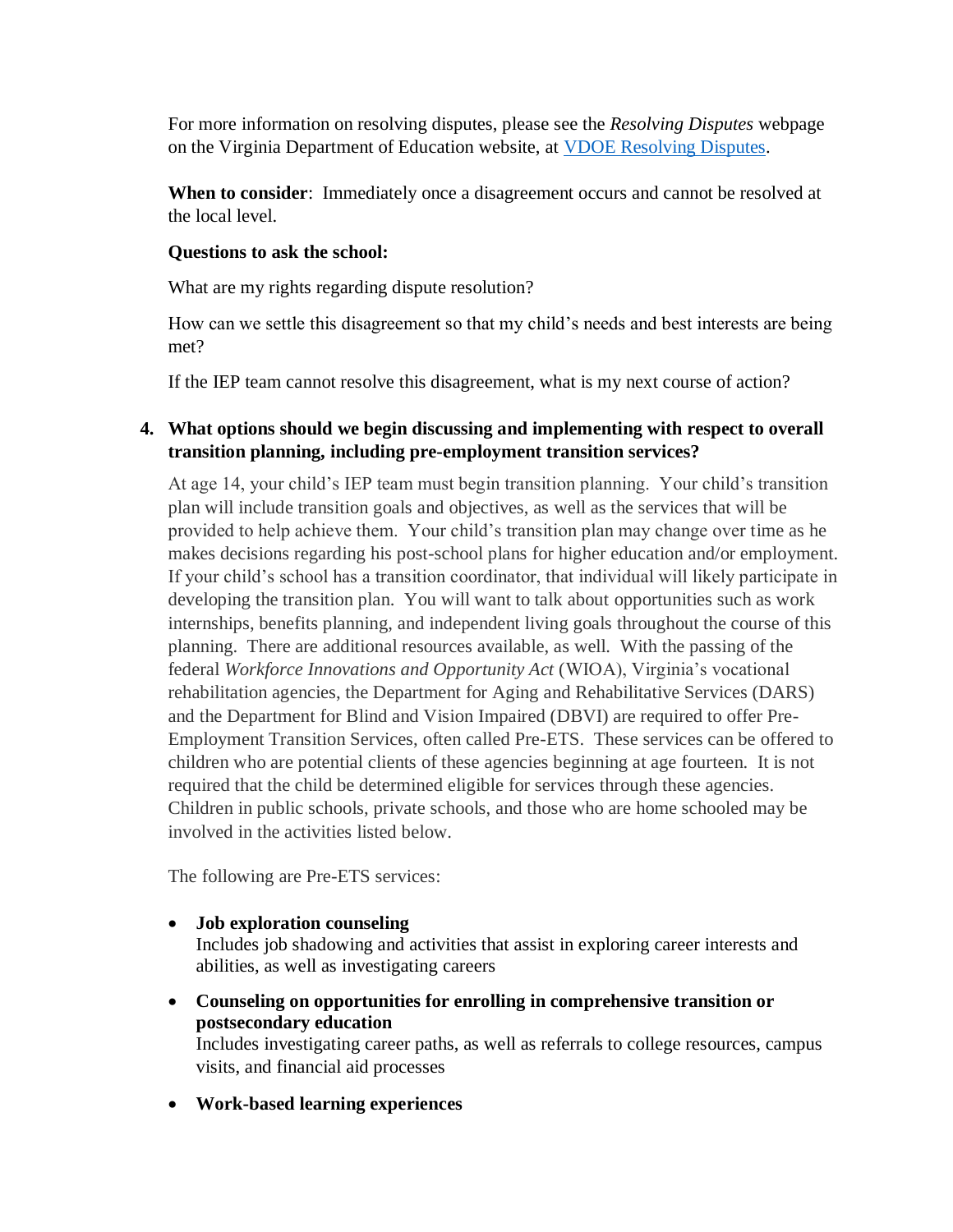Includes informational interviews, job shadowing/mentoring, employer presentations, job fairs, and work-site tours

#### • **Workplace readiness training**

Includes the development of soft skills, such as work place communication, independent living skills, and accessing transportation

### • **Instruction in self advocacy**

Includes training on rights and responsibilities, requesting accommodations on the job, and participating in youth leadership activities in the community

There is a website devoted to providing technical assistance to people seeking information about WIOA. The website is [Workforce Innovation Technical Assistance](http://www.wintac.org/)  [Center.](http://www.wintac.org/) The acronym WINTAC stands for Workforce Innovation Technical Assistance Center. Please check this website for additional information.

Please note that in order to receive Pre-ETS services, it will be necessary for you to provide written consent for the rehabilitation agency to know your child's name and confidential information included in school records. This information includes the IEP, past testing, and other pertinent information. Remember, if your child is eighteen years of age and education rights have transferred, he may provide written consent.

The best way to find out what is happening in your school division is to speak with your child's special education case manager and the Pre-ETS counselor working in your local rehabilitation office. You can find the location of DARS offices on their website's homepage using the "find an office" feature at Virginia Department for Aging and [Rehabilitative Services Website.](https://www.vadars.org/) The DBVI office information can be found at [Virginia](https://www.vdbvi.org/)  [Department for the Blind and Vision Impaired Website.](https://www.vdbvi.org/)

**When to consider:** When the child reaches the age of fourteen.

### **Questions to ask the school:**

How do I access transition planning services?

What are the key steps we should be following as a team to assist with my child's successful transition from high school to post-school goals?

Is my child's transition plan part of the IEP or it is a separate plan?

What should be included in my child's transition plan?

What if my child changes his mind about what he wants to do?

What are the Pre-ETS services and opportunities that are available to my child?

Will my child be pulled out of class or will these activities take place after school or on weekends/during summers?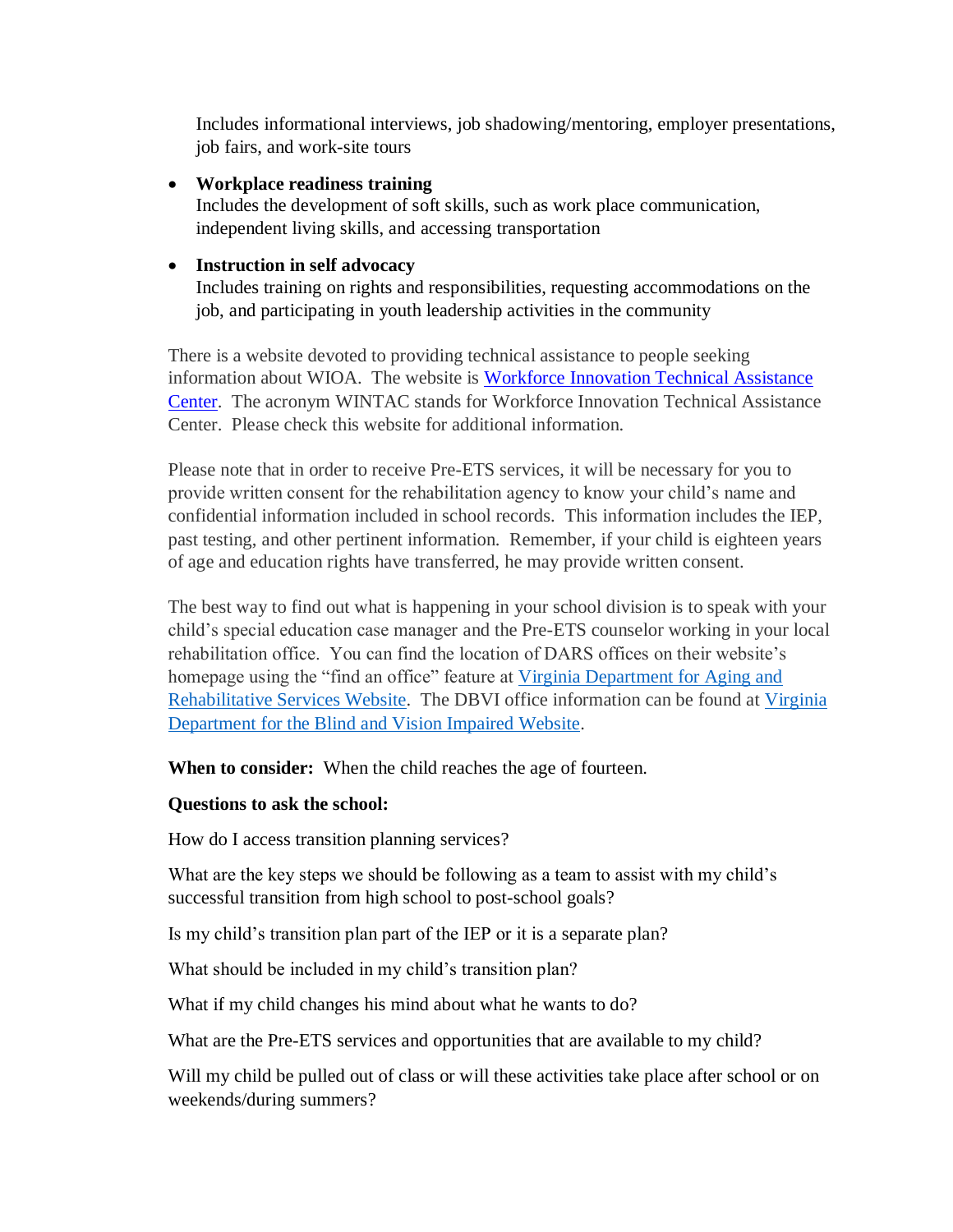Are services offered to groups or to individuals?

### **5. How will we discuss disability with our child, including the transfer of rights at age eighteen?**

Many older children with disabilities report that they knew something was different for them when they struggled in school and their peers did not. When parents attended school meetings but did not talk about those meetings, children reported feeling fearful that something was wrong with them. Helping children understand that we all have strengths and that we all have areas where we need help to be successful is a good first step toward helping your child understand her disability. Not talking about your child's disability may lead your child to jump to incorrect conclusions such as, "I am not smart," or "I am not likeable."

Being open, naming the disability, and providing information will help your child know that having a disability is not something shameful or embarrassing. Your response to the disability influences how your child deals with her differences and learning difficulties. You can send a powerful message that your child has many characteristics and that the disability is only one part of who she is. One young person describes herself as a sister, friend, soccer player, member of the choir, community volunteer, student, and someone with dyslexia. Conversations with young children do not need to be overly detailed; your conversations can be accurate and age appropriate. Respond to your child's questions, and if you don't have answers, assure her that you will find the answers. You can also help your child answer questions that other people might have. What does your child want other people to know about the disability? Your child has interests, strengths, and preferences. Help her identify these and emphasize them.

The I'm Determined website, [I'm Determined,](http://www.imdetermined.org/) provides tools and examples of how parents can help their child identify preferences, strengths, and interests, as well as information about how others can help her to be successful. In addition, there are regional representatives of the program who can talk to you and show you how to navigate the website and use the tools that are available. Please see the I'm Determined website for more details.

### Transfer of rights

At age eighteen, education rights transfer to the child. If your child cannot make decisions on his own, you will need to take steps to continue to be involved. If your child will be able to handle this automatic transfer of rights, it will be important for you to prepare him for this important responsibility over a period of time.

The IEP Team must include a statement in your child's IEP (beginning at least one year before your child turns 18) that you and your child have been advised that the educational rights transfer to the child upon reaching 18.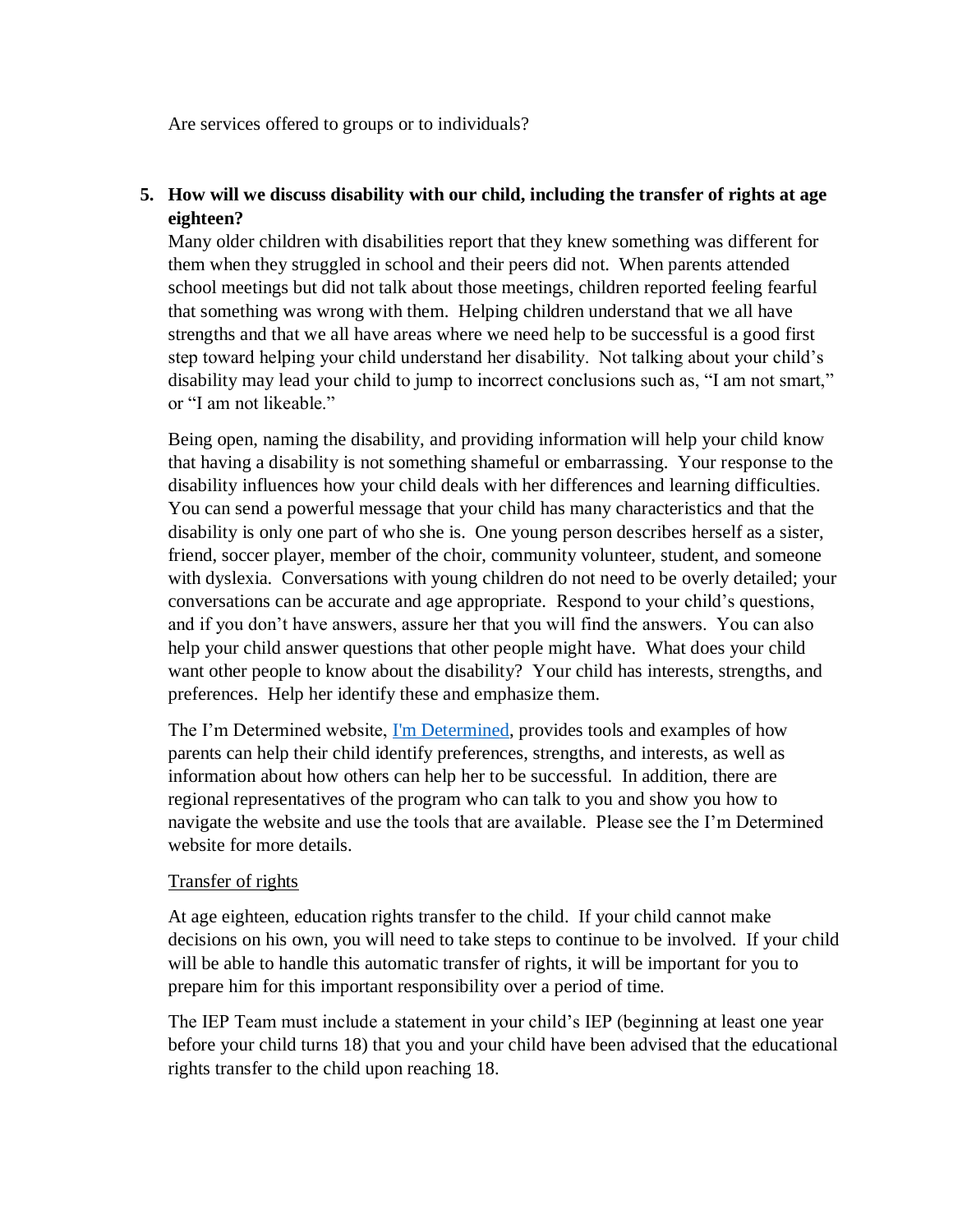For more information regarding transfer of rights, visit the following link: [Transfer of](http://www.doe.virginia.gov/special_ed/regulations/state/transfer_rights_students_disabilities.pdf)  [Rights.](http://www.doe.virginia.gov/special_ed/regulations/state/transfer_rights_students_disabilities.pdf)

**When to consider:** As soon as your child is found eligible for special education services

### **Questions to ask the school:**

How can I begin explaining my child's disability and its potential impacts to her?

How can my child participate in the development of her IEP to the maximum extent?

Can my child effectively exercise her right to make educational decisions when she turns 18 and whom should I consult for advice in this area if I feel that I still need to be involved in educational decision-making on behalf of my adult child?

Will I be able to attend IEP meetings after my child's eighteenth birthday?

Will I be able to assist my child in making informed decision or serve as my child's advocate after her eighteenth birthday?

### **Agency Resources**

Below, you will find the names, web addresses and phone numbers for different agencies and organizations that you may find useful. Unfortunately, web addresses and phone numbers often change. If you find that one of these listed is no longer valid, please contact the Virginia Department of Education for assistance with finding new contact information.

- **Center for Family Involvement (CFI) at Virginia Commonwealth University (VCU)** The Center for Family Involvement (CFI) at the Partnership for People with Disabilities at VCU works with families to increase their skills as advocates, mentors, and leaders so that families, children and young adults can lead the lives they want. For more information call (877) 567-1122 or visit [Center for Family Involvement at Virginia](https://centerforfamilyinvolvement.vcu.edu/)  [Commonwealth University Website.](https://centerforfamilyinvolvement.vcu.edu/)
- **Center on Transition Innovations (CTI) at Virginia Commonwealth University (VCU)**

The mission of the Center on Transition Innovations (CTI) is to provide information, resources, demonstration, and research on pathways to employment that support youth with disabilities to gain access to integrated competitive employment to the fullest extent possible. Through participation in evidence-based employment and work experience models, higher education or postsecondary education training, youth can become integral members of their communities. For more information call (804) 828-1851 or visit the [Center on Transition Innovations at Virginia Commonwealth University Website.](https://centerontransition.org/)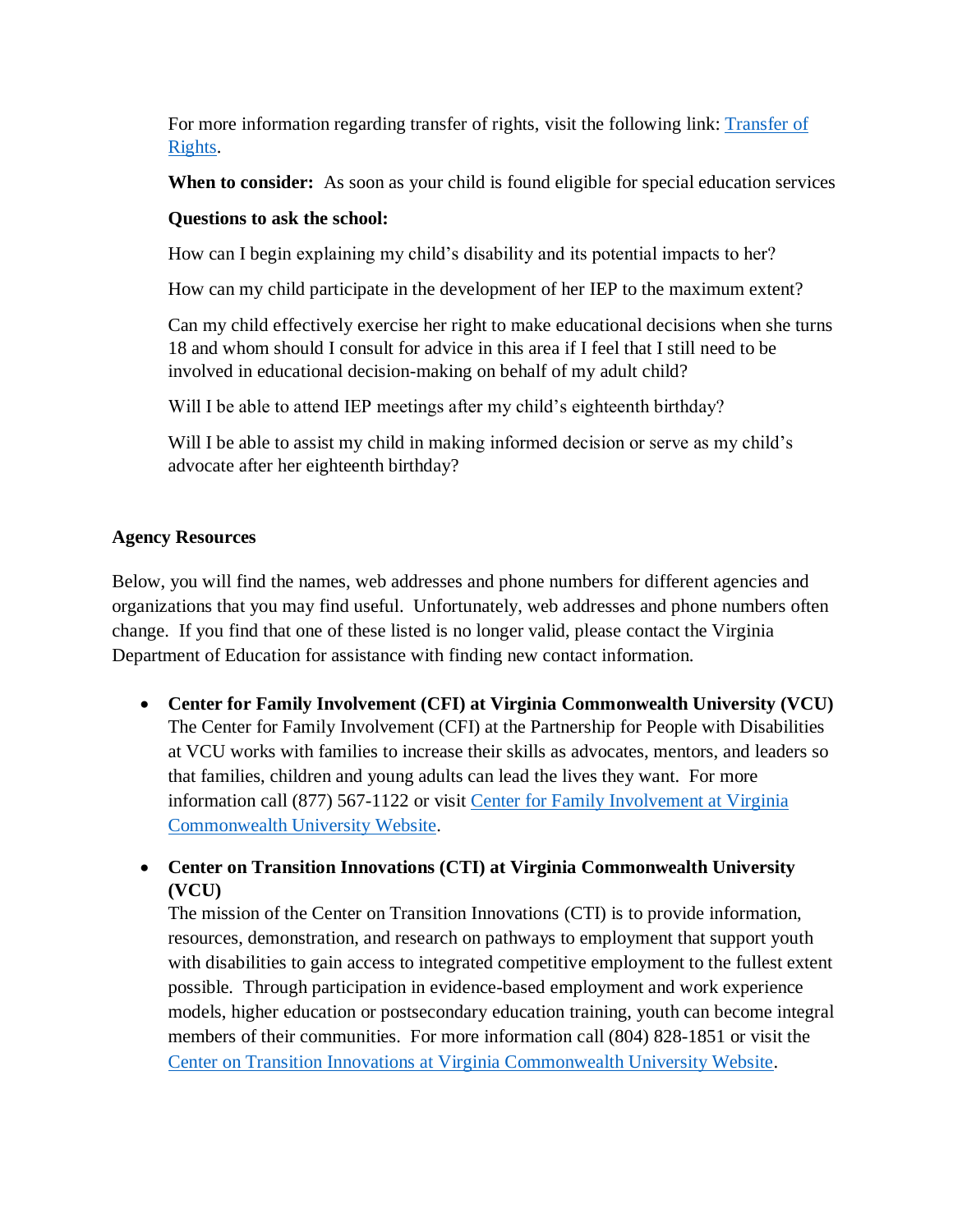### • **Community Services Board** (**CSB**)

The Community Services Board (CSB) in your area may provide prevention, treatment, employment and support services for individuals and families with mental health, substance use, and intellectual disabilities. They work collaboratively with schools, law enforcement, and social services. They can also assist you with case management, counseling, crisis services, and general parenting education. **The CSB is the point of entry for DD/ID Medicaid Waivers**. For more information call (804) 786-3921 or visit the [DBHDS Community Services Board Website.](http://www.dbhds.virginia.gov/individuals-and-families/community-services-boards)

### • **[Department of Behavioral Health and Developmental Services](http://www.dbhds.virginia.gov/)** (**DBHDS**)

The Virginia Department of Behavioral Health and Developmental Services (DBHDS) manages Virginia's public mental health, developmental disability, and substance abuse services system. Services are provided for children, families, and adults with mental illness, intellectual or developmental disabilities or substance abuse disorders, as well as for veterans. For more information call (804) 786-3921 or visit the [Department of](http://www.dbhds.virginia.gov/)  [Behavioral Health and Developmental](http://www.dbhds.virginia.gov/) Services Website.

### • **[Department for the Blind and Vision Impaired](http://www.vdbvi.org/services.htm)** (**DBVI**)

The Virginia Department for the Blind and Vision Impaired (DBVI) offers a wide array of specialized services, supports, resources and programs for Virginia residents of all ages who are experiencing significant visual disabilities. The DBVI is committed to providing quality services to assist Virginia's citizens who are blind, deaf/blind, or vision impaired in achieving their maximum level of employment, education, and personal independence. For more information call (804) 371-3140 or visit [Virginia Department](https://www.vdbvi.org/)  [for the Blind and Vision Impaired Website.](https://www.vdbvi.org/)

### • **Department of the Deaf and Hard of Hearing (DDHH)**

The Virginia Department for the Deaf and Hard of Hearing (VDDHH) works to reduce the communication barriers between persons who are deaf or hard of hearing and those who are hearing, including family members, service providers, and the general public. For more information call (804) 662-9502 or visit the Virginia Department for the Deaf [and Hard of Hearing Website.](https://www.vddhh.org/)

### • **[Department of Social Services \(DSS\)](http://hanovercounty.gov/Social-Services/881/)**

The Virginia Department of Social Services (DSS) and the CSB work very closely together to serve you, your child, and your family. They help to ensure that thousands of Virginia's most vulnerable citizens have access to the best services and benefits available to them, such as: Financial Assistance, Medicaid Waivers, Health Financial Assistance, Family and Individual Services, Services for Children, and Services for Adults. The DSS is the point of entry for the EDCD Medicaid Waiver. For more information call (804) 726-7000 or visit the [http://www.dss.virginia.gov/Department of Social Services](http://www.dss.virginia.gov/)  [Website.](http://www.dss.virginia.gov/)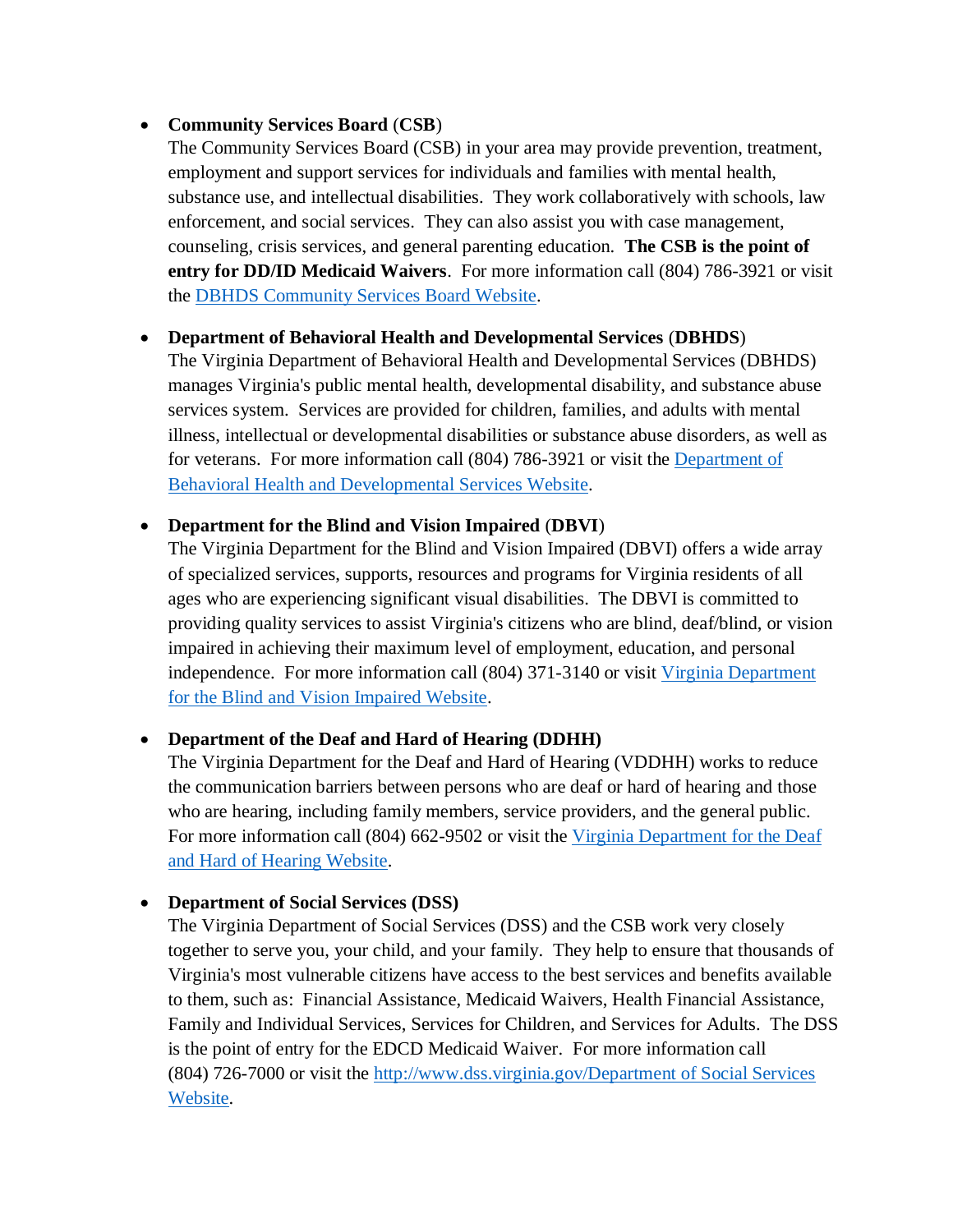#### • **[Department for Aging and Rehabilitative Services \(DARS\)](http://www.vadrs.org/services.htm#disabilities)**

The Virginia Department for Aging and Rehabilitative Services (VDARS) can assist you with many things. They collaborate with schools in providing [Transition Services.](http://www.vadars.org/transitionservices.htm) Their Employment Services help people with disabilities get ready for employment and find and retain employment. They have a residential training and medical rehabilitation center known as *[Wilson Workforce and Rehabilitation Center](http://wwrc.virginia.gov/)*, and they process disability claims for benefits under the Social Security Disability Insurance and Supplemental Security Income Disability Programs. For more information call (800) 464-9950 or visit the [Virginia Department for Aging and Rehabilitative Services Website.](https://www.vadars.org/)

### • **disAbility Law Center of Virginia**

The disAbility Law Center of Virginia (dLCV) is the designated Protection and Advocacy organization of Virginia. Using funding received from federal grants, they help clients with disability-related problems like abuse, neglect, and discrimination. For more information call (800) 552-3962 or visit the [disAbility Law Center of Virginia](http://dlcv.org/)  [Website.](http://dlcv.org/)

### • **The Infant & Toddler Connection of Virginia**

The Infant & Toddler Connection of Virginia is Virginia's system of early intervention supports and services for infants and toddlers from birth through age two who are not developing as expected or who have a medical condition that can delay normal development and their families. This program is based at the Virginia Department of Behavioral Health and Developmental Services (DBHDS). Early intervention services are designed to meet the full range of developmental needs of each child, and the needs of their families related to their child's development. Services are provided through both public and private agencies in Virginia, and are designed to include a wide range of family-centered services, resources and supports. For more information call (800) 234-1448 or visit the [The Infant & Toddler Connection of Virginia Website.](http://www.infantva.org/)

#### • **Parent Education Advocacy Training Center (PEATC)**

The Parent Educational Advocacy Training Center (PEATC) is the parent information and training center serving families and professionals of children with disabilities in the Commonwealth of Virginia. The PEATC promotes respectful, collaborative partnerships between parents, schools, professionals, and the community that increase the possibilities of success for children with disabilities. For more information call (800) 869-6782 or visit the [Parent Education Advocacy Training Center Website.](http://www.peatc.org/)

• **Training and Technical Assistance Centers (TTACs)** provide professional development and support designed to assist schools in addressing accountability and improvement goals for students with disabilities throughout Virginia. There are seven TTACs housed in various universities throughout Virginia (Virginia Commonwealth University, Old Dominion University, the College of William and Mary, George Mason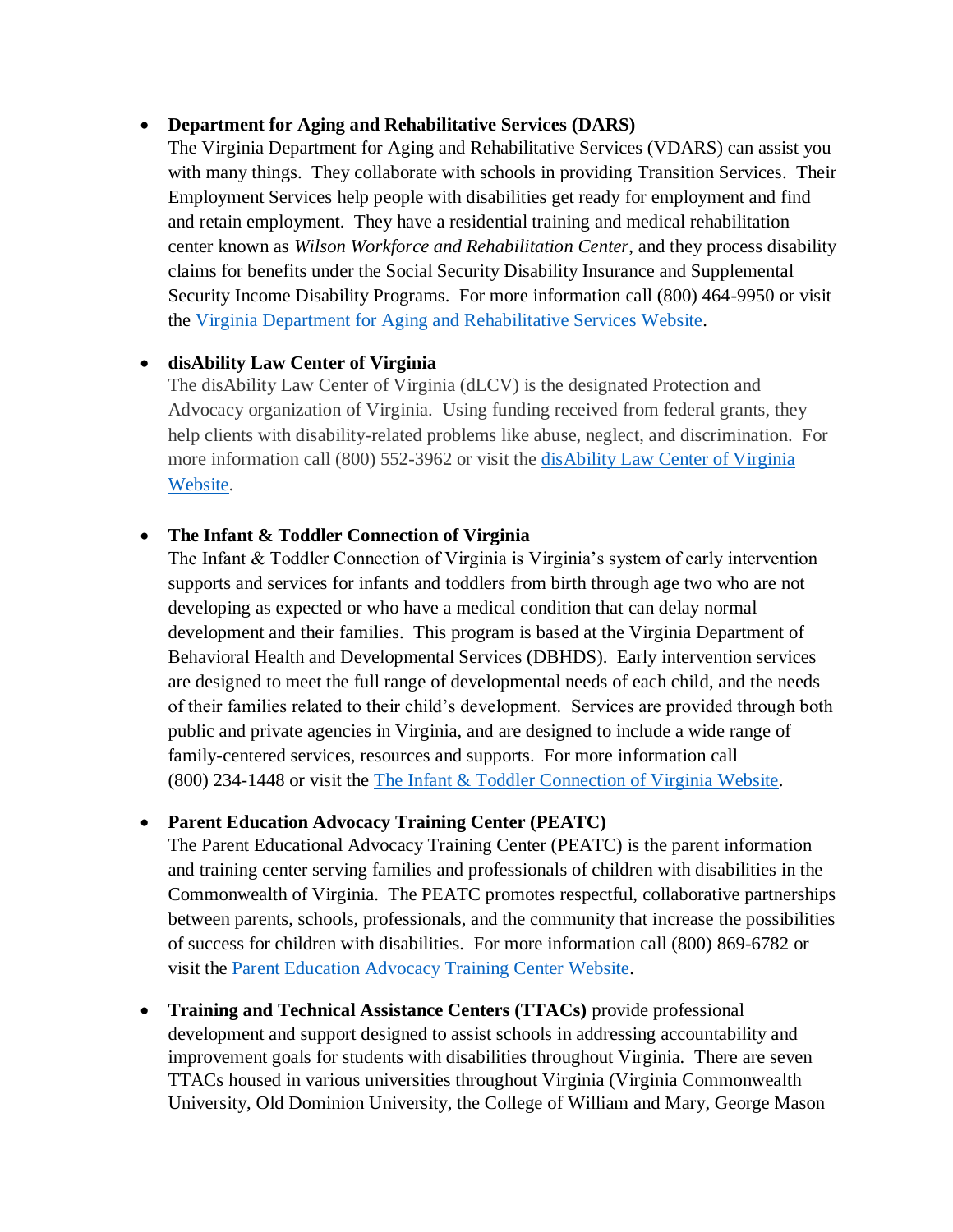University, James Madison University, Virginia Tech, and Radford University). For more information on TTACs, visit the [Training and Technical Assistance Centers](http://www.ttaconline.org/)  [Website.](http://www.ttaconline.org/)

## **References**

*Field, S., Martin, J., Miller, R., Ward, M, & Wehmeyer, M. (1998). A practical guide for teaching self-determination. Reston, VA: Council for Exceptional Children.*

*Finn, J.D. (1993). School engagement and students at risk. Washington, DC: National Center for Education Statistics.*

*Lamborn, S.D., Brown, B.B., Mounts, N.S., & Steinberg, L. (1992). Putting School in perspective: The influence of family, peers, extracurricular participation, and part-time work on academic engagement. Chapter 6 in Student engagement and achievement in American secondary schools.*

*Research spotlight on parental involvement in education. (n.d.). Retrieved from [Research](http://www.nea.org/)  [spotlight on parental involvement in education.](http://www.nea.org/)*

## **Appendix 1**

**What Parents Need to Know about State Assessments** 

(Please see the **Students with Disabilities: Guidelines for Assessment Participation: A Guide for Educators and Parents at** [VDOE Standards of Learning \(SOL\) & Testing.](http://doe.virginia.gov/testing/participation/index.shtml))

- Children with disabilities in the Commonwealth of Virginia include identified children under the *Individuals with Disabilities Education Improvement Act of 2004* **(IDEA)** and under **Section 504 of the** *Rehabilitation Act* **of 1973**.
- IDEA and its implementing state and federal regulations require that all children with disabilities participate in the state's accountability system.
- Children with disabilities are expected to participate in all content area assessments that are available to children without disabilities.
- If the parent decides not to have the child participate in the Virginia assessment program, the decision will be considered a refusal to participate and the child, the school, and the school division will receive a score of zero for each test that is refused.

**How Children with Disabilities Participate in Virginia's Accountability System (Statewide Assessments)**

- For all children with disabilities identified under IDEA, the IEP Team determines how the child will participate in the accountability system.
- For children identified under Section 504, the 504 Committee determines how the child will participate.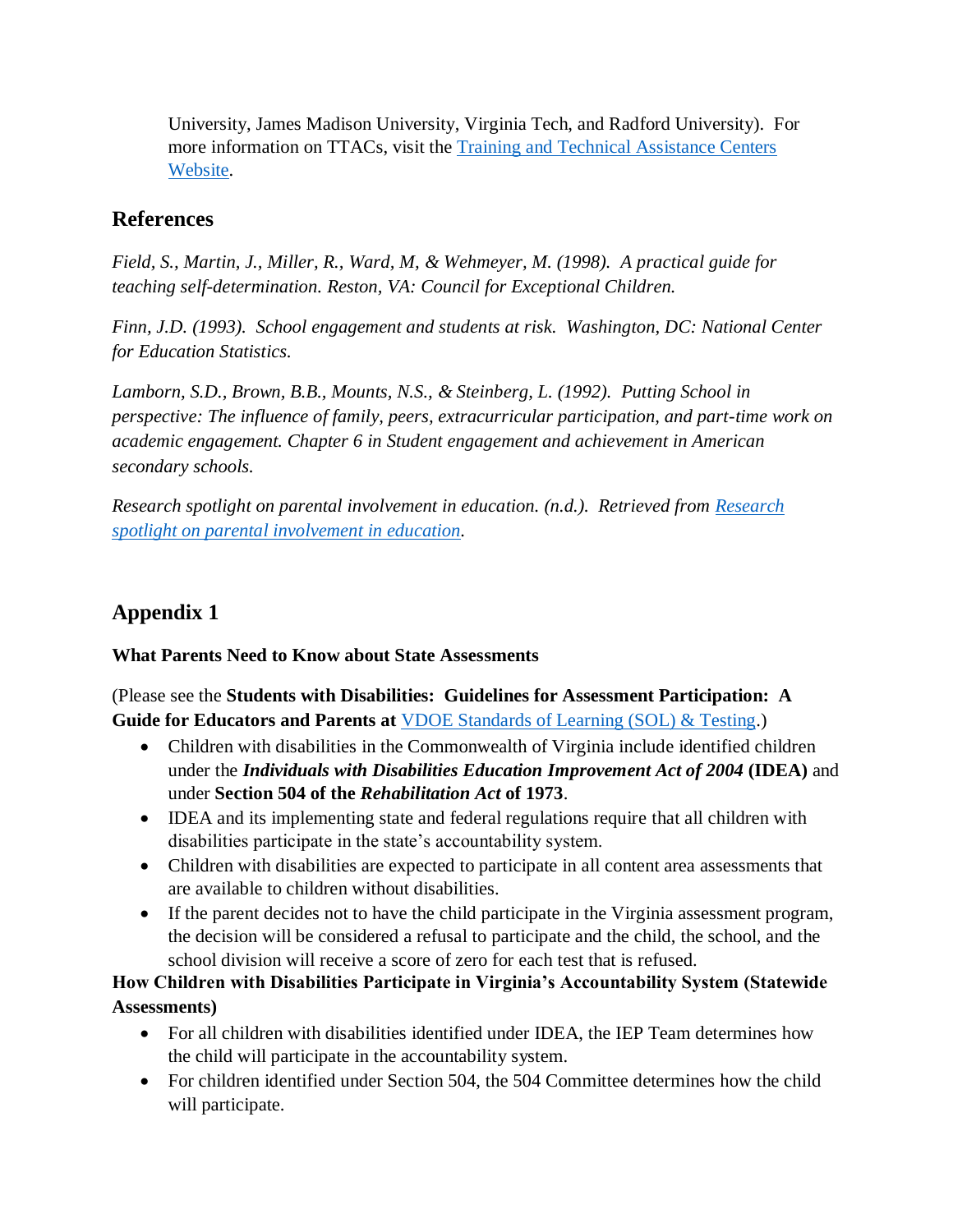- A child's IEP must specify the child's participation in the state accountability system as follows:
	- o participation in the SOL test with no accommodations;
	- o participation in the SOL test with accommodations; or
	- o participation in VAAP.
- If the IEP Team determines that the child must participate in the VAAP instead of the SOL test, a statement that addresses each of the following must be included in the IEP:
	- o why the child cannot participate in the SOL assessment;
	- o why the particular assessment selected is appropriate for the child, including how the child meets the criteria for the alternate assessment; and
	- o how the child's participation in VAAP will impact the child's promotion and/or graduation and with which diploma.
- In considering possible participation in the VAAP, IEP Team members need to be sure that all possible SOL test accommodations and other alternative assessments, have been examined as options to provide access to state assessments.

### **Non-Participation of Children with Disabilities in the Virginia Assessment Program**

- Neither the IEP Team nor the 504 Committee can make decisions that a child will not participate in state assessments.
- If a parent requests that a child not participate in in one or more state assessments, then the IEP Team or 504 Committee must convene to explain the consequences associated with non-participation.
- Consequences for refusing to participate in state assessments may include the following;
	- o When refusing to have a child participate in grades 3-8 assessments, the teachers, parents, and child will not receive information on child progress contained in the assessment score reports; and
	- o The child may not have an opportunity to experience an assessment in the content area prior to taking assessments required for graduation.
- When refusing to have a child participate in SOL End of Course assessments, the child may not be able to meet graduation requirements. If the parent decides not to have the child participate in the Virginia assessment program, the decision will be considered a refusal to participate and the child, the school, and the school division will receive a score of zero for each test that is refused. Additionally, a decision by a parent to have a child not participate in state assessments can have negative consequences for the local school division. Ninety-five percent of children with disabilities need to participate in state assessments in order for school divisions to meet participation requirements. If a school division does not meet this threshold, there is potential for a school division to lose its accreditation if enough parents choose not to have their children participate in state assessments.
- Documentation indicating that the consequences of the decision have been fully explained to and are understood by the parent, guardian, surrogate, or child must be attached to or become part of the child's IEP or 504 Plan.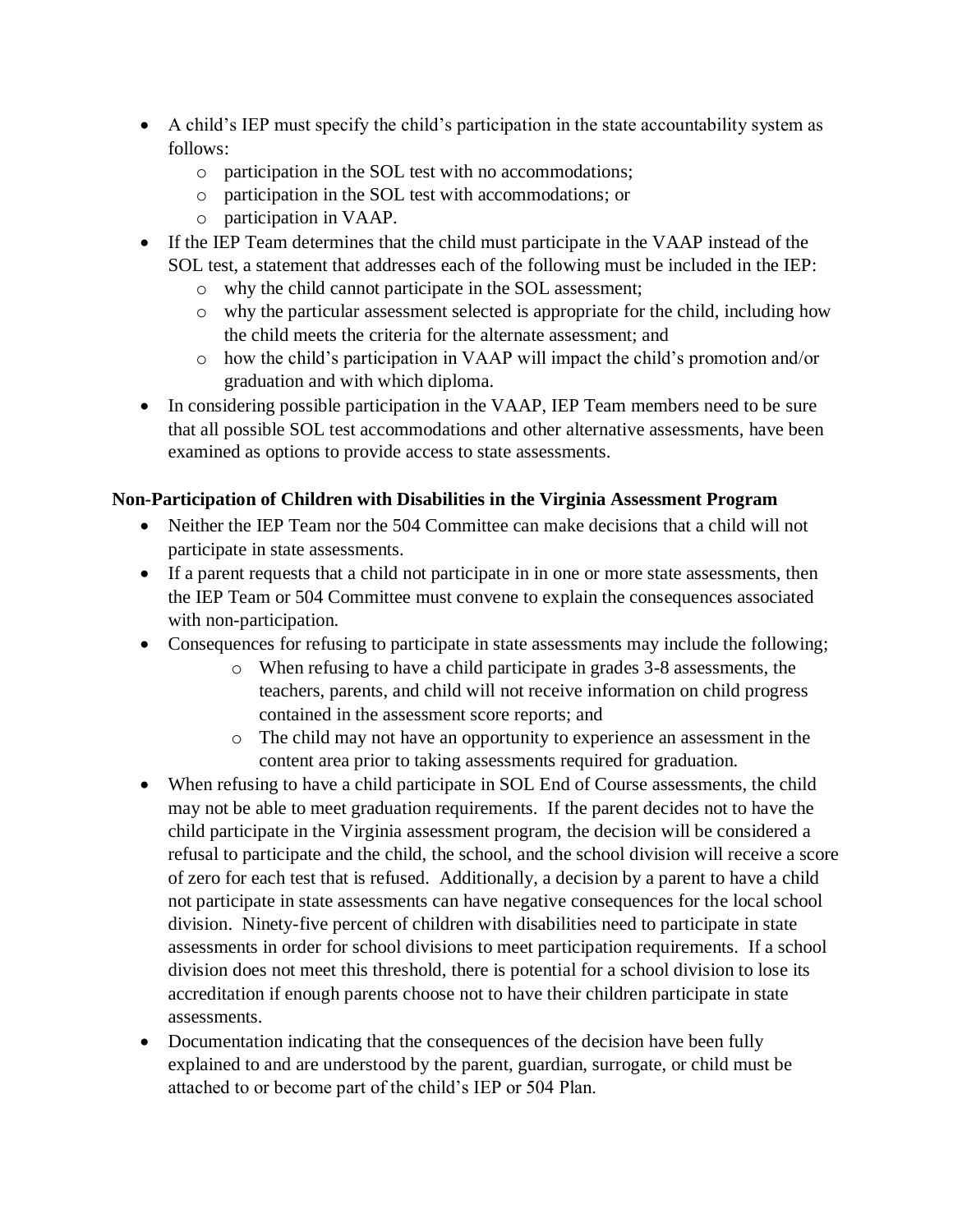#### **State assessment programs available to children with disabilities are:**

- **Standards of Learning (SOL) with or without accommodations**
	- o Administered in the content areas of English (reading and writing), mathematics, science, and history/social science
	- o Administered as online tests unless a child has a documented need for a paper assessment
	- o Administered to children enrolled in grades 3-8 and in certain courses
		- **Grade 3 SOL Assessments**
			- Reading and Mathematics SOL tests are administered online using a Computer Adaptive Test (CAT)
				- ❖ **What is a Computer Adaptive Test (CAT)?** A CAT is an assessment that is customized for every child based on how the child responds to the test questions. (**See the**

**Computer Adaptive Test Resources at [VDOE Standards of Learning -](http://www.doe.virginia.gov/testing/test_administration/cat/index.shtml) Computer Adaptive [Testing \(CAT\)](http://www.doe.virginia.gov/testing/test_administration/cat/index.shtml)**)

- **Grade 4 and 5 SOL Assessments**
	- Grade 4 and 5 Reading and Mathematics SOL tests are administered online using a Computer Adaptive Test (CAT)
	- Grade 5 Science SOL test
	- Virginia Studies SOL test is administered in either fourth or fifth grade depending on the school division.
- Grades **6-8 SOL Assessments** 
	- Grades 6, 7, and 8 Mathematics SOL tests are administered using a Computer Adaptive Test (CAT).
	- Grade 6, 7, and 8 Reading SOL tests are administered using a Computer Adaptive Test (CAT).
	- Grade 8 Writing SOL test
	- Grade 8 Science SOL test
	- Civics and Economics is administered in either seventh or eighth grade depending on the school division.
- **End-of-Course (EOC) Assessments**
	- Children enrolled in specific courses that have an associated EOC Assessment are required to take the EOC tests.
	- EOC History-Virginia and United States History, World History I, World History II, World Geography
	- EOC Mathematics-Algebra I, Geometry, Algebra II
	- EOC Science-Earth Science, Biology, Chemistry
	- EOC Reading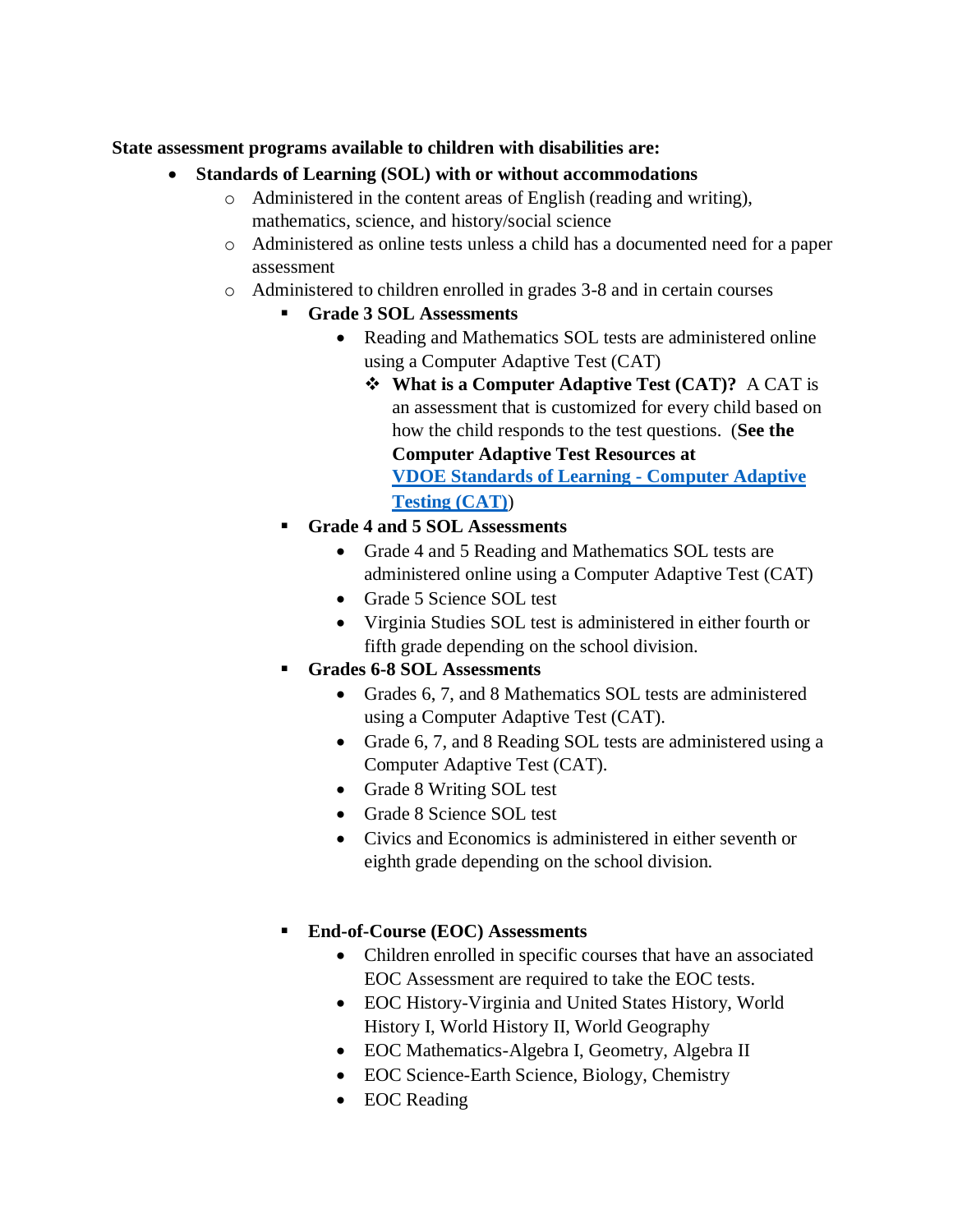- EOC Writing
- $\circ$  Accommodations are available to children with disabilities as outlined in their IEP or 504 Plans.
- $\circ$  If a child requires an accommodation that is not documented in the current SOL Test Implementation Manual, a Special Assessment Accommodation Request can be completed by the IEP Team or 504 Committee and submitted by the Division Director of Testing for review by VDOE.
- o Accommodation Resources available online at [VDOE Standards of Learning -](http://www.doe.virginia.gov/testing/participation/index.shtml) [Participation & Inclusion:](http://www.doe.virginia.gov/testing/participation/index.shtml)
	- **Explanation of Testing Accommodations for Students with Disabilities: Assistive Technology**
	- **Students with Disabilities: Guidelines for Special Test Accommodations**
- o Substitute Tests for Verified Credit
	- As permitted by the Standards for Accrediting Public Schools (8VAC20- 131-110), the Virginia Board of Education (VBOE) has approved various "substitute" tests and set the minimum score that must be achieved for the purpose of awarding a verified credit to children[. Substitute Tests for](http://www.doe.virginia.gov/testing/substitute_tests/index.shtml)  [Verified Credit](http://www.doe.virginia.gov/testing/substitute_tests/index.shtml)
	- The VBOE also has approved a schedule of career and technical examinations for licensure or certification that may be substituted for SOL tests to earn child-selected verified units of credit. Tests for licensure or certification that require the demonstration of knowledge and skills beyond what is associated with a single course may result in the awarding of two units of verified credit. The Path [to Industry Certification: High](http://www.doe.virginia.gov/instruction/career_technical/path_industry_certification/index.shtml)  [School Industry Credentialing](http://www.doe.virginia.gov/instruction/career_technical/path_industry_certification/index.shtml)

### • **Virginia Alternate Assessment Program (VAAP)**

- o The VAAP is an alternate assessment based on alternate achievement standards and is specifically designed to evaluate the achievement of children with significant cognitive disabilities who are unable to participate in the statewide Standards of Learning testing, even with accommodations.
- o The VAAP is available to children in grades 3-8 and high school who are working on academic standards that have been reduced in complexity and depth.
- o These academic standards are called Aligned Standards of Learning (ASOL) and are available in reading, writing, mathematics, science, and history/social science.
- o Only children with significant cognitive disabilities who meet the VAAP guidelines for participation may be assessed through the VAAP. Visit the following guidance document at [VAAP Guidelines.](http://doe.virginia.gov/special_ed/disabilities/intellectual_disability/guidance_significant_cognitive_disabilties.pdf)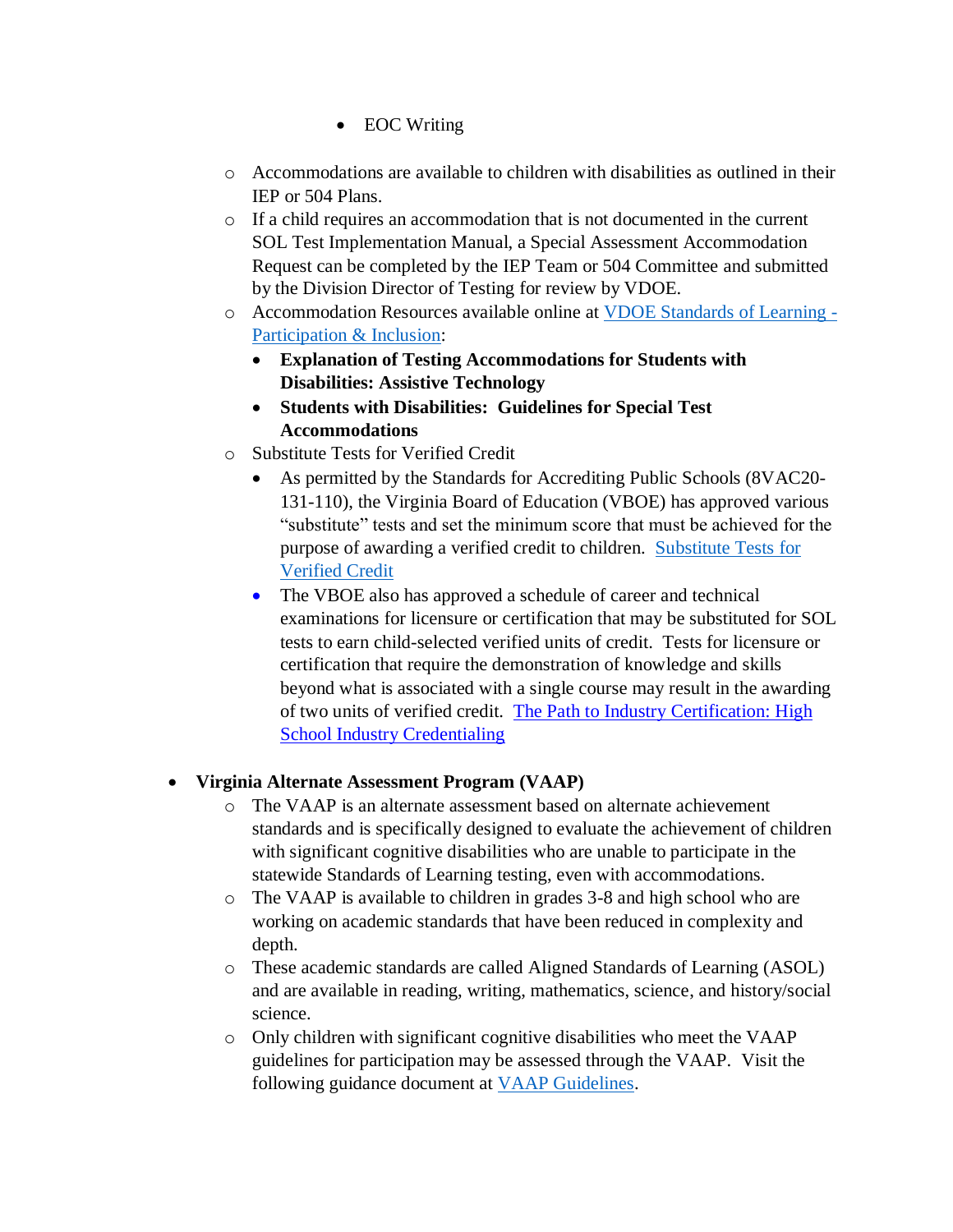- o In making an assessment decision for a child to participate in the VAAP, teams must review, consider, and discuss a variety of sources of information, including:
	- psychological assessments;
	- observations:
	- achievement test data; and
	- curricular content for evidence of a significant cognitive disability and the decision is made on an individual basis.
- $\circ$  Because reliance on Intelligence Quotient (IQ) scores alone is insufficient, IEP Teams shall review all information available pertaining to the cognitive abilities of the child, including:
	- ability tests; and
	- adaptive behavior measures.
- o Children with disabilities served by 504 Plans are not eligible for VAAP.
- o Children who participate in the VAAP participate in all content areas and compile a collection of evidence to demonstrate achievement on the ASOL.
- o **Children who participate in the VAAP will not receive a Standard or Advanced Studies Diploma.**

## **Appendix 2**

#### **Graduation Requirement Charts**

## **Graduation Requirements for children who begin the ninth grade in 2011-2012 through 2017-2018**

**Advanced Studies Diploma (requires 26 standard units of credit and 9 verified credits)**

| <b>Discipline Area</b>                         | <b>Standard Credits: effective</b><br>with first-time ninth<br>graders in 2011-2012 and<br>beyond | <b>Verified Credits: effective</b><br>for first-time ninth graders<br>in $2011 - 2012$ and beyond |
|------------------------------------------------|---------------------------------------------------------------------------------------------------|---------------------------------------------------------------------------------------------------|
| <b>English</b>                                 | 4                                                                                                 | 2                                                                                                 |
| <b>Mathematics</b>                             | 4                                                                                                 | $\overline{2}$                                                                                    |
| <b>Laboratory Science</b>                      | $\overline{\mathbf{4}}$                                                                           | $\overline{2}$                                                                                    |
| <b>History and Social Sciences</b>             | 4                                                                                                 | $\overline{2}$                                                                                    |
| <b>Foreign Languages</b>                       | 3                                                                                                 |                                                                                                   |
| <b>Health and Physical</b><br><b>Education</b> | $\mathbf{2}$                                                                                      |                                                                                                   |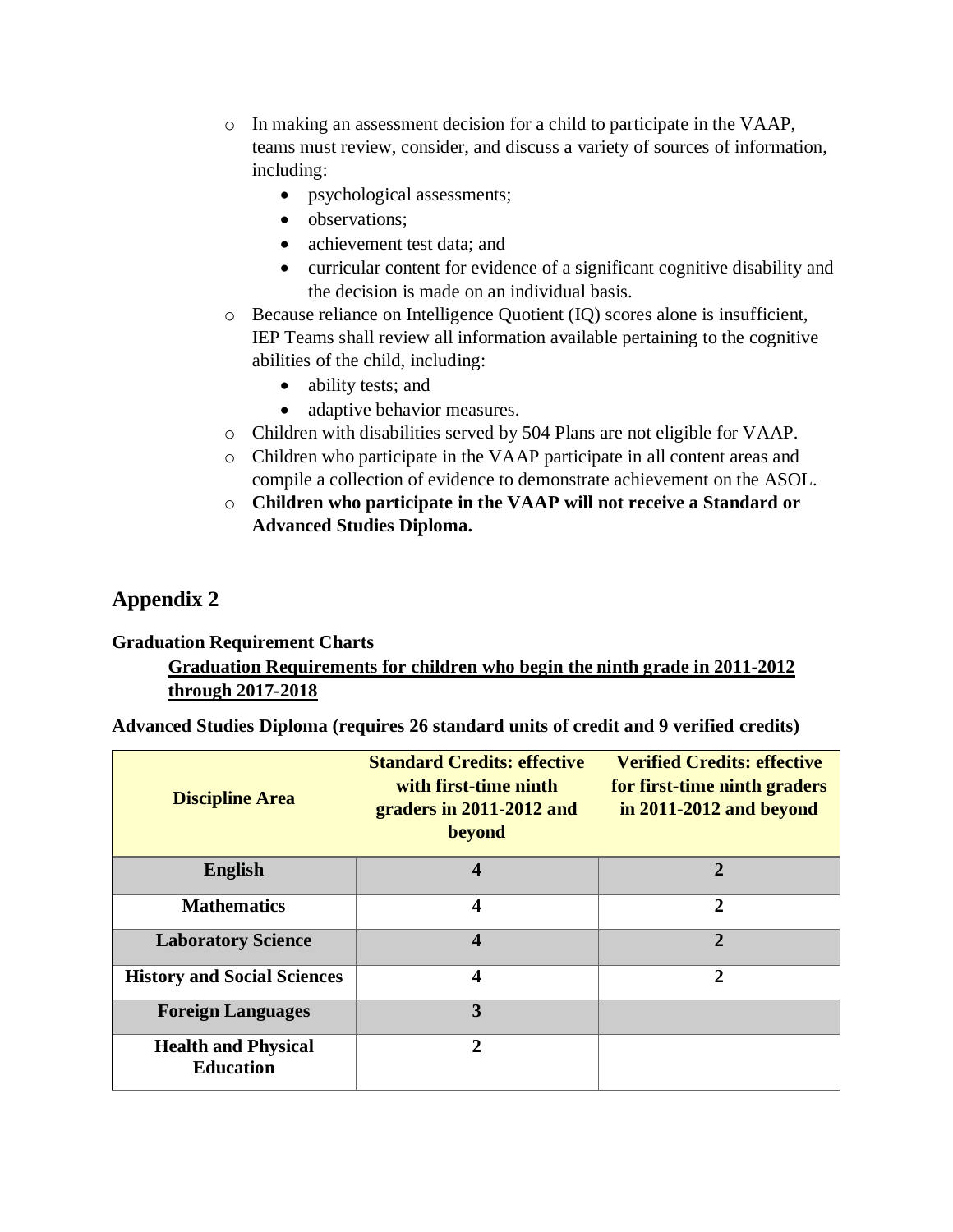| <b>Discipline Area</b>                                       | <b>Standard Credits: effective</b><br>with first-time ninth<br>graders in 2011-2012 and<br>beyond | <b>Verified Credits: effective</b><br>for first-time ninth graders<br>in $2011 - 2012$ and beyond |
|--------------------------------------------------------------|---------------------------------------------------------------------------------------------------|---------------------------------------------------------------------------------------------------|
| <b>Fine Arts or Career and</b><br><b>Technical Education</b> |                                                                                                   |                                                                                                   |
| <b>Economics and Personal</b><br><b>Finance</b>              |                                                                                                   |                                                                                                   |
| <b>Electives - Advance</b>                                   | 3                                                                                                 |                                                                                                   |
| <b>Student Selected Test</b>                                 |                                                                                                   | 1                                                                                                 |
| <b>Total</b>                                                 | <b>26</b>                                                                                         | 9                                                                                                 |

### **Standard Diploma (requires 22 standard units of credit and 6 verified credits)**

| <b>Discipline Area</b>                                       | <b>Standard Credits: effective</b><br>with first-time ninth<br>graders in 2011-2012 and<br>beyond | <b>Verified Credits: effective</b><br>for first-time ninth graders<br>in 2011-2012 and beyond |
|--------------------------------------------------------------|---------------------------------------------------------------------------------------------------|-----------------------------------------------------------------------------------------------|
| <b>English</b>                                               | $\overline{\mathbf{4}}$                                                                           | $\overline{2}$                                                                                |
| <b>Mathematics</b>                                           | 3                                                                                                 | 1                                                                                             |
| <b>Laboratory Science</b>                                    | 3                                                                                                 | $\mathbf{1}$                                                                                  |
| <b>History and Social Sciences</b>                           | $\overline{\mathbf{3}}$                                                                           | $\mathbf{1}$                                                                                  |
| <b>Health and Physical</b><br><b>Education</b>               | $\overline{2}$                                                                                    |                                                                                               |
| <b>Fine Arts or Career and</b><br><b>Technical Education</b> | $\overline{2}$                                                                                    |                                                                                               |
| <b>Economics and Personal</b><br><b>Finance</b>              | $\mathbf{1}$                                                                                      |                                                                                               |
| Electives - Standard                                         | 3                                                                                                 |                                                                                               |
| <b>Student Selected Test</b>                                 |                                                                                                   | $\mathbf{1}$                                                                                  |
| <b>Total</b>                                                 | 22                                                                                                | 6                                                                                             |

### **Graduation Requirements for children who begin the ninth grade in 2018-2019**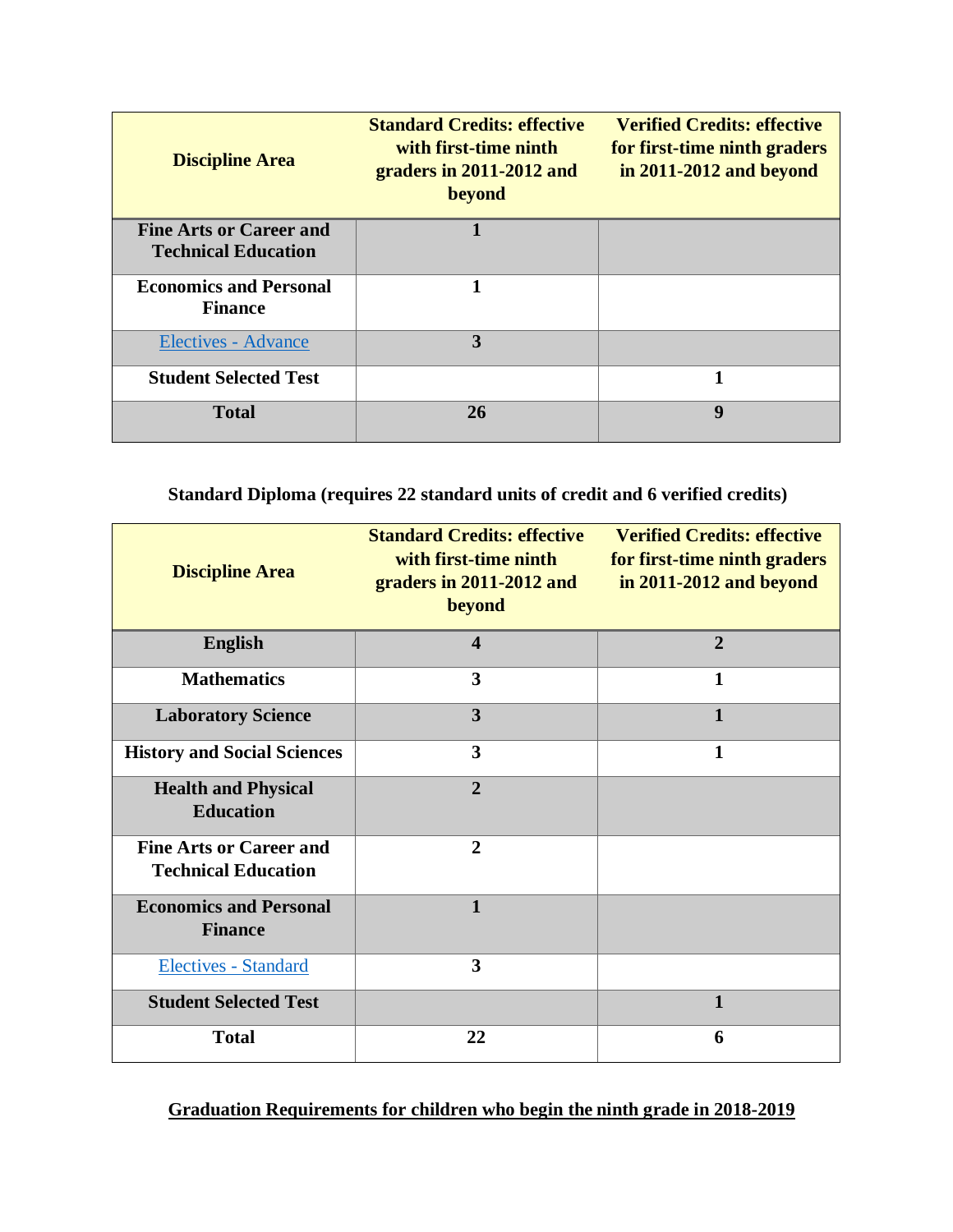| <b>Discipline Area</b>                                       | <b>Standard Credits: effective</b><br>with first-time ninth<br>graders in 2018-2019 and<br>beyond | <b>Verified Credits -</b><br>effective with ninth<br>graders in 2018-2019 and<br>beyond |
|--------------------------------------------------------------|---------------------------------------------------------------------------------------------------|-----------------------------------------------------------------------------------------|
| <b>English</b>                                               | $\overline{\mathbf{4}}$                                                                           | $\overline{2}$                                                                          |
| <b>Mathematics</b>                                           | $\overline{\mathbf{4}}$                                                                           | 1                                                                                       |
| <b>Laboratory Science</b>                                    | 4                                                                                                 | 1                                                                                       |
| <b>History and Social Sciences</b>                           | $\overline{\mathbf{4}}$                                                                           | $\mathbf{1}$                                                                            |
| <b>Foreign Languages</b>                                     | 3                                                                                                 |                                                                                         |
| <b>Health and Physical</b><br><b>Education</b>               | $\overline{2}$                                                                                    |                                                                                         |
| <b>Fine Arts or Career and</b><br><b>Technical Education</b> | $\mathbf{1}$                                                                                      |                                                                                         |
| <b>Economics and Personal</b><br><b>Finance</b>              | $\mathbf{1}$                                                                                      |                                                                                         |
| Electives - Advance                                          | 3                                                                                                 |                                                                                         |
| <b>Student Selected Test</b>                                 |                                                                                                   |                                                                                         |
| <b>Total</b>                                                 | 26                                                                                                | 5                                                                                       |

**Advanced Studies Diploma (requires 26 standard units of credit and 5 verified credits)**

## **Standard Diploma (requires 22 standard units of credit and 5 verified credits)**

| <b>Discipline Area</b>             | <b>Standard Credits: effective</b><br>with first-time ninth graders<br>in 2018-2019 and beyond | <b>Verified Credits: effective</b><br>for first-time ninth<br>graders in 2018-2019 and<br>beyond |
|------------------------------------|------------------------------------------------------------------------------------------------|--------------------------------------------------------------------------------------------------|
| <b>English</b>                     |                                                                                                |                                                                                                  |
| <b>Mathematics</b>                 | 3                                                                                              |                                                                                                  |
| <b>Laboratory Science</b>          | 3                                                                                              |                                                                                                  |
| <b>History and Social Sciences</b> |                                                                                                |                                                                                                  |